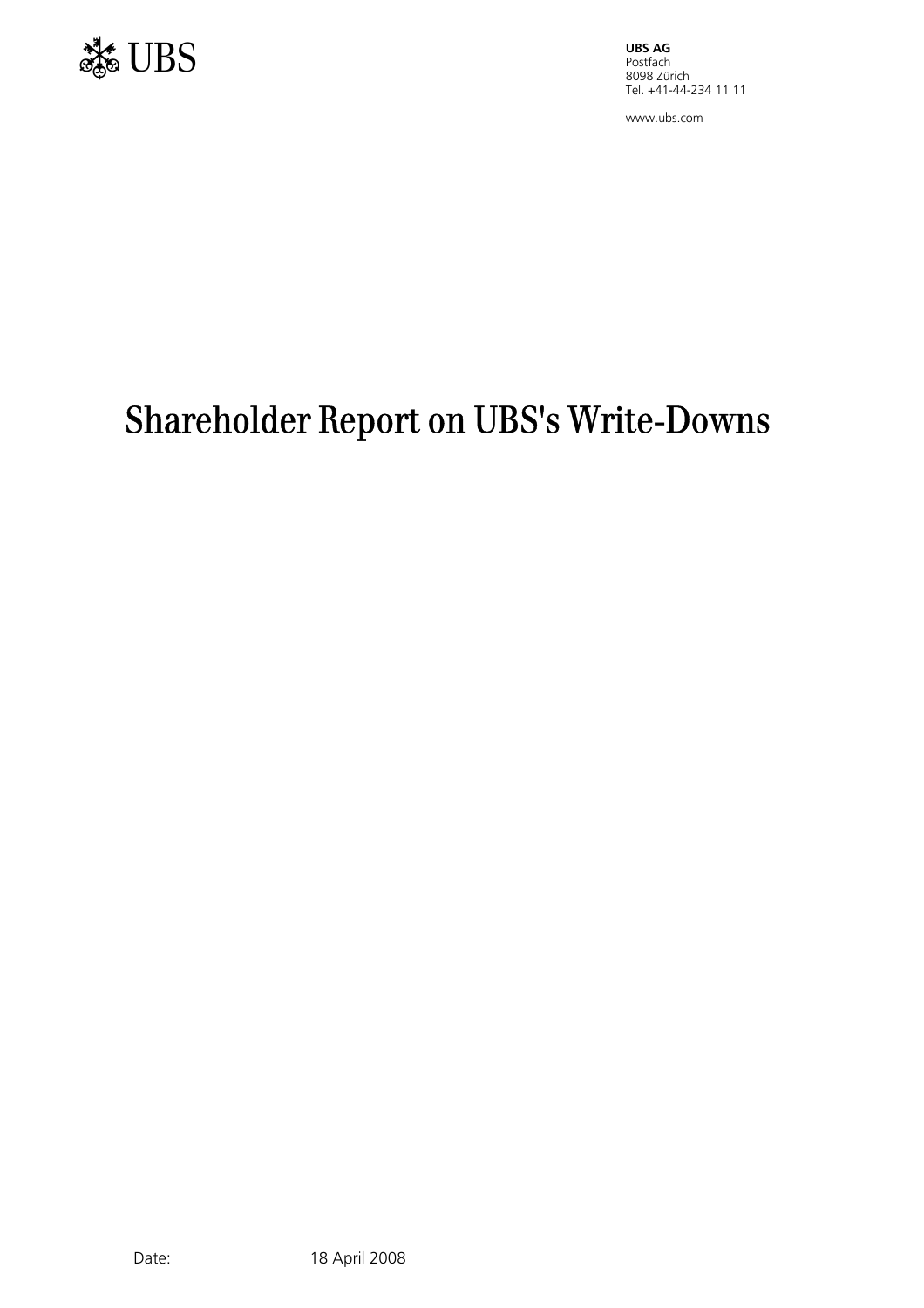# Ste UBS

# **Table of Contents**

| 1.  |                                                                                    |  |
|-----|------------------------------------------------------------------------------------|--|
| 1.1 |                                                                                    |  |
| 1.2 |                                                                                    |  |
| 1.3 |                                                                                    |  |
| 2.  |                                                                                    |  |
| 2.1 |                                                                                    |  |
| 2.2 |                                                                                    |  |
| 3.  | Business Model Pursued by UBS in the Areas Affected by Subprime Losses  8          |  |
| 3.1 |                                                                                    |  |
|     | 3.1.1                                                                              |  |
|     | 3.1.2                                                                              |  |
| 3.2 |                                                                                    |  |
| 3.3 |                                                                                    |  |
| 4.  |                                                                                    |  |
| 4.1 |                                                                                    |  |
| 4.2 |                                                                                    |  |
|     | 4.2.1                                                                              |  |
|     | 4.2.2                                                                              |  |
|     | 4.2.3                                                                              |  |
|     | Other Fixed Income Businesses - Securitized Product Group Proprietary<br>4.2.4     |  |
|     |                                                                                    |  |
| 4.3 |                                                                                    |  |
| 5.  |                                                                                    |  |
| 5.1 |                                                                                    |  |
| 5.2 |                                                                                    |  |
|     | 5.2.1                                                                              |  |
|     | 5.2.2                                                                              |  |
|     | 5.2.3                                                                              |  |
| 5.3 |                                                                                    |  |
|     | 5.3.1                                                                              |  |
|     | Application of Overall Approach to the Write-Down Affected Businesses  20<br>5.3.2 |  |
|     | 5.3.3                                                                              |  |
|     | 5.3.4                                                                              |  |
| 5.4 |                                                                                    |  |
| 5.5 |                                                                                    |  |
| 5.6 |                                                                                    |  |
| 5.7 |                                                                                    |  |
| 5.8 |                                                                                    |  |
|     | 5.8.1                                                                              |  |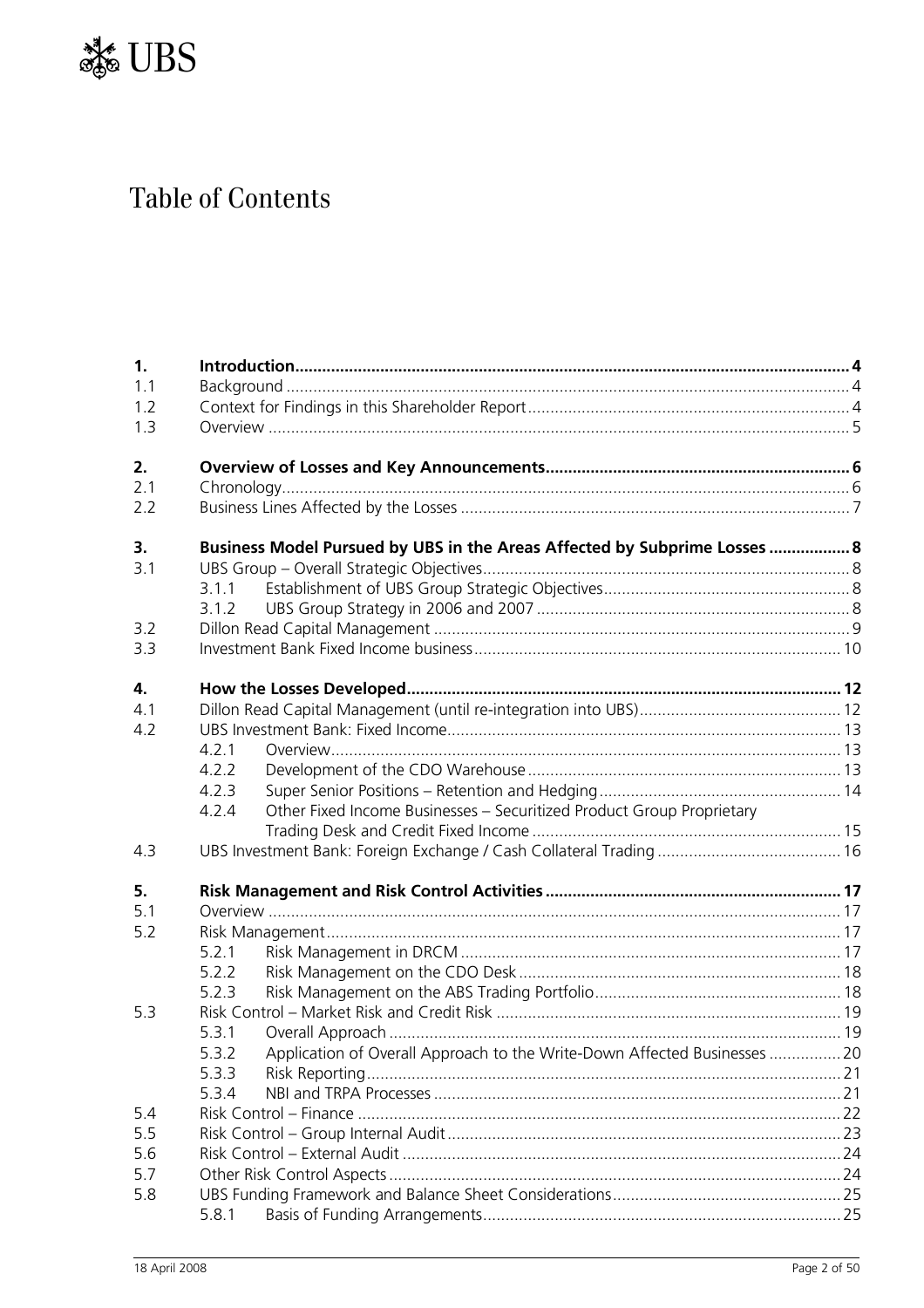

|     | 5.8.2 |                                                                      |  |
|-----|-------|----------------------------------------------------------------------|--|
|     | 5.8.3 |                                                                      |  |
| 6.  |       |                                                                      |  |
| 6.1 |       |                                                                      |  |
| 6.2 |       |                                                                      |  |
|     | 6.2.1 |                                                                      |  |
|     | 6.2.2 |                                                                      |  |
|     | 6.2.3 |                                                                      |  |
|     | 6.2.4 |                                                                      |  |
|     | 6.2.5 |                                                                      |  |
| 6.3 |       |                                                                      |  |
|     | 6.3.1 |                                                                      |  |
|     | 6.3.2 |                                                                      |  |
|     | 6.3.3 |                                                                      |  |
|     | 6.3.4 | Funding Framework and Balance Sheet / RWA Management and Control  36 |  |
|     | 6.3.5 |                                                                      |  |
|     | 6.3.6 |                                                                      |  |
|     | 6.3.7 |                                                                      |  |
|     | 6.3.8 |                                                                      |  |
|     |       |                                                                      |  |
|     |       |                                                                      |  |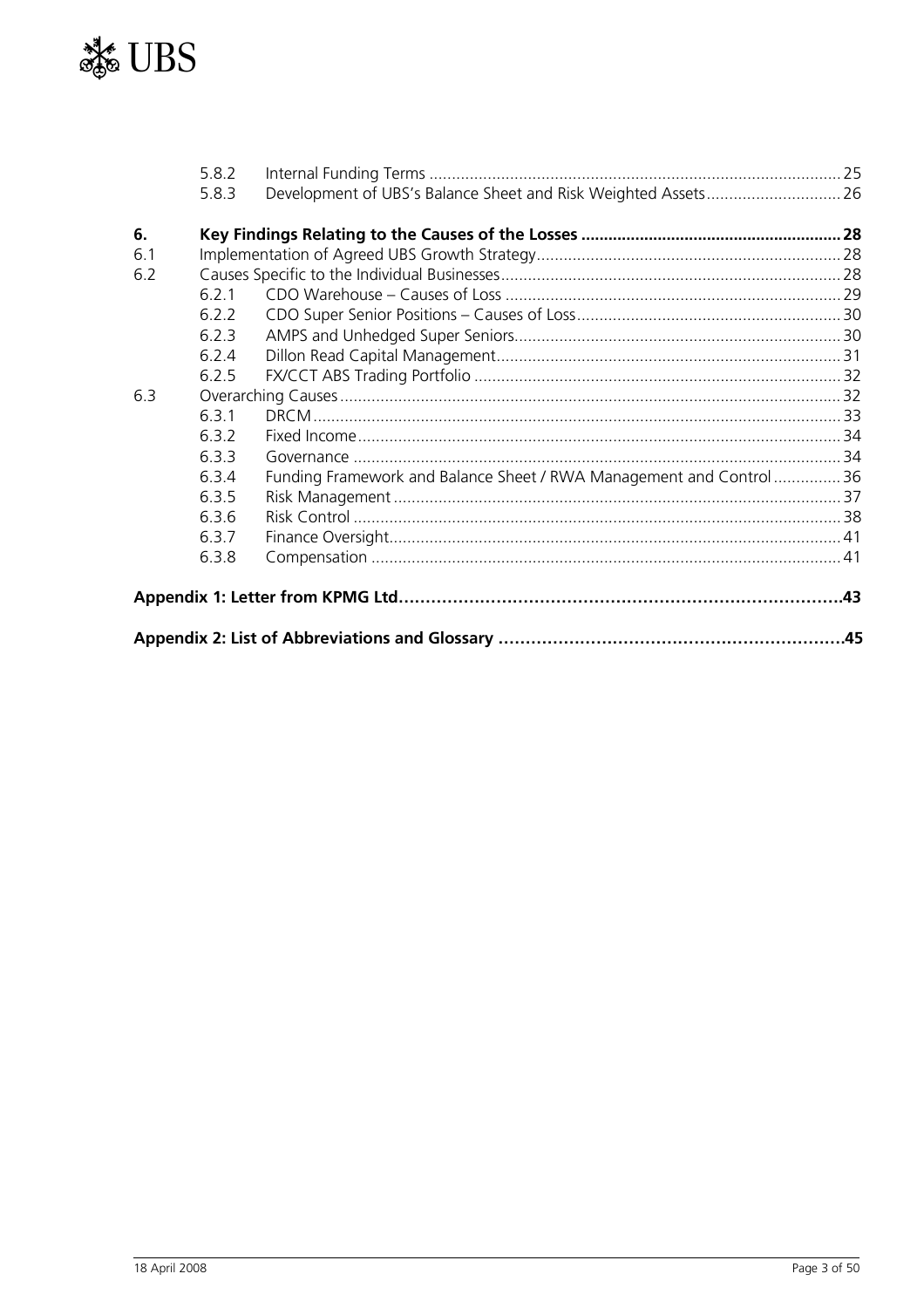

# 1. Introduction

#### **1.1 Background**

In 2007 and in relation to the first quarter of 2008, UBS AG ("**UBS**") has made several announcements of losses incurred in relation to structuring, trading and investment activities in mortgage and asset-backed securities, in particular with respect to securities referencing US "Subprime" residential mortgages. UBS first announced Subprime-related losses in connection with the closure of Dillon Read Capital Management ("**DRCM**") in May 2007.1 UBS ultimately reported net losses of USD 18.7 bn in relation to US residential mortgage sector exposures for the year ended 31 December 2007 (the "**Subprime Losses**").

The Swiss Federal Banking Commission ("**EBK**") requested that UBS report to it the key facts relevant to understanding the principal root causes leading to the Subprime Losses. Based on UBS's current knowledge of the facts, UBS reported on 7 April 2008 on the factual basis of UBS's Subprime Losses, as well as a preliminary analysis of the root causes leading to such losses. UBS has not yet provided a comprehensive report to the EBK on remediation or other actions taken (or to be taken). UBS will formally discuss these matters with the EBK at a later date and will then communicate them to its shareholders in due course.

This Shareholder Report (the "**Shareholder Report**") sets out UBS's key findings, including the principal causes of the Subprime Losses UBS identified in retrospect following an internal review of the various businesses incurring the Subprime Losses. While not addressing every detail that UBS discussed with the EBK, the Shareholder Report provides (within the relevant Swiss data protection laws and business secrecy limitations) a comprehensive overview of the relevant developments that led to the Subprime Losses, as well as the relevant causes and contributing factors to those losses.

KPMG Ltd, Zurich, has read this Shareholder Report and the report to the EBK (consisting of a factual report, appendices and an executive summary) and determined, in their professional judgement, the Shareholder Report contains a reasonable summary of the information that UBS included in their report to the EBK. The KPMG letter is attached hereto as Appendix 1.

#### **1.2 Context for Findings in this Shareholder Report**

The findings presented in this Shareholder Report must be viewed in the context of market events. Many market observers have characterized the period beginning July 2007 as reflecting an unprecedented dislocation in credit markets (particularly with respect to Subprime securities), as well as an unprecedented lack of liquidity. The facts and business practices described in UBS's analysis should be viewed in the context of wider industry practices and investment strategies that were pursued by many financial institutions during the period. Based on publicly available information2 UBS believes that its approach to the

 $\overline{a}$ I In the quarter ended 31 March 2007, DRCM had incurred trading losses on Subprime-related positions of about USD 150 m.

<sup>&</sup>lt;sup>2</sup> For example, the report by the group of regulators known as the "Senior Supervisors Group" entitled "Observations on Risk Management Practices during the Recent Market Turbulence" issued on 6 March 2008 (a copy of this report can be obtained at http://www.ebk.admin.ch/e/aktuell/20080306/20080306\_02\_e.pdf) and the Interim Report of the Institute of International Finance Committee on Market Best Practices issued on 9 April 2008 (see http://www.iif.com/download.php?id=SDzcEc8juCI).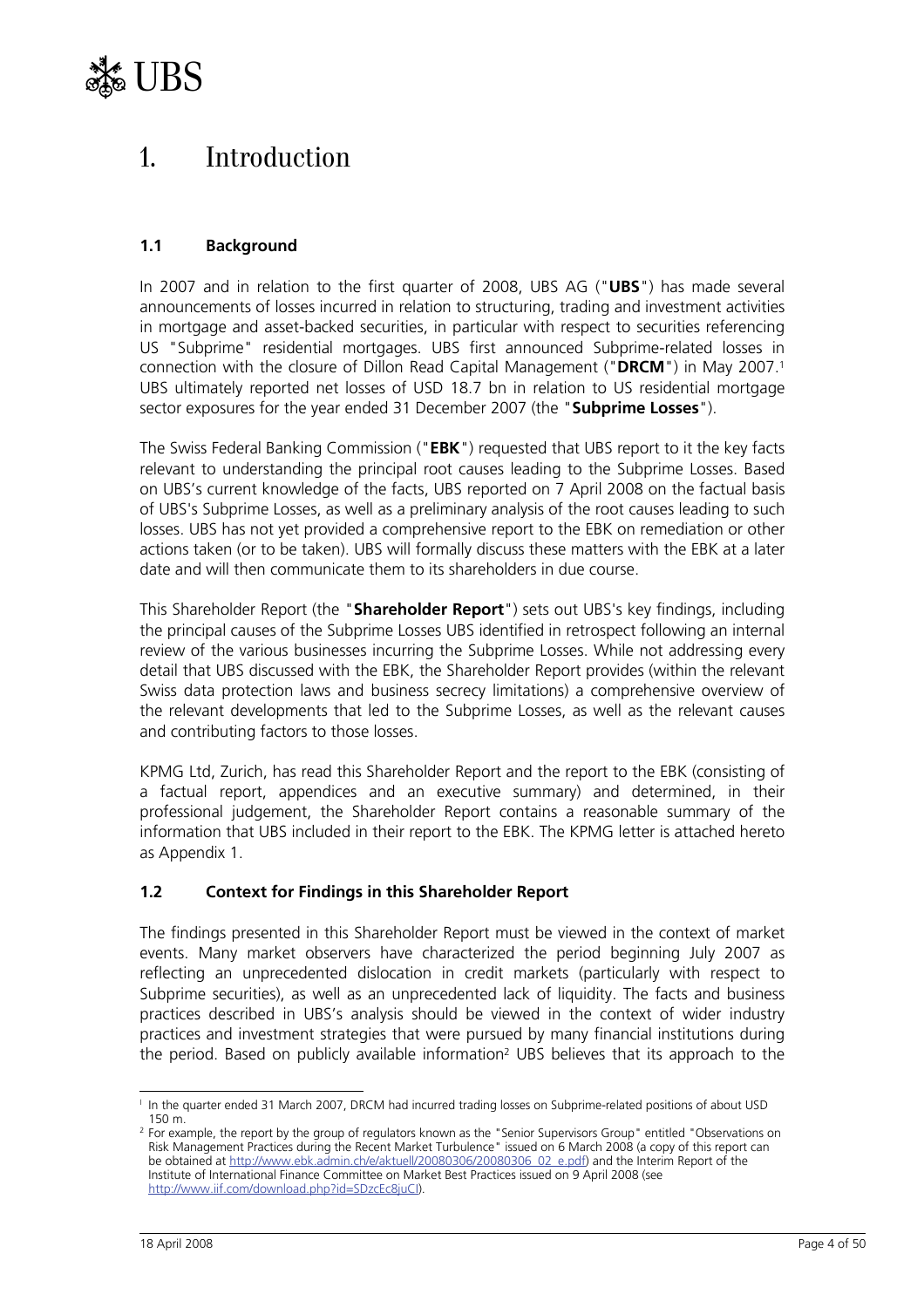

risk measurement and valuation of structured credit products reflects issues which were not unique and that a number of other financial institutions with exposure to the US Subprime market used similar approaches.

In reviewing this Shareholder Report, it is also important to note that UBS's analysis was prepared after the US Subprime market suffered the unprecedented dislocation referred to above. Specifically, this Shareholder Report was prepared with the benefit of hindsight and with the knowledge of the Subprime Losses experienced by UBS.

This Shareholder Report addresses only UBS's positions and losses related to the US Subprime residential mortgage market as at 31 December 2007. UBS has other substantial positions arising from US and non-US residential and commercial mortgage businesses and trading strategies, which are not considered in this Shareholder Report. These have, where material to an understanding of UBS's financial position, been described in other publicly available materials, including UBS's Annual Report 2007 and related documents.<sup>3</sup>

#### **1.3 Overview**

Section 2 of this Shareholder Report describes the chronology of key events relating to the Subprime Losses incurred for the year ended 31 December 2007 and identifies the most significant businesses that together suffered the substantial majority of these losses.

Section 3 of this Shareholder Report describes the business model pursued by UBS as relevant to these businesses, and section 4 describes the particular businesses and how the losses developed.

Section 5 of this Shareholder Report considers risk management and risk control activities and section 6 describes UBS's key findings relating to the causes of the losses. In particular, this section considers:

- The implementation of UBS's growth strategy in these businesses;
- Governance;
- The funding framework and balance sheet management and control;
- Risk Management;
- Risk Control:
- Finance; and
- Compensation.

For ease of reference, a list of abbreviations and a glossary of financial terms is included in Appendix 2 to this Shareholder Report.

l <sup>3</sup> A copy of the Annual Report 2007 and related documents can be obtained at

http://www.ubs.com/1/e/investors/annualreporting.html.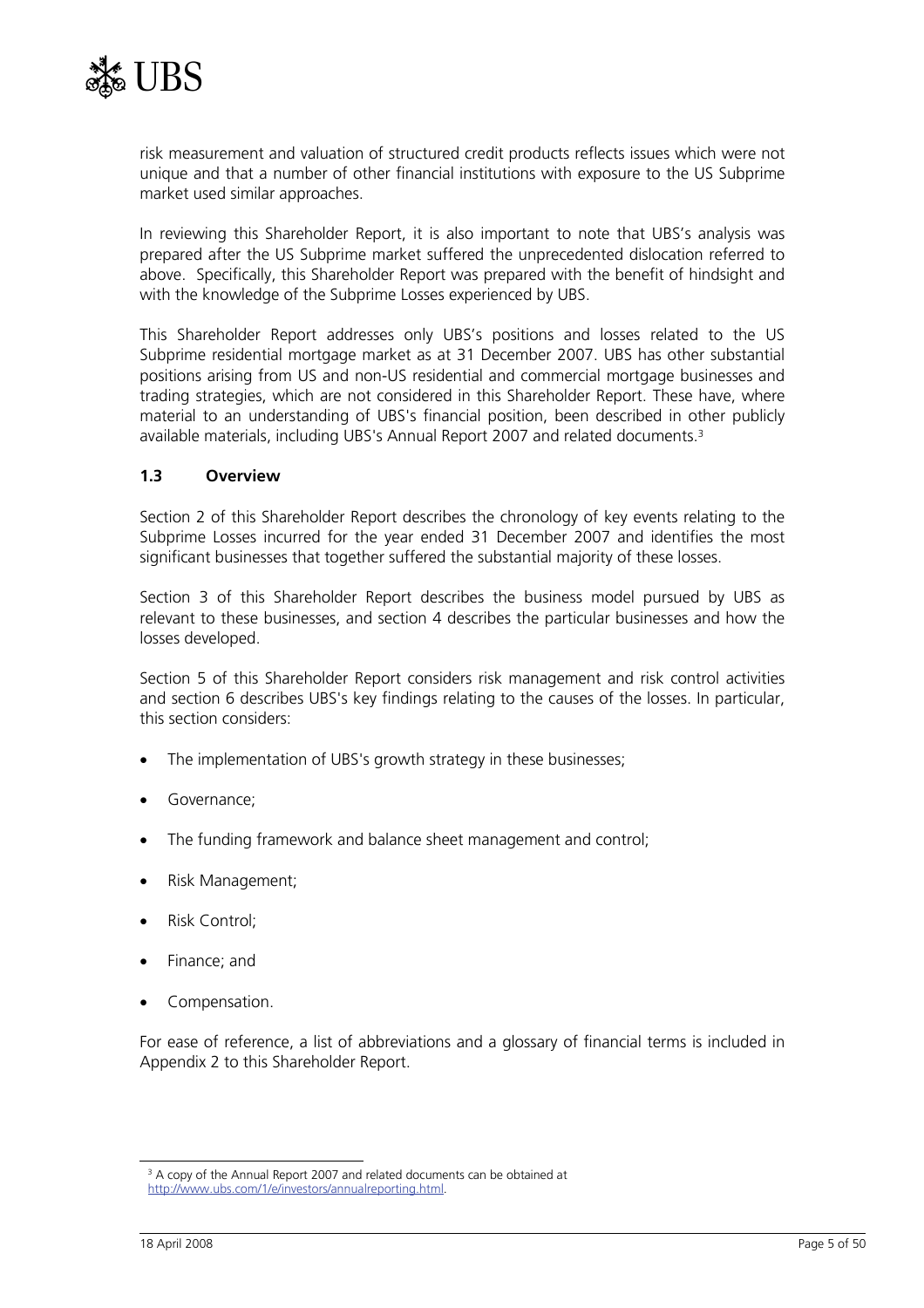

### 2. Overview of Losses and Key Announcements

#### **2.1 Chronology**

The chronology of UBS's disclosure to the market of the Subprime Losses (and other significant events / announcements) is as follows:

- On 3 May 2007, UBS announced the closure of DRCM and net negative revenue at DRCM of USD 150 m for the first quarter 2007.
- On 6 July 2007, UBS announced that the Board of Directors ("**BoD**") had appointed M Rohner as UBS's Group CEO to succeed P Wuffli, effective immediately.
- On 3 August 2007, UBS announced the appointment of A Esteves as Global Head of Fixed Income for the Investment Bank ("**IB**").
- On 14 August 2007, UBS made a profit warning in connection with its disclosure of results for the second quarter of 2007. Specifically, UBS reported that "if the current turbulent conditions prevail throughout the quarter," UBS "will probably see a very weak trading result in the Investment Bank," and "this makes it likely that profits in the second half of 2007 will be lower than in the second half of [2006]."
- On 1 October 2007, UBS pre-announced that, after a write-down of Subprime positions, it likely would record an overall Group pre-tax loss of between CHF 600 m and CHF 800 m for the third quarter. At the same time, UBS announced a number of management changes, including that M Rohner would take over the role of IB Chairman and CEO, that H Jenkins would step down from that role, and that the Group CFO C Standish would retire (to be succeeded by M Suter, previously the Executive Vice Chairman of UBS). Additionally, J Scoby would become Group Chief Risk Officer ("**Group CRO**").
- On 30 October 2007, UBS reported an operating loss of CHF 726 m for the third quarter. This reported loss was within the range provided in UBS's 1 October 2007 preannouncement.
- On 10 December 2007, UBS announced that it had taken additional write-downs of roughly USD 10 bn. As a result, UBS expected a loss for the fourth quarter and indicated that it might record a loss for the full year. At the same time, UBS announced measures to substantially strengthen its capital position, including a placement of mandatory convertible notes of CHF 13 bn with two strategic investors.
- On 30 January 2008, UBS pre-announced its fourth-quarter 2007 and full-year 2007 results. UBS reported an expected loss of approximately CHF 4.4 bn for full-year 2007, a fourth quarter loss of approximately CHF 12.5 bn, and an additional USD 4 bn in writedowns in positions related to the US residential mortgage market.
- On 14 February 2008, UBS announced fourth-quarter 2007 and full-year 2007 results in line with its 30 January 2008 announcement, with losses related to the US residential mortgage market of USD 18.7 bn. On the day before, UBS had also announced the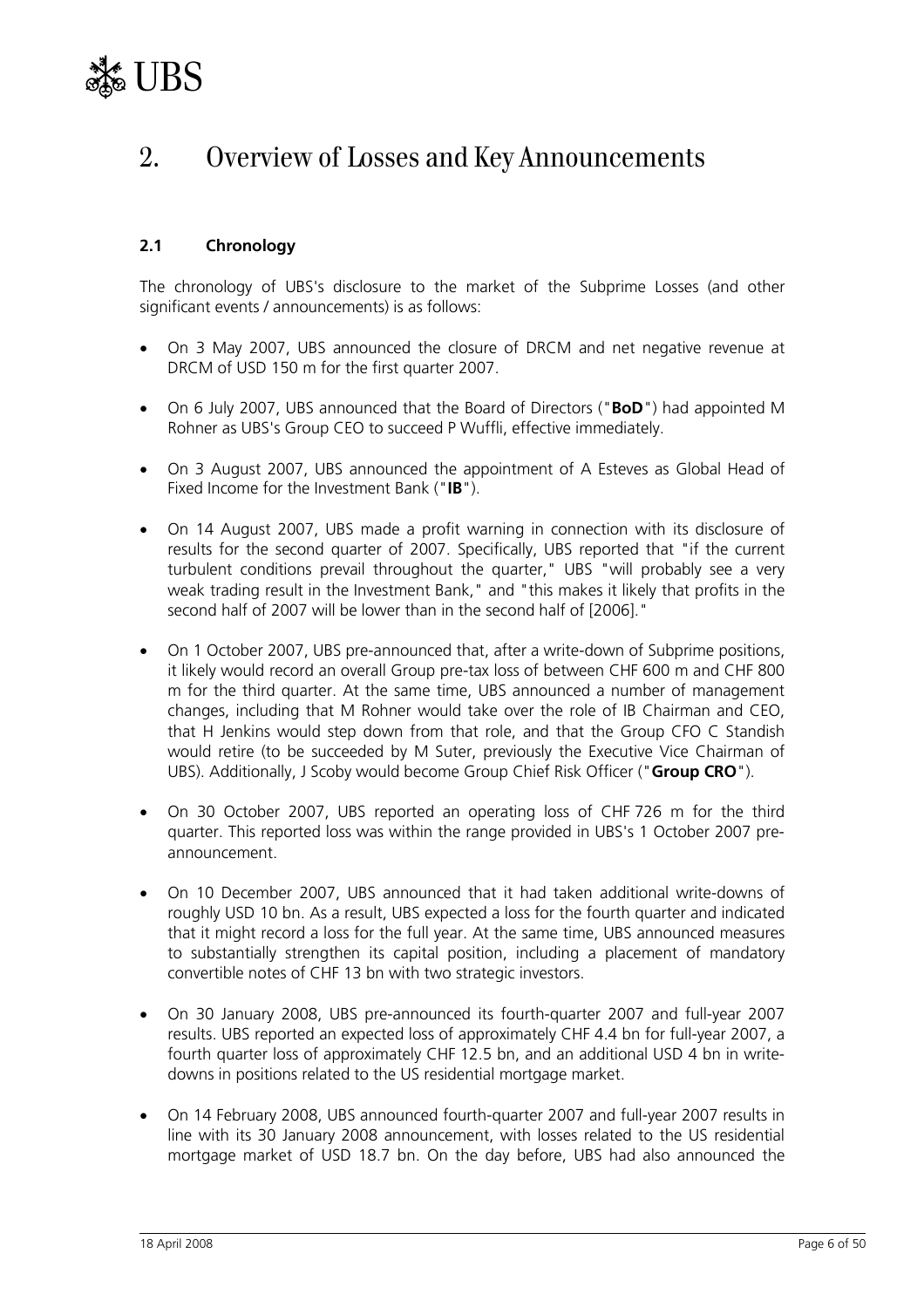

appointment of J Johannson as Chairman and CEO of the IB and a number of additional appointments to the GEB.

Whilst outside the scope of UBS's report to the EBK (and therefore not within the scope of this Shareholder Report), UBS pre-announced its first quarter 2008 results on 1 April 2008. Based on preliminary internal estimates, UBS reported that it expects a net loss attributable to shareholders of approximately CHF 12 bn. The first quarter 2008 figures included additional write-downs of approximately USD 19 bn on US real estate and related structured credit positions. UBS further reported that its exposure to US residential Subprime mortgage related positions declined from USD 27.6 bn as at 31 December 2007 to approximately USD 15 bn as at 31 March 2008, and that the exposure to Alt-A positions declined from USD 26.6 bn as at 31 December 2007 to approximately USD 16 bn as at 31 March 2008. As described in the pre-announcement, these reductions reflect the results of asset disposals as well as the effects of further write-downs. At the same time, UBS announced a fully underwritten rights issue of approximately CHF 15 bn to strengthen Tier 1 capital and that M Ospel, Chairman of UBS, would not seek re-election at the Annual General Meeting of 23 April 2008.

#### **2.2 Business Lines Affected by the Losses**

UBS had significant levels of Subprime investments in three distinct businesses:

- Within DRCM, there were Subprime positions in the Reference Linked Notes ("**RLN**") program, the Asset Backed Securities Relative Value ("**ABS Relative Value**") strategy, ABS Collateralized Debt Obligation Trading ("**ABS CDO Trading**") strategy and in the US Short Term Asset Backed Portfolio. The business of DRCM was pursued within UBS Global Asset Management ("**Global AM**"), until DRCM's re-integration into IB in the second quarter of 2007. Most of DRCM's "legacy" Subprime positions were subsequently managed by the IB's Securitized Product Group ("**SPG**"). More detail on these DRCM strategies is provided at section 4.1 of this Shareholder Report.
- Within the IB, the Fixed Income business area's Rates business had Subprime positions. The Rates business had warehoused and retained Collateralized Debt Obligations ("**CDOs**") backed by Subprime collateral, including (in particular) Super Senior tranches of such CDOs. These Subprime positions were held principally by the CDO desk within Rates. More detail on this business is set out at section 4.2 of this Shareholder Report.
- Also within IB the Foreign Exchange / Cash Collateral Trading ("**FX/CCT**") business had Subprime positions in the ABS Trading Portfolio, which was a part of the overall Relative Value Trading Portfolio ("**RVT Portfolio**") managed by the IB FX/CCT ABS Trading team. More detail on this business is set out at section 4.3 of this Shareholder Report.

Losses on the DRCM trading strategies contributed approximately 16% of UBS's Subprime Losses for the year ended 31 December 2007. The IB's CDO desk contributed approximately 66% of UBS's Subprime Losses in the same period and losses from the FX/CCT business a further 10%. Other parts of the IB's Fixed Income business (such as the SPG Proprietary Trading desk and the Credit Fixed Income ("**CFI**") business) contributed to the remainder of UBS's Subprime Losses. Given the significance of the losses suffered by the three businesses set out above, these are the focus of this Shareholder Report.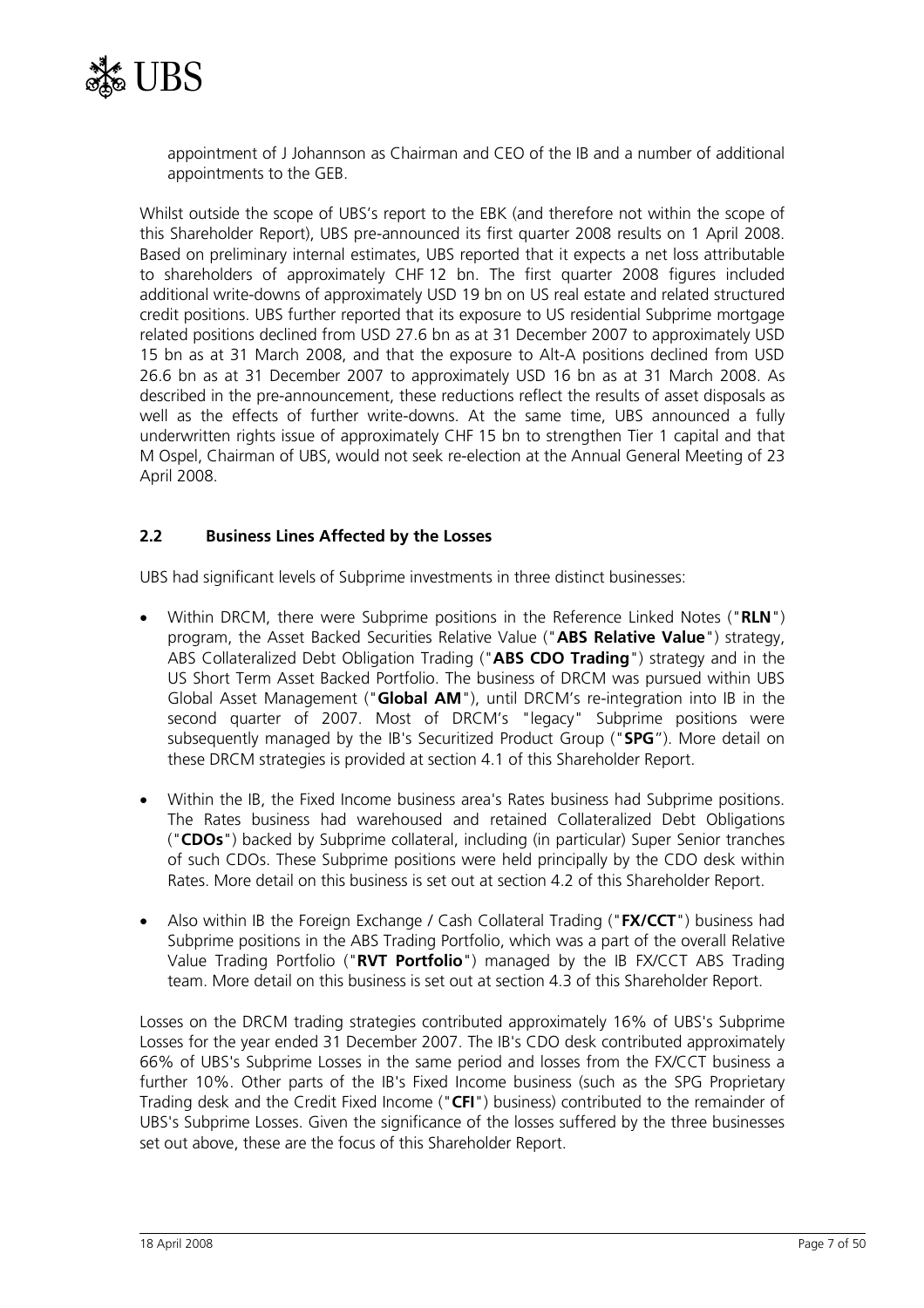

### 3. Business Model Pursued by UBS in the Areas Affected by Subprime Losses

#### **3.1 UBS Group – Overall Strategic Objectives**

This section of the report briefly describes the process by which UBS determined its strategic objectives and then considers how relevant Business Group ("**BG**") strategies were implemented as relevant within the business areas giving rise to the most significant parts of the Subprime Losses.

#### 3.1.1 Establishment of UBS Group Strategic Objectives

Each year, UBS produces a consolidated 5 Year Strategic Plan. UBS also produces a consolidated 1 Year Operational Plan. These plans are based on input from Senior Management in each BG and are submitted to the Group Executive Board ("**GEB**") and Chairman's Office ("**ChO**") for approval.

Once approved by the GEB, these plans are submitted to the BoD for approval, together with each BG's own 5 Year Plan presentation. In developing strategy, UBS applies a measure of aggregate risk exposure across all risk types and businesses, termed earnings-at-risk ("**EaR**").

#### 3.1.2 UBS Group Strategy in 2006 and 2007

UBS's strategy is to operate as a global firm that concentrates on three global core businesses – (1) wealth management, (2) asset management and (3) investment banking and securities trading – as well as retail and corporate banking in Switzerland. One of the key strategic objectives was the integrated business model, with a "one firm" approach designed to facilitate client referrals and the exchange of products and distribution services between businesses and as a result contribute to revenue flows.

At the Group level, the 5 year strategic focus articulated for 2006 - 2010 was to aim for significant revenue increases whilst also allowing for more cost expansion. However the Group's risk profile in 2006 was not predicted to change substantially, with a moderate growth in overall Risk Weighted Assets ("**RWA**").

Key strategic growth initiatives for the UBS Group in 2006 included:

- Expanding market share in existing businesses, e.g. by attracting new clients in fast growing segments and increasing business volume with existing clients;
- Expansion in emerging markets, e.g. including the acquisition and integration of the Brazilian financial services firm Banco Pactual into UBS's IB, wealth management ("**WM**") and asset management operations;
- Expansion of business in the Asia Pacific ("**APAC**") region with strategic emphasis on China, India and Japan and the domestic build-out of wealth management across APAC;
- Further US wealth management integration within Global Wealth Management & Business Banking ("**GWM&BB**") integrating product offerings and strengthening client services;
- Expansion of onshore European Wealth Management ("**EWM**") business; and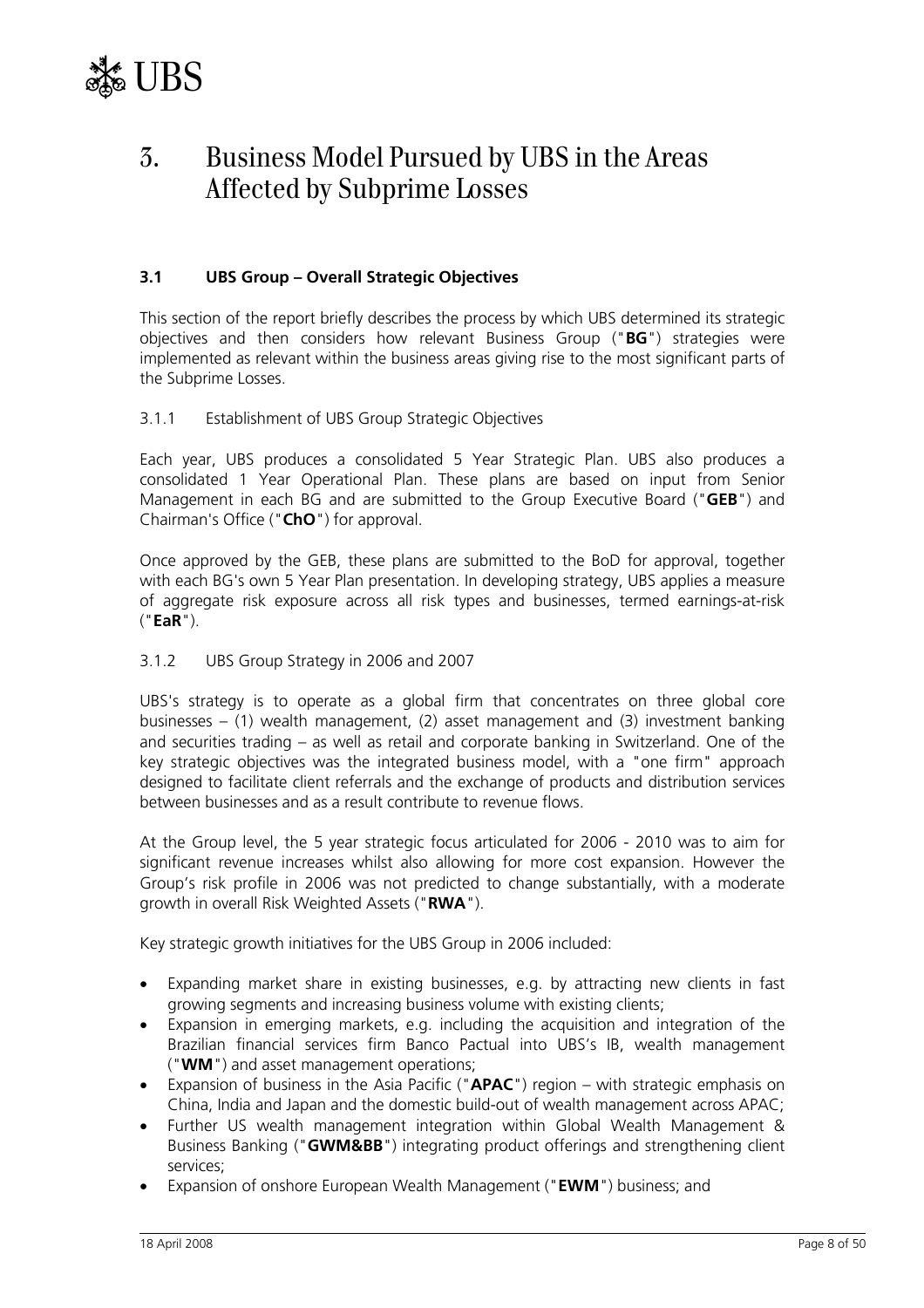

• Implementation of DRCM in line with announcements made in 2005.

The 5 year strategic focus as articulated in the 5 Year Plan for 2007 - 2011 confirmed the previous year's trend of double-digit top-line increases with a slower growth in nonpersonnel expenses. In 2007, increased overall RWA growth was predicted, with the IB contributing roughly two-thirds of the predicted increase.

The major strategic initiatives noted in the 5 Year Strategic Plan 2007 - 2011 to foster future revenue and profit growth included:

- Within GWM&BB, further emphasis on EWM and key client and product initiatives in WM US;
- Within IB, the development / integration of the Pactual business and of the Global Syndicated Finance, Real Estate and Fixed Income businesses; and
- Within Global AM, further diversification of investment capabilities, including DRCM, and further diversification into new markets.

In summary therefore, in the period most relevant to assessing UBS's Subprime Losses (i.e. 2006 / 2007), UBS at a Group level focused on initiatives that were intended to further implement the integrated business model and grow businesses in line with UBS's long standing focus on its three global core businesses. There was not, at the Group level, a particular and specific decision either to develop business in, or to increase exposure to, Subprime markets. Additionally, there was no specific decision substantially to increase UBS's overall risk taking in connection with these growth initiatives.

However, within the growth initiatives approved by the BoD and by Group Senior Management, there was, amongst other things, a focus on the growth of certain businesses that did, as part of their activities, invest in or increase UBS's exposure to the US Subprime sector by virtue of investments in securities referencing the sector. In particular, these included DRCM and the IB's Fixed Income business as described below.

#### **3.2 Dillon Read Capital Management**

On 30 June 2005, UBS announced the launch of a new alternative investment management business within Global AM. At the same time, it was announced that DRCM would be headed by J Costas as CEO (until then the IB's Chairman and CEO and a member of the GEB and deputy CEO UBS) and that J Costas would leave the GEB at the end of 2005. It was also announced that H Jenkins would succeed J Costas as IB CEO.

DRCM's formation dates back to strategy work undertaken in early 2004. The rationale for creating DRCM reflected a desire to:

- Establish a new alternative investment business;
- Diversify allocation of capital and risk appetite through third party investors;
- Meet client demand to co-invest in certain IB investment strategies;
- Support retention of existing talent and attraction of new talent; and
- Create a valuable franchise for UBS.

Whilst work on the creation of DRCM progressed for some time, decisions on the composition of the Senior Management team were made relatively late in the process. In consequence, the DRCM business case and internal agreements and arrangements to close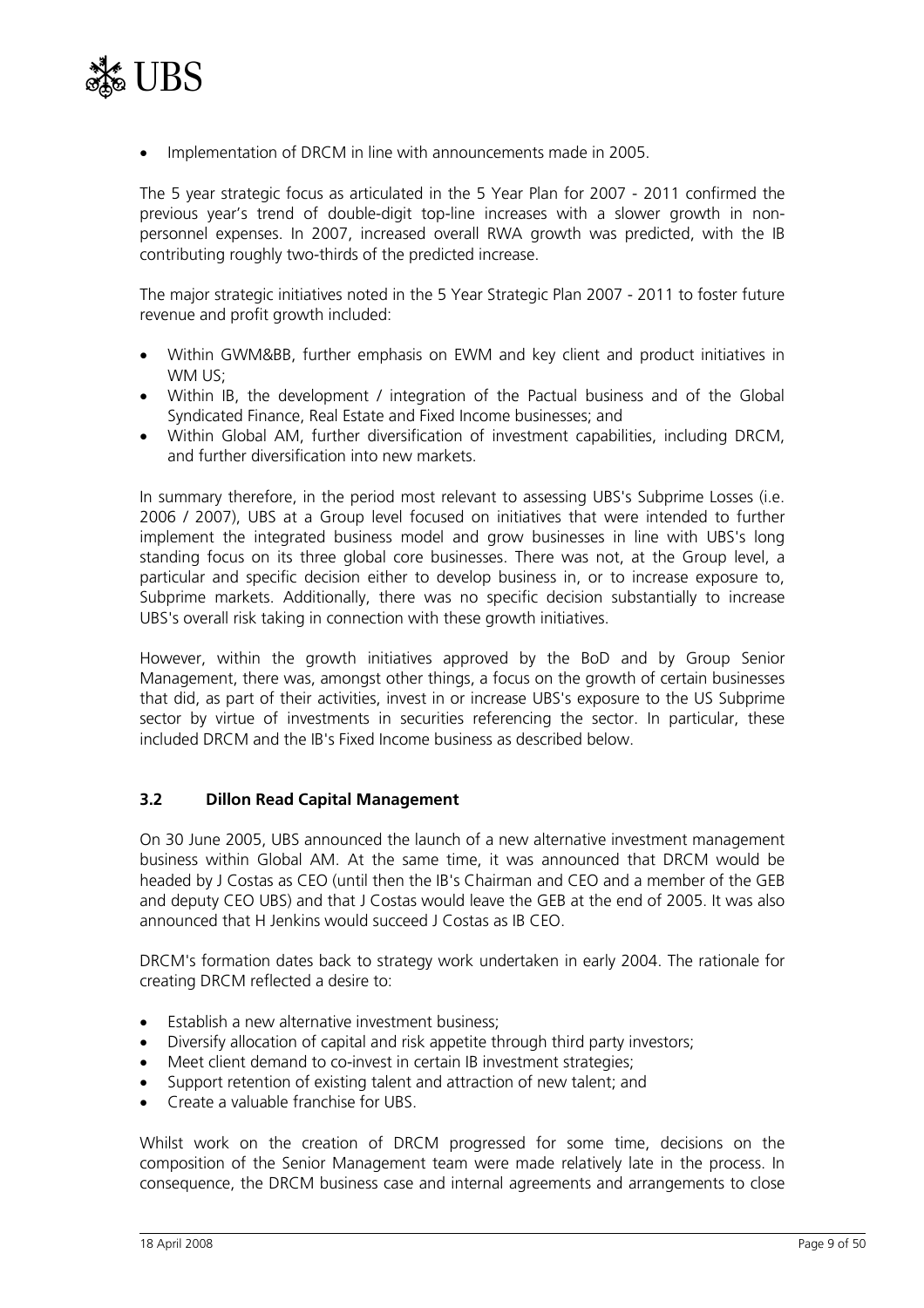

the DRCM transaction were eventually effected with considerable speed and concluded with less opportunity for wider internal review than might otherwise have been the case.

On 29 June 2005, an agreement was reached that DRCM would receive the IB's Principal Finance and Credit Arbitrage ("**PFCA**"), Mortgage Origination Services Group ("**MOSG**") and Commercial Real Estate ("**CRE**") businesses, together with approximately 120 staff.

Oversight arrangements for DRCM were relatively complex and reflected a non-standard governance model. DRCM was held within Global AM for reporting and management control, but the IB was exposed to the risks and rewards of DRCM's performance in managing its proprietary capital within DRCM's Controlled Finance Companies ("**CFC**") – wholly controlled and fully consolidated UBS entities. To support UBS's strategic objectives to allow sufficient third party investment, DRCM also needed to establish separate Outside Investor Funds ("**OIF**"), in which UBS's risk exposure was limited to its minority interest. This additional organizational layer added complexity, because the OIF was overseen not by the IB but by Global AM's risk and control functions, in a manner consistent with Global AM's general approach to discharging its obligations to third party investment management clients.

On 5 June 2006, the IB's PFCA, MOSG and CRE businesses were transferred to Global AM as part of the formation of DRCM and on 1 November 2006, DRCM launched its first OIF.

The development of the DRCM trading strategies relevant to this Shareholder Report is described in further detail at section 4.

#### **3.3 Investment Bank Fixed Income business**

As a result of the agreements relating to the formation of DRCM, UBS made two senior leadership changes in the IB. In June 2005, P Wuffli, the then Group CEO recommended to the BoD that H Jenkins succeed J Costas as IB CEO and the BoD approved this appointment on 29 June 2005, effective from 1 July 2005. S Bunce was also recommended to become IB Head of Fixed Income, replacing M Hutchins.

Shortly after his appointment, H Jenkins commissioned external consultants to undertake a review of strategic initiatives for the IB. The resulting findings suggested a need to focus on a number of areas, including emerging markets, commodities, delivery of IB products to WM businesses, and streamlining of risk processes. These were presented at an IB Management Committee ("**IB MC**") meeting in September 2005, where it was recommended that the IB must grow significantly to avoid falling behind competition.

At the same time, the IB also undertook a specific review of the Fixed Income business in conjunction with external consultants. It was recognized in 2005 that, of all the businesses conducted by the IB, the biggest competitive gap was in Fixed Income, and that UBS's Fixed Income positioning had declined vis-à-vis leading competitors since 2002. In particular, the IB's Fixed Income, Rates & Currencies ("**FIRC**") revenues decreased since 2004, and accordingly, FIRC moved down in competitor league tables by revenue. According to an external consultant, the IB Fixed Income business grew its revenue at a slower rate than its peers.

The external consultant compared the gap between UBS and the composite leader (defined as top 3 in a specific product area) in various fixed income products and concluded that the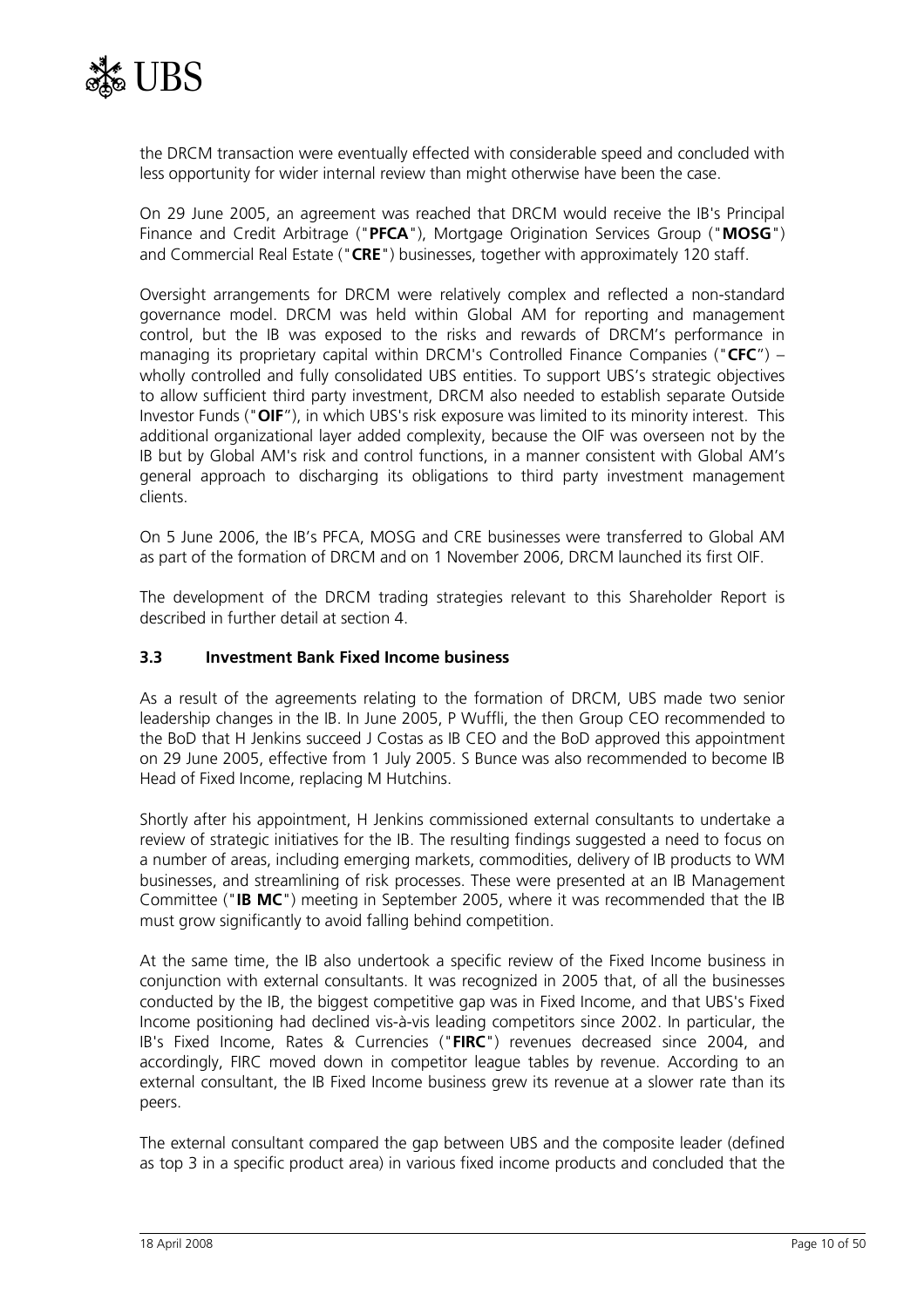

IB had gaps in the Credit, Securitized Products and Commodities businesses, with smaller gaps in Rates and Emerging Markets.

The consultant also noted that strategic and tactical initiatives were required to address these gaps and recommended that UBS selectively invest in developing certain areas of its business to close key product gaps, including in Credit, Rates, MBS Subprime and Adjustable Rate Mortgage products ("**ARMs**"), Commodities and Emerging Markets. ABS, MBS, and ARMs (in each case including underlying assets of Subprime nature) were specifically identified as significant revenue growth opportunities. The consultant's review did not consider the risk capacity (e.g. stress risk and market risk) associated with the recommended product expansion.

In March 2006, the IB presented its Fixed Income growth strategy to the GEB. The key growth initiatives noted in the presentation included:

- Emerging Markets expand fixed income capability in emerging markets countries focusing on Brazil, Russia, India, China, and Mexico;
- Commodities expand commodities business globally;
- Securitized Products build out a new Securitized Products Group, including a Commercial Real Estate Capital Markets group and proprietary trading desk;
- High Yield expand Global Structured Finance and High Yield Loan Capital Markets business;
- Structured Credit expand investment grade structured credit and trading businesses;
- Expand businesses and local markets presence in APAC region; and
- Expand municipal securitization, derivatives and proprietary trading businesses.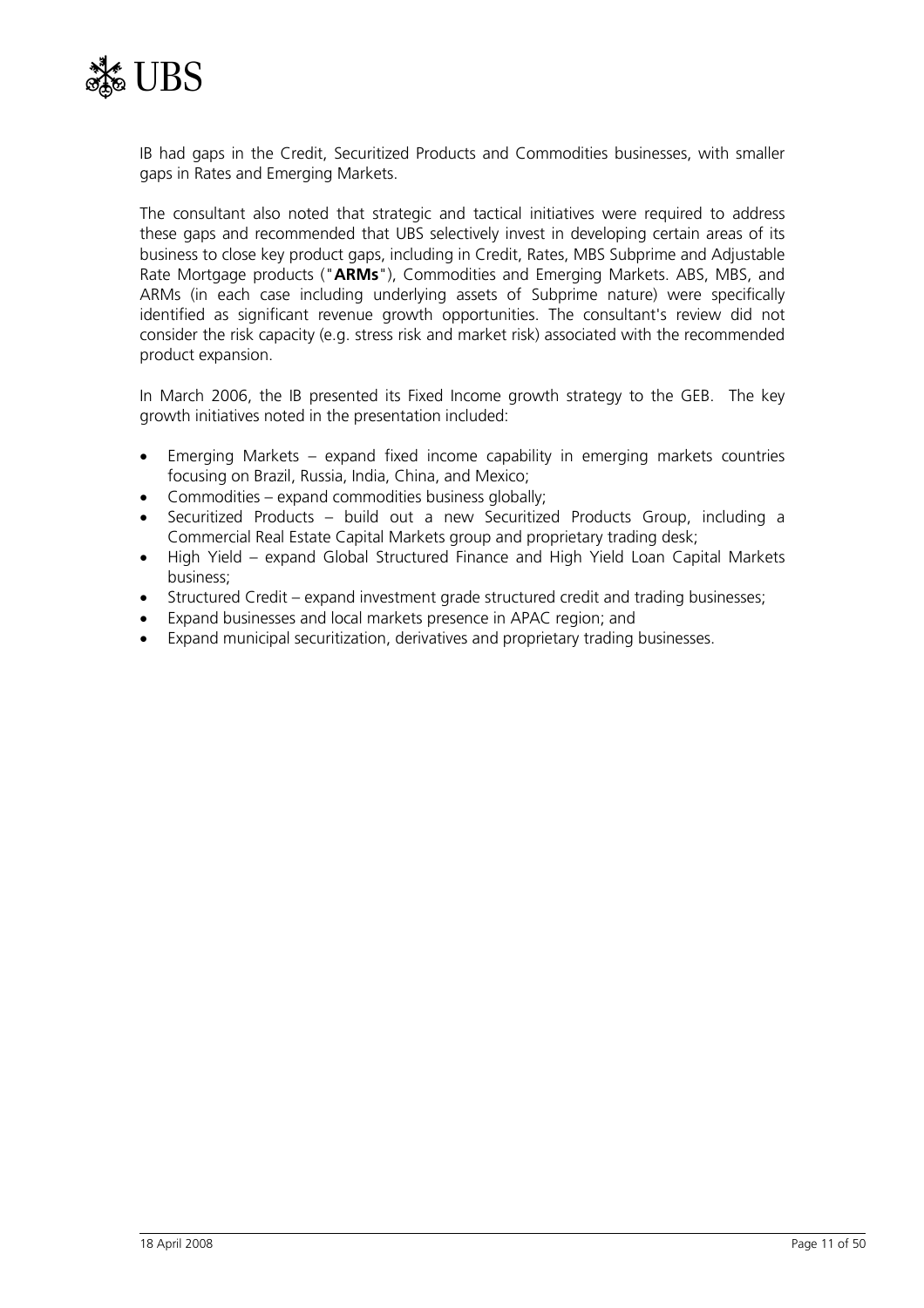

# 4. How the Losses Developed

#### **4.1 Dillon Read Capital Management (until re-integration into UBS)**

On establishment, and following the transfer of the IB's PFCA, MOSG and CRE businesses into DRCM, DRCM operated a number of trading strategies that involved Subprime positions. All of these strategies were previously conducted within the IB. In brief, the most significant DRCM trading strategies relevant to this Shareholder Report were as follows:

ABS Relative Value – This strategy involved the trading of perceived mispriced instruments. both long and short, against other instruments. Within the home equity book, the desk purchased ABS securities collateralized by Subprime and Alt-A mortgages, both 1st and 2nd liens, and Net Interest Margin certificates ("**NIM**") at all credit quality levels. The desk also executed Credit Default Swaps ("**CDS**") on ABS referencing the ABX and single-name exposures as well as spreadlocks to express both long and short views in these market segments.

DRCM took write-downs on the ABS Relative Value strategy's home equity book in Q1 2007, in relation to ABS tranches and NIMs. These occurred substantially in the lower credit quality ABS and NIMs (i.e. rated  $BB+$  and below), and on 2006 vintages with  $2<sup>nd</sup>$  lien bonds. The home equity book had taken a net short position on Subprime exposure since September 2006. Short positions in CDS on single ABS, spreadlocks and on the ABX were not considered to be hedges by the DRCM traders, but rather distinct shorting of perceived over-priced assets.

Reference Linked Notes – DRCM's RLN desk purchased a pool of assets, including ABS, based on a long-term buy-and-hold strategy (though assets could be risk managed and replaced as part of DRCM's right to manage the reference pool of assets). The desk also purchased credit protection in the form of RLNs marketed and sold to investors. The assets in the pool could be a combination of cash and synthetic instruments. DRCM received the income from the assets held in the pool, and paid investors a premium for credit protection. DRCM purchased different amounts of protection; the lowest amount of protection purchased in any RLN issuance was on 5.5% of the pool, while the highest amount was approximately 45%. In some cases, based on investor demands, the RLN holders bore the first-loss risk, while in other cases UBS held equity (and thus bore the first-loss risk).

Over the course of several weeks around late July 2007, the value of Subprime assets in various RLN deals declined, and the value of protection on those deals was exhausted. The assets could not be sold given the illiquidity in the market and UBS was exposed to further deterioration.

ABS CDO Trading – DRCM's ABS and CDO Trading desk accumulated and repackaged CDOs and identified opportunistic situations in the CDO market where the desk served as a bidder of last resort by placing a (low) bid for the equity portion of a rated CDO. The desk also provided a CDO Warehouse facility to clients, building up underlying assets on their clients' behalf. The assets were then passed to an agent for repackaging and issuance.

US Short Term Asset Backed Portfolio – This DRCM desk invested in AAA rated short term instruments as part of investing DRCM's spare liquidity to obtain a positive carry (since the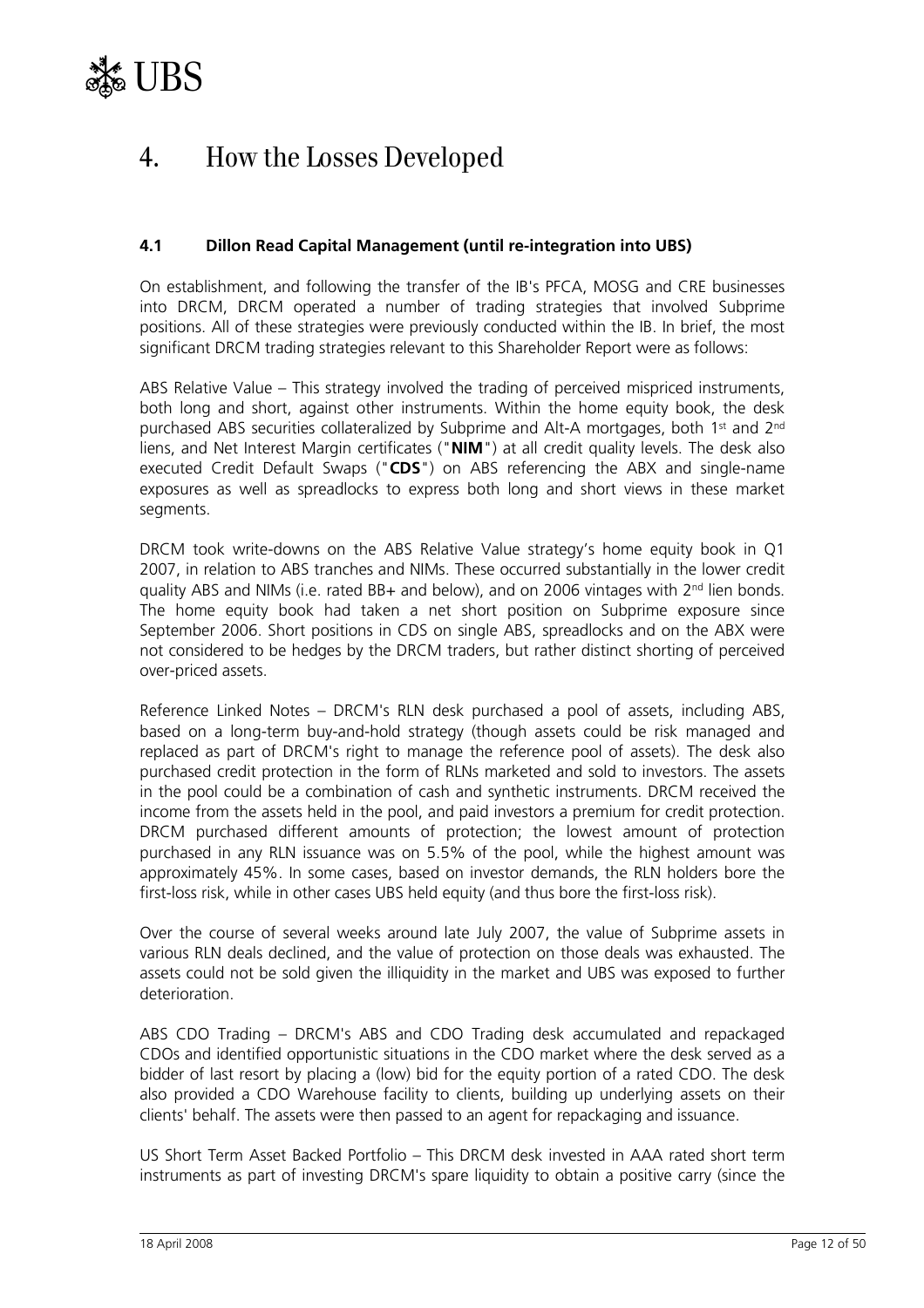

(expected) yield on these positions exceeded the internal cost of funding and the hedging costs).

Losses on the DRCM trading strategies described above contributed approximately 16 % of the Subprime Losses as at 31 December 2007.

#### **4.2 UBS Investment Bank: Fixed Income**

#### 4.2.1 Overview

The primary contributor to UBS's write-downs in the IB was the CDO desk within the IB's Fixed Income business. As at 31 December 2007, approximately two thirds of the total UBS losses were attributable to the CDO desk.

The CDO desk entered into transactions related to US Subprime residential mortgages principally through CDO securitization and through the purchase or retention of CDO Super Senior positions.

In percentage terms, both resources and profits on this desk increased significantly year on year from 2005 to 2006.

#### 4.2.2 Development of the CDO Warehouse

UBS acquired its exposure to CDO Warehouse positions through its CDO origination and underwriting business.

In the initial stage of a CDO securitization, the desk would typically enter into an agreement with a collateral manager. UBS sourced residential mortgage backed securities ("**RMBS**") and other securities on behalf of the manager. These positions were held in a CDO Warehouse in anticipation of securitization into CDOs. Generally, while in the Warehouse, these positions would be on UBS's books with exposure to market risk. Upon completion of the Warehouse, the securities were transferred to a CDO special-purpose vehicle, and structured into tranches. The CDO desk received structuring fees on the notional value of the deal, and focused on Mezzanine ("**Mezz**") CDOs, which generated fees of approximately 125 to 150 bp (compared with high-grade CDOs, which generated fees of approximately 30 to 50 bp). Key to the growth of the CDO structuring business was the development of the credit default swap ("**CDS**") on ABS in June 2005 (when ISDA published its CDS on ABS credit definitions). This permitted simple referencing of ABS through a CDS. Prior to this, cash ABS had to be sourced for inclusion in the CDO Warehouse.

Under normal market conditions, there would be a rise and fall in positions held in the CDO Warehouse line as assets were accumulated ("ramped up") and then sold as CDOs. There was typically a lag of between 1 and 4 months between initial agreement with a collateral manager to buy assets, and the full ramping of a CDO Warehouse.

The CDO Warehouse was a significant contributor to Value at Risk ("**VaR**") and Stress limits applicable to this business relative to other parts of the CDO securitization process and warehoused collateral was identified as one of the main sources of market risk in reviews by IB Market Risk Control ("**MRC**") conducted in Q4 2005 and again in Q3 2006.

Throughout 2006 and 2007, there were no aggregate notional limits on the sum of the CDO Warehouse pipeline and retained pipeline positions. Instead, these positions were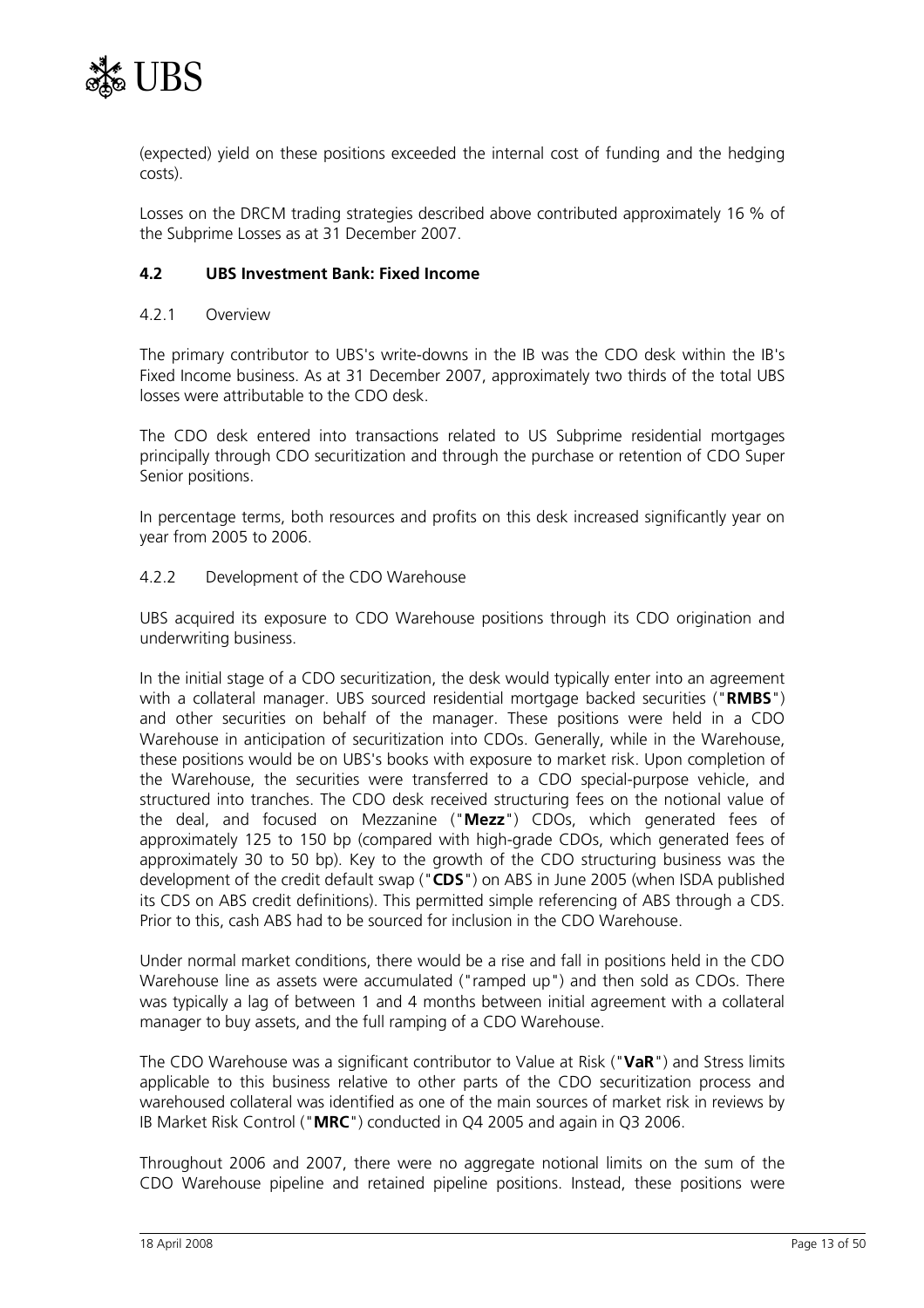

subject to Stress and the overall Mortgage US VaR limits. In addition, each warehouse deal required approval by control functions through the IB's "Transaction Requiring Prior Approval" ("**TRPA**") process. All warehouse deals were subject to, and approved through, the IB's TRPA approval process.

By the end of 2007, losses on the positions held in the CDO Warehouse plus retained pipeline positions represented approximately one quarter of the CDO desk's losses (i.e. approximately 16% of UBS's total Subprime Losses as at 31 December 2007).

#### 4.2.3 Super Senior Positions – Retention and Hedging

Following completion of the CDO securitization process, UBS generally sold subordinate (i.e. lower rated) CDO tranches to external investors. In 2005, the CDO desk also sold the highest rated / AAA rated (the so called "**Super Senior**") tranches of these CDOs to third party investors along with subordinate tranches. However, after the first few deals, the IB retained the Super Senior tranche of CDOs it structured on its own books. One factor influencing this change was that the CDO desk viewed retaining the Super Senior tranche of CDOs as an attractive source of profit, with the funded positions yielding a positive carry (i.e. return) above the internal UBS funding rate and the unfunded positions generating a positive spread. Further, within the CDO desk, the ability to retain these tranches was seen as a part of the overall CDO business, providing assistance to the structuring business more generally. Apart from the Super Senior positions retained by the CDO desk from its CDO structuring activities, the desk also purchased Super Senior positions from third parties to be hedged and held on UBS's books.

Losses on the Super Senior positions contributed approximately three quarters of the CDO desk's total losses (or 50% of UBS's total losses) as at 31 December 2007. Within this aggregate position, there are three different categories of Super Senior positions to consider: Negative Basis Super Seniors, AMPS Super Seniors, and Unhedged Super Senior positions:

- Negative Basis Super Seniors: these were Super Senior positions where the risk of loss was hedged through so-called Negative Basis (or "**NegBasis**") trades where a counterparty, such as a monoline insurer provided 100% loss protection. The hedge resulted in a credit exposure towards the protection seller. As at the end of 2007, writedowns on these positions represented approximately 10% of the total Super Senior losses.
- Amplified Mortgage Portfolio ("**AMPS**") Super Seniors: these were Super Senior positions where the risk of loss was initially hedged through the purchase of protection on a proportion of the nominal position (typically between 2% and 4% though sometimes more). This level of hedging was based on statistical analyses of historical price movements that indicated that such protection was sufficient to protect UBS from any losses on the position. Much of the AMPS protection has now been exhausted, leaving UBS exposed to write-downs on losses to the extent they exceed the protection purchased. As at the end of 2007, losses on these trades contributed approximately 63% of total Super Senior losses.
- Unhedged Super Senior positions: positions retained by UBS, in anticipation of executing AMPS trades which did not materialise. As at the end of 2007, losses on these trades contributed approximately 27% of total Super Senior losses.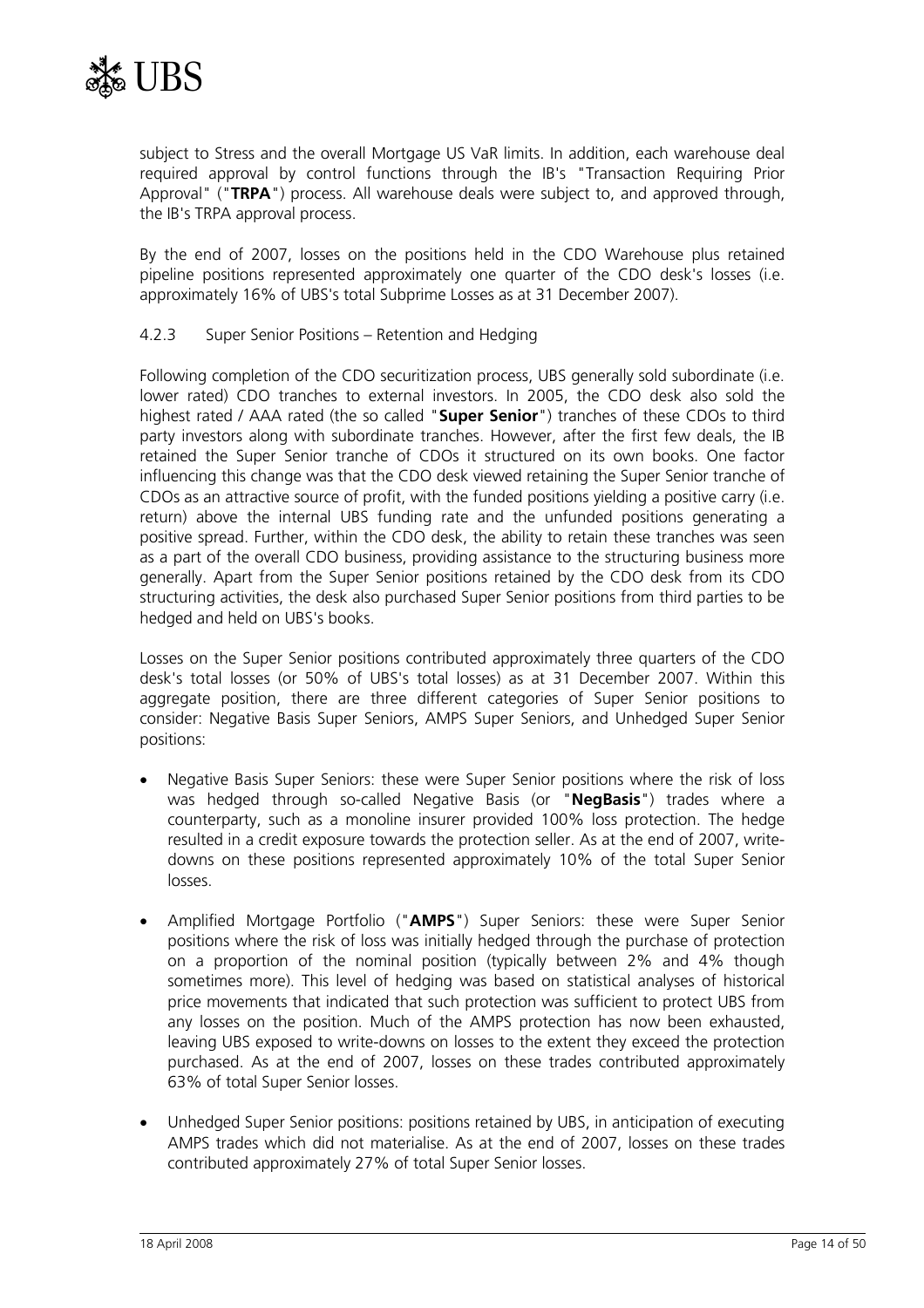

The Super Senior inventory of UBS grew from low levels in February 2006 to approximately USD 50 bn by September 2007 of which USD 27 bn related to AMPS and unhedged Super Seniors (mainly including the Mezz ABS CDO inventory). In relation to timing, and as noted at section 4.2.2, a time lag existed (typically of 1 to 4 months) between entering into an agreement with a collateral manager and completing the CDO Warehouse. A further time lag existed between completing the Warehouse, retaining the Super Senior tranche and executing a hedging AMPS trade.

Key drivers of the growth of the Super Senior inventory included:

- Increasing use by the CDO desk of hybrid CDO issuance, both in number and size of deals - more than 75% of total CDOs were hybrids (hybrid CDOs are backed by a combination of cash and synthetic assets);
- Increasing volumes of Variable Funding Note ("**VFN**") Super Seniors. The VFN Super Seniors did not require up-front UBS funding, and only the replacement value showed on the UBS balance sheet; and
- Growth in the AMPS business. A hedging methodology enabled the desk to buy relatively low levels of market loss protection (generally 2 to 4% and sometimes more), and the desk considered the position as fully hedged. All AMPS trades except for one were made before July 2007.

Of the total USD 50 bn Super Seniors held by UBS, UBS purchased USD 20.8 bn of these Super Seniors from third parties. USD 15 bn of this was fully hedged (NegBasis Super Seniors), and the remaining USD 5.8 bn was partially hedged (AMPS).

#### 4.2.4 Other Fixed Income Businesses – Securitized Product Group Proprietary Trading Desk and Credit Fixed Income

The other areas of IB's Fixed Income business contributing to the Subprime write-downs included the SPG Proprietary Trading desk created at the start of 2006 and the IB CFI business.

SPG's proprietary trading strategies included:

- Short-Term Subprime RMBS effectively a carry strategy with opportunistic selling, borrowing funds at the UBS cost of funding, and investing long in AAA-rated, shortduration Subprime home equity bonds;
- Residential Credit the residential credit trading book was predominantly made up of prime and Alt-A bonds, with some limited Subprime positions; and
- Secondary Market CDO Trading this strategy involved shorting ABX and TABX indices, and taking long positions in AAA CDO bonds.

Prior to the re-integration of DRCM, SPG did not have significant Subprime exposure apart from its Short-Term Subprime RMBS book, generally made up of AAA-rated short-duration bonds. The Short-Term book reached a maximum size of approximately USD 3bn*.* 

In addition to its own Subprime RMBS positions, SPG inherited the majority of DRCM's Subprime positions, amounting to approximately USD 20 bn in Q2 2007. When the DRCM positions were migrated to SPG, in Q2 2007, ABX hedges were executed to offset part of the risk and SPG also sold part of the legacy DRCM bonds in the US Short Term Asset Backed Portfolio.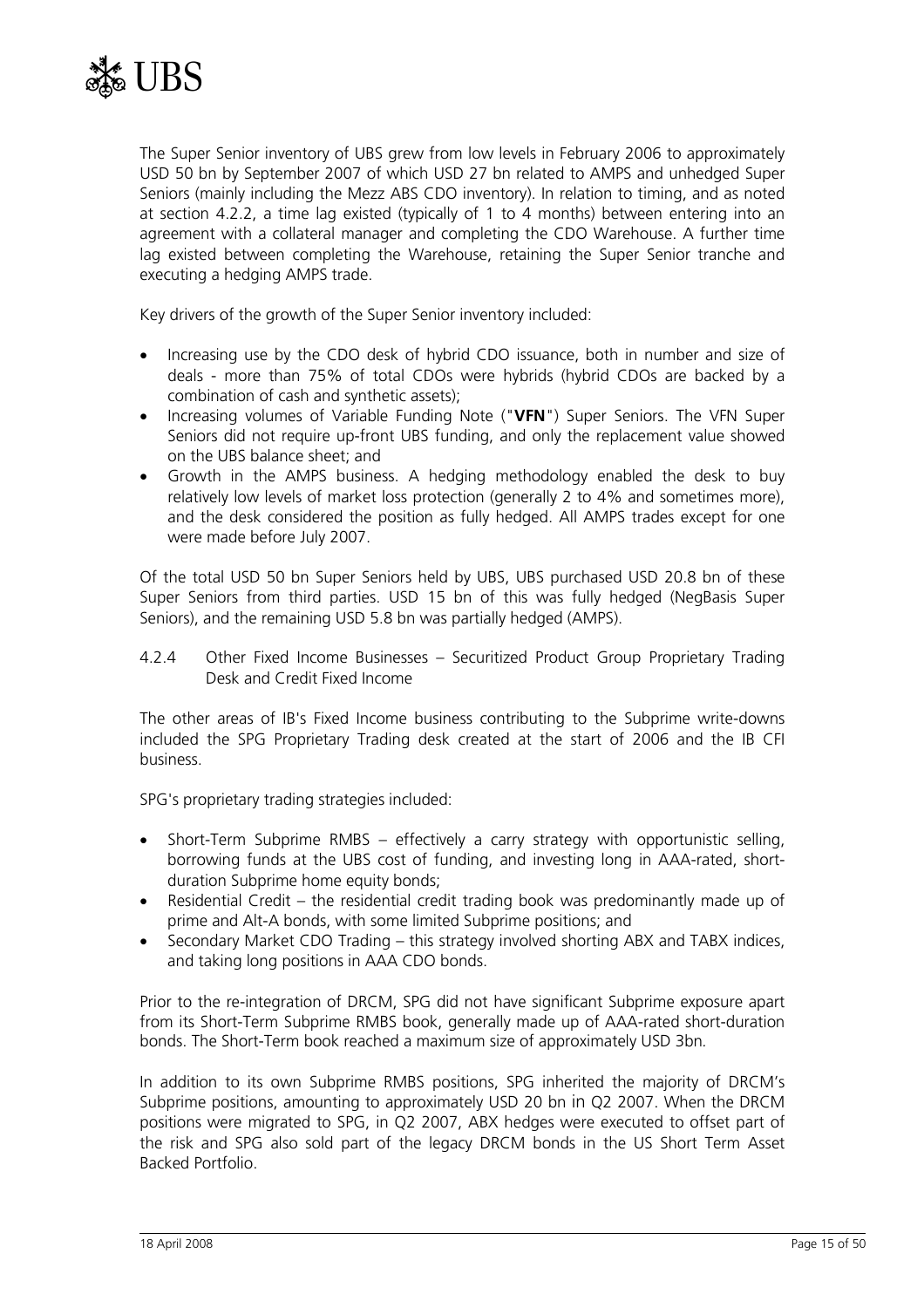

As at 31 December 2007, write-downs attributable to the SPG business (excluding legacy DRCM positions) represented approximately 1.5% of UBS's overall losses.

In 2006 and 2007, CFI had comparatively small Subprime exposures in its credit and structured credit businesses. As at 31 December 2007, estimated Subprime losses within CFI contributed less than 1% of total losses.

#### **4.3 UBS Investment Bank: Foreign Exchange / Cash Collateral Trading**

Under the arrangements described in section 5.8 of this report, IB's FX/CCT business has overall responsibility for (i) funding UBS's balance sheet, (ii) providing a central treasury function for all BGs within the UBS Group and (iii) facilitating a single point of entry into the short term wholesale cash markets. In connection with this role, FX/CCT manages UBS's daily liquidity strategy. The ABS Trading Portfolio is one part of the RVT Portfolio managed by FX/CCT within this role. The RVT Portfolio is a proprietary portfolio that historically invested in AAA-rated government and corporate bonds. The primary purpose of the RVT Portfolio (including therefore the ABS Trading Portfolio) was to act as a liquidity buffer or reserve for the UBS Group generally.

The ABS Trading Portfolio consisted of AAA- and AA-rated ABS, referencing as underlying assets car leasing, credit card, commercial and residential mortgages and student loans. There was a heavy bias towards US underlying assets, reflecting a general bias in the market and also reflecting that many of these assets were pledgeable with central banks (especially the US Federal Reserve). Since establishment in late 2002 / early 2003, the ABS Trading Portfolio was of a value of between USD 25 bn and USD 30 bn. In Q3 2007 it was liquidated (as far as possible) as part of the liquidation of the RVT Portfolio more generally to create liquidity in response to the dislocation of the credit markets in August. Losses from the RVT Portfolio (primarily attributable to the ABS Trading Portfolio) in 2007 contributed approximately 10% of the total UBS losses.

UBS created the ABS Trading Portfolio in late 2002 / early 2003 after Credit Risk Control ("**CRC**") downgraded its country rating for Japan. This meant that FX/CCT had to reduce its then substantial holding of Japanese Government Bonds ("**JGB**"). Because FX/CCT retained the same level of funding liabilities and an unchanged revenue budget, it proposed to build up a portfolio of US ABS. In order for the assets to be a suitable replacement for the holdings of JGB that were to be liquidated, any replacement securities had to be:

- REPO-able;
- Highly rated i.e. AA or AAA;
- Capable of being pledged to (one or more of) the primary Central Banks as collateral for UBS's own borrowings; and
- Capable of being sold in the short term.

There were also a number of other advantages of ABS perceived at the time, including small spreads, USD denomination and no interest rate dependencies (floating rate instruments only in the portfolio). Because they had a higher yield (e.g. than government bonds), including ABS in the RVT Portfolio meant that there was no negative carry trade in the RVT Portfolio.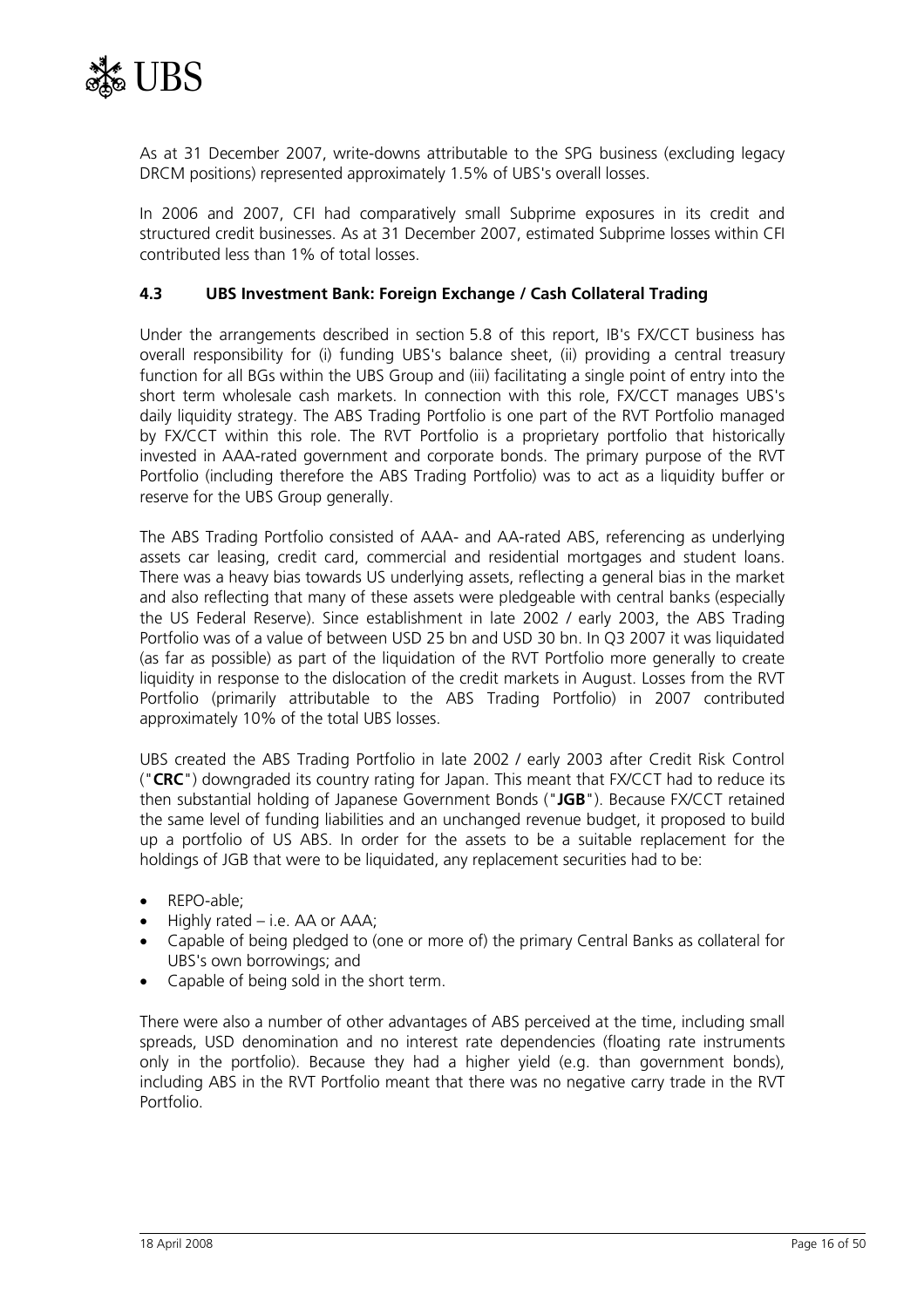

## 5. Risk Management and Risk Control Activities

#### **5.1 Overview**

The UBS Risk Management & Control Principles set out the overall responsibility for risk management and the risk control framework for the UBS Group. A summary of its five principles is set out below:

- Business management accountability: BG management "owns the risks" and is responsible for risk management ensuring that risk and return are appropriately balanced;
- Independent controls: Control units provide independent checks on risk taking activities and focus specifically on preserving the long term interests of UBS;
- Risk disclosure: Timely and transparent disclosure of risks and related P&L;
- Earnings protection: Protecting UBS's earnings from unacceptable damage; and
- Reputation protection: Safeguarding UBS's reputation.

The Risk Management & Control Principles make it clear that business management is accountable for, and is expected to manage, all risks arising from their business and function and to ensure that risk and profit objectives are balanced. The identification of business risks associated with a business strategy is the responsibility of business Senior Management. The principles explicitly state that the existence of an independent risk control function does not absolve management from its responsibility to manage all risks arising in their business and function.

In this section of the Shareholder Report, UBS presents the wider findings in relation to the implementation of the principles of UBS risk management and control framework with respect to the particular businesses considered at section 4 above. This section of the Report also considers both the Market Risk and Credit Risk frameworks, with particular emphasis on the Market Risk framework, as well as findings in relation to the role and activities of the Finance function. UBS also considers the role of Group Treasury and specifically the impact of the historic UBS funding framework and approach to balance sheet management.

#### **5.2 Risk Management**

#### 5.2.1 Risk Management in DRCM

As noted in section 3.2 above, the establishment of DRCM proved more complex than expected and required considerable effort across a range of logistics and control functions. Whilst the delayed launch of DRCM took place in June 2006 (for the CFC) and November 2006 (for the OIF), by the start of 2007 issues regarding the performance of DRCM were being raised internally. IB expressed dissatisfaction with the investment performance, and Global AM was disappointed with the level of third party assets raised in the OIF, and more generally concerned as to the complexity and associated risk of the operational model.

In mid-March 2007, DRCM management advised the Group CRO that DRCM had to mark down various Subprime positions, and in late March, DRCM advised that losses had increased.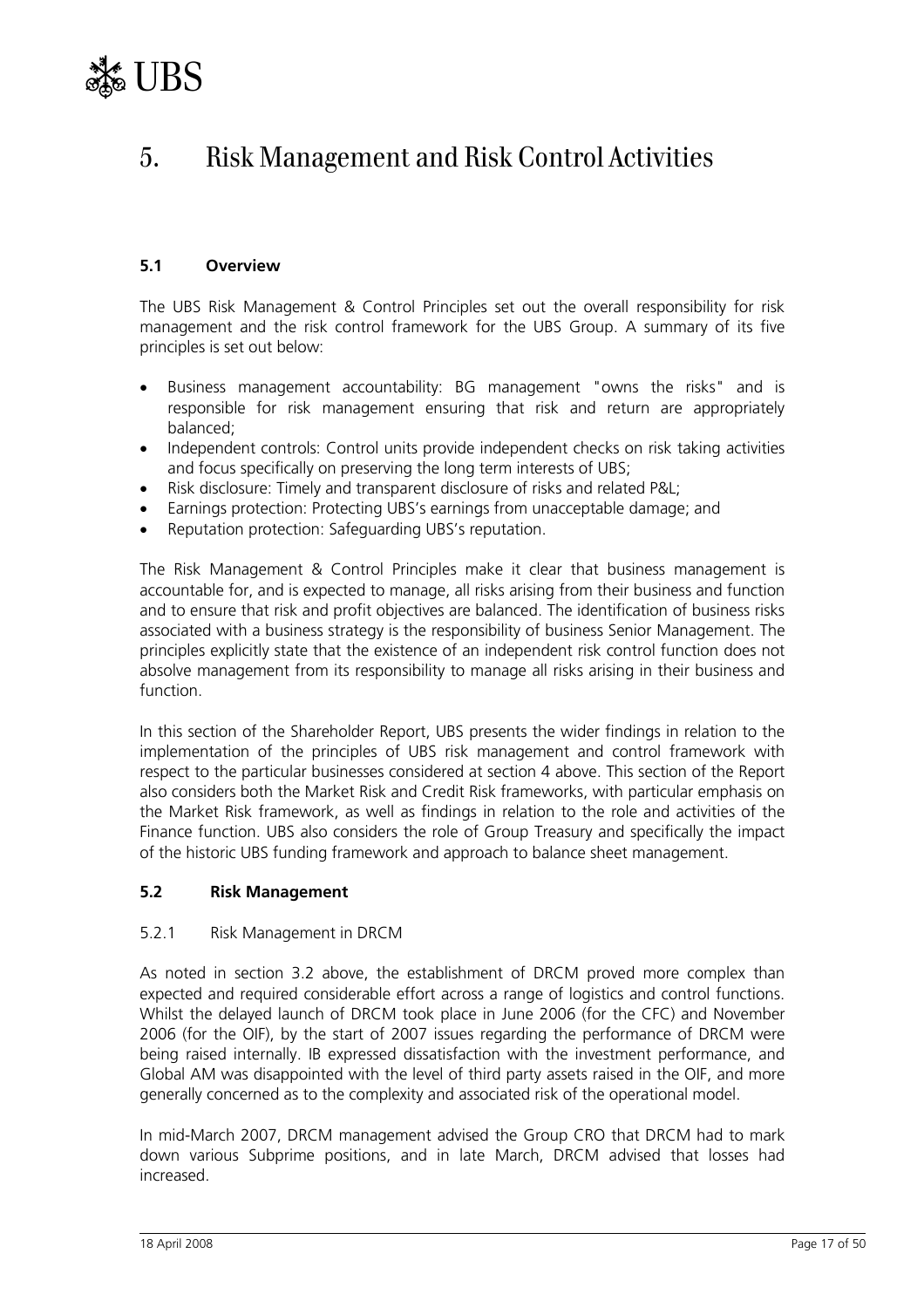

Internal discussion, analysis and review followed, and at the end of April 2007, the BoD decided to close DRCM and to reintegrate the investment strategies within IB. UBS announced this decision on 3 May 2007.

Group Internal Audit ("**GIA**") undertook a specific review of DRCM in response to the early losses it incurred. This review highlighted that (i) improvements were required in analyzing, measuring and reporting risks inherent in Subprime-related activities, and (ii) valuation uncertainties in both IB and DRCM portfolios were not sufficiently transparent and inherent risks not adequately analyzed.

UBS also undertook an internal analysis and review of DRCM generally. This identified concerns regarding the lack of a comprehensive business case / plan; the complexity and cost of the business model adopted; a number of cultural issues; and financial performance being out of line with the (limited) prior assessment conducted before establishment. There was no indication that any of the losses at DRCM were the result of any breach of UBS's internal rules or regulations.

#### 5.2.2 Risk Management on the CDO Desk

As described in section 4.2, the CDO desk business grew substantially in 2006. In March 2007 and in response to direct questions from the GEB Risk Subcommittee ("**GRSC**"), the CDO desk gave an update on UBS's potential Subprime exposure. The GRSC is responsible for the preparation of the decisions of the GEB in relation to the GEB's role as a risk council for the UBS Group.

The desk presented a relatively pessimistic view on certain aspects of the Subprime market and advised that UBS was suffering along with other players and the inventory was challenging. However, the desk noted that the gross exposure on loans awaiting securitization had been reduced and protection had been bought on indices, so the widening of spreads at the time was beneficial. On this basis, the desk believed that UBS would be generally better positioned than many of its peers because the pipeline was relatively small and there were relatively small residual positions.

Notwithstanding this outlook, in late May 2007, the CDO desk presented proposals for limit increases in relation to Negative Basis, Super Senior VFN and AMPS trades. Due to the market deterioration the proposals were not pursued.

Exit strategies contemplated by the CDO desk for the Super Senior positions included:

- Sales of long positions;
- Purchase of further first-loss protection for particular Super Seniors; and
- Purchase of macro protection, such as shorting the ABX index.

However, from July / August 2007, these strategies were not readily available, principally due to absence of counterparties willing to execute at prices that were mutually acceptable to both UBS and the counterparties.

#### 5.2.3 Risk Management on the ABS Trading Portfolio

UBS did not identify any substantive reassessment of the ABS Trading Portfolio in light of wider market developments before difficulties were experienced in valuing certain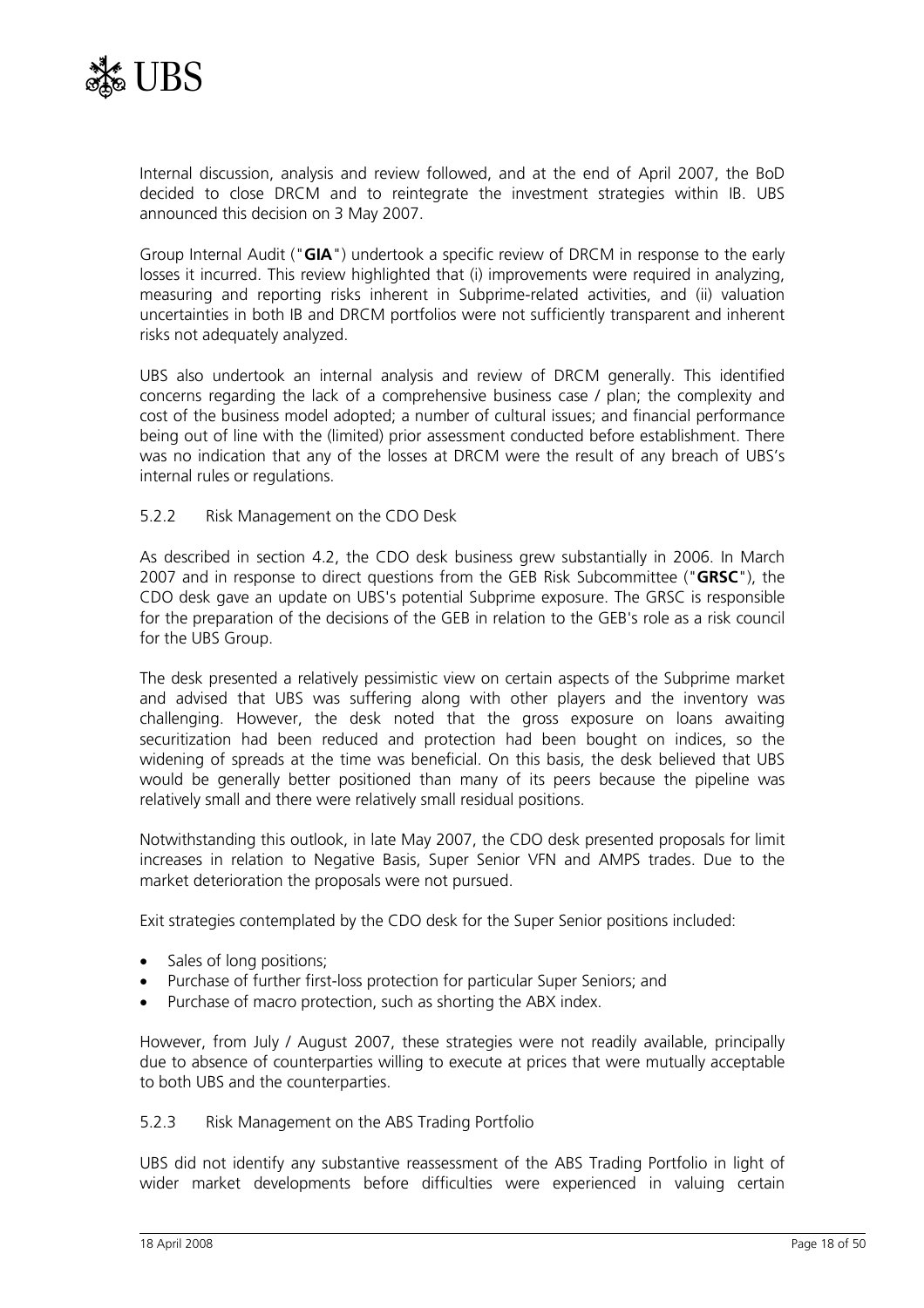

investments in the portfolio for the July 2007 month end (which also coincided with the onset of the liquidity crisis). As a result, no significant measures were taken to reduce ABS exposures in this portfolio prior to that time, other than the trading desk starting to trade the ABX index from early 2007. In practice this did act as a hedge to some of the positions, although the ABX trading proposal was submitted as a profit making opportunity.

The desk responsible for this portfolio also made a proposal to increase ABS limits substantially in Q2 2007 so as to have greater flexibility within the overall RVT portfolio. The proposal was declined by the risk control functions.

#### **5.3 Risk Control – Market Risk and Credit Risk**

#### 5.3.1 Overall Approach

UBS's Market Risk framework relies upon VaR and Stress Loss to set and monitor market risks at a portfolio level. Concentration is captured by Risk Factor Loss ("**RFL**") measures, Issuer Risk (exposure to individual or related entities) and Operational Limits. Within the Credit Risk Framework limits and monitoring are undertaken across a number of dimensions including portfolios (country ratings and sectors), business types of products and counterparty types.

UBS's Risk Authorities and Risk Management and Control Framework set out the risk authorities at different levels within UBS. While the ChO and the GEB have ultimate risk control authority, under the terms of the Organizational Regulations that authority has been delegated down in part to key position holders at Group level and within the IB such as the Group CRO and the Group Head of Market Risk ("**GHMR**") and the Group Chief Credit Officer ("**Group CCO**"); subject in each case to express limits.

During the period considered (2006 / 2007), the largest part of the overall Group VaR limit was allocated to the IB. Similarly, the major share in the overall Group Stress Loss limit was allocated to the IB. These limits were largely unchanged in the period until both the IB's VaR and the Stress Loss limit were reduced in response to market conditions in Q3 2007.

Within the IB, VaR limits are further allocated to business areas (e.g. Equities, Fixed Income), to businesses (e.g. Credit Fixed Income, Rates, MCC) and business lines (e.g. Mortgages US, FX/CCT Relative Value etc.). Stress limits are not allocated beyond business area level. These allocations are endorsed by the UBS IB Risk & Governance Committee ("**IB R&GC**") and submitted to the Group CRO for approval.

The IB also sets RFL limits which are approved by the IB R&GC and subject to ultimate approval by the Group CRO and the IB CRO. These are designed to limit concentrations of exposures to certain broad risk types such as currencies, particular credit spreads (corporates, ABS) etc. and may be set to include rates or prices or foreign exchange.

Whilst there were a number of credit spread RFL limits in place, there was no RFL that specifically addressed certain factors relevant to Subprime exposure, such as delinquency rates or residential real estate price developments.

Additionally, Operational Limits may be set for risks not otherwise adequately captured by VaR or if the IB R&GC considers such a limit appropriate and / or required by regulators. The Group CRO must approve Operational Limits in relation to material risks. The IB implemented many Operational Limits to build on the VaR, Stress and Risk Factor Loss limits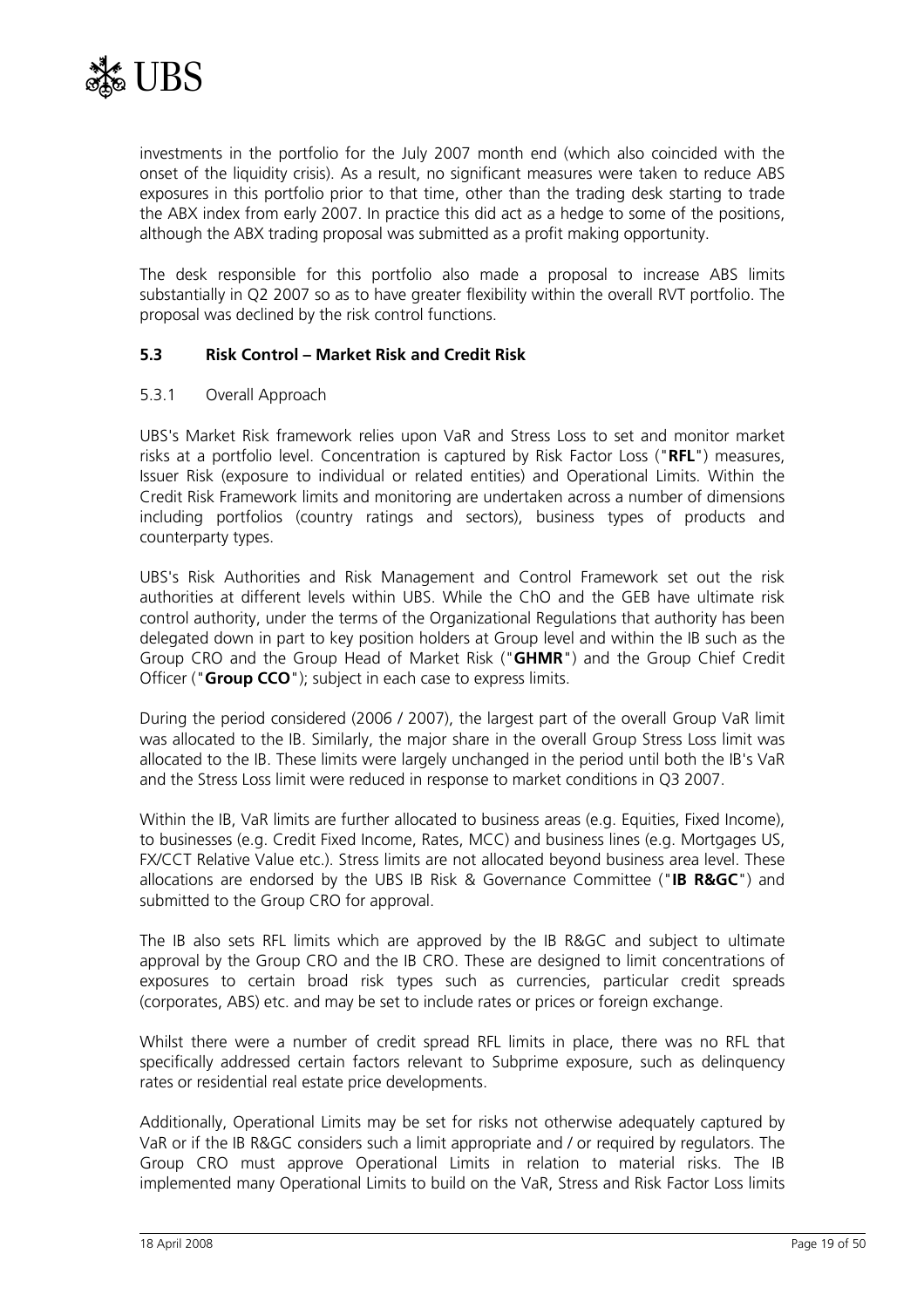

and a number of relevant Operational Limits existed relevant to the businesses that suffered losses. These included:

- An umbrella aggregate operational limit for Subprime securities and loans covering the MOSG business in DRCM and the RMBS Warehouse in US mortgages;
- Operational Limits on Negative Basis cash and Super Senior VFN business; and
- Operational Limits on the ABS Trading Portfolio for different ABS sectors and issuer limits in this portfolio to mitigate concentration risk.

There were not however any Operational Limits on the CDO Warehouse, nor was there an umbrella Operational Limit across the IB (or the combination of IB and DRCM) that limited overall exposure to the Subprime sector (securities, derivatives and loans).

#### 5.3.2 Application of Overall Approach to the Write-Down Affected Businesses

Based on the above described general approach, we note the following specific points in relation to Market Risk and Credit Risk controls around the write-down affected businesses:

The DRCM businesses were subject (in the case of the CFCs) to risk control within the IB framework and therefore many of the specific comments made in relation to the IB Rates business below apply equally to DRCM.

In the context of the CDO structuring business and Negative Basis and AMPS trades, IB MRC relied primarily upon VaR and Stress limits and monitoring to provide risk control for the CDO desk. As noted above, there were no Operational limits on the CDO Warehouse and throughout 2006 and 2007, there were no notional limits on the retention of unhedged Super Senior positions and AMPS Super Senior positions, or the CDO Warehouse (although approval of warehouse deals by MRC and other control functions was required through the TRPA process – see section 5.3.4).

MRC VaR methodologies relied on the AAA rating of the Super Senior positions. The AAA rating determined the relevant product-type time series to be used in calculating VaR. In turn, the product-type time series determined the volatility sensitivities to be applied to Super Senior positions. Until Q3 2007, the 5-year time series had demonstrated very low levels of volatility sensitivities. As a consequence, even unhedged Super Senior positions contributed little to VaR utilisation.

In monitoring and reporting positions, MRC took data feeds from the front-office systems. In analyzing the retained positions, MRC generally did not "look through" the CDO structure to analyse the risks of the underlying collateral. In addition, the CDO desk does not appear to have conducted such "look through" analysis and the static data maintained in the front-office systems did not capture several important dimensions of the underlying collateral types. For example, the static data did not capture FICO scores,  $1<sup>st</sup>/2<sup>nd</sup>$  lien status, collateral vintage (which term relates to the year in which the assets backing the securities had been sourced), and did not distinguish a CDO from an ABS. MRC did not examine or analyze such information on a regular or systematic basis.

With reference to CRC, in the context of the CDO desk and the Super Senior positions specifically, CRC had three particular responsibilities: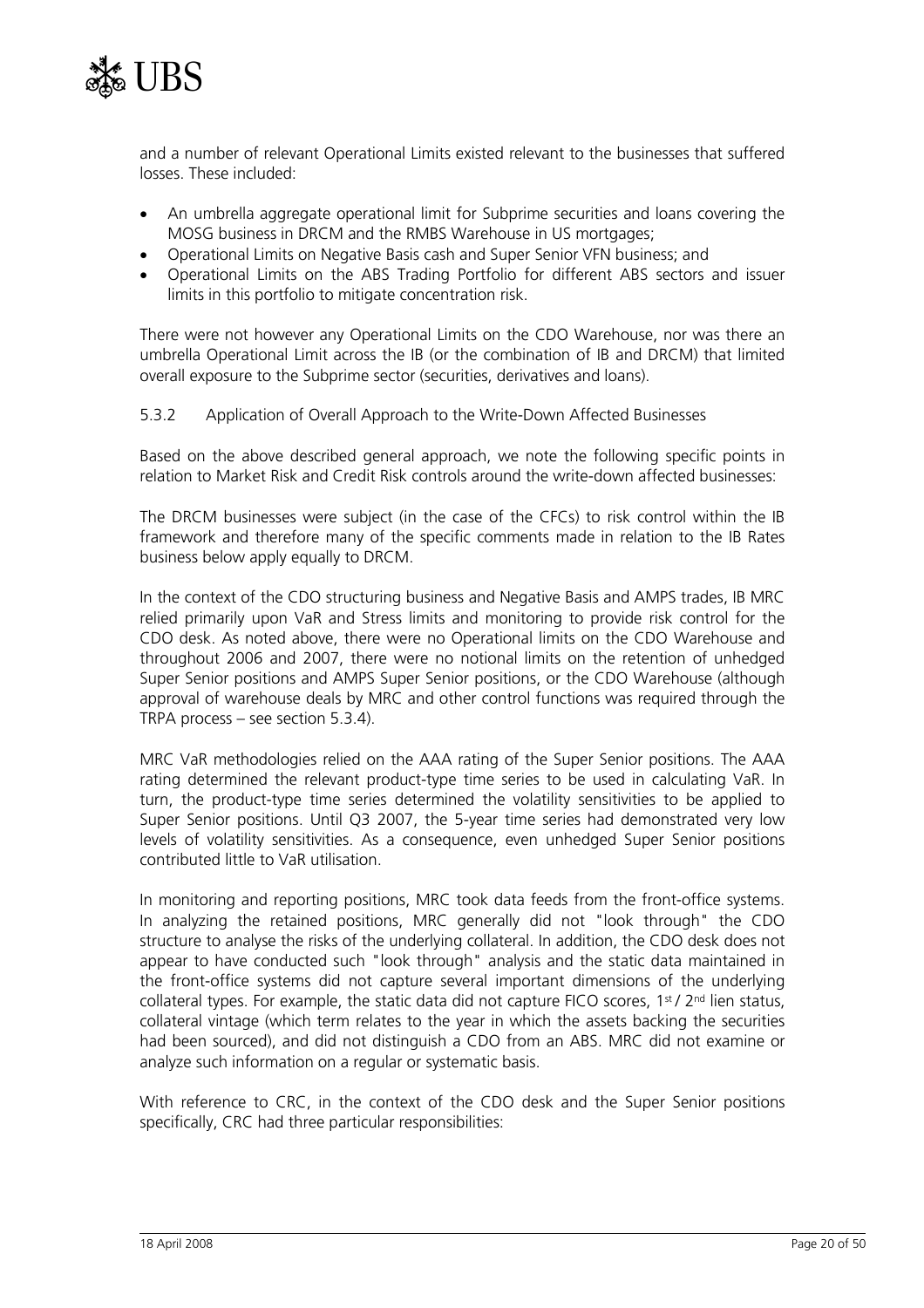

- Along with other control functions, involvement in approval of New Business Initiatives ("**NBIs**") for Negative Basis and Super Senior VFN business and TRPAs for CDOs and AMPS trades;
- Monitoring limits for counterparties of Negative Basis trades; and
- Approval by the Group CCO of non-standard tenors.

In the context of the FX/CCT ABS Trading Portfolio, Operational and notional limits applied to the portfolio at all times (including sector limits and issuer limits intended to reduce concentration risk). Both IB Business Unit Control ("**BUC**") and IB Risk Control appear to have had few concerns historically regarding the ABS Trading Portfolio. The portfolio was seen as straightforward, with few transactions and no issues in price testing or valuation prior to the July 2007 month end. Similar to the CDO desks approach, representatives of Risk Control, BUC and FX/CCT management involved with the ABS Trading Portfolio have noted that with the benefit of hindsight, granularity of data regarding particular investments beyond looking at rating etc. might have been appropriate. Enhancements were made to systems to facilitate modelling of this portfolio by individual instrument characteristics beyond rating – but these came into effect only as the liquidity crisis began.

#### 5.3.3 Risk Reporting

There were many formal reports both within the IB and at Group level which sought to present a portfolio view of UBS's risks, including reports that sought to capture real estate securities and loan exposure. However, there was no comprehensive view available of the gross notional holdings with Subprime exposure across the IB. This was principally due to incomplete data capture and the effects of hedging. Hedging resulted in positions being netted off and therefore not showing up in the overall position data.

UBS's analysis of the various real estate reports revealed that with one exception the projected Stress Loss numbers for US real estate outlined in these reports were relatively modest prior to the onset of the liquidity crisis. In the case of the exception, the projected Stress loss was still a small fraction of UBS's write-downs and the relevant report was not widely distributed outside the Risk function and evaluated the impact of a decline in housing across the broader portfolio (i.e. not just real estate-related securities).

#### 5.3.4 NBI and TRPA Processes

The NBI and TRPA processes are intended to ensure that the right level of control function oversight is applied to significant business initiatives and transactions in UBS. Both processes are intended to involve a broad, holistic risk assessment. Amongst other things, they are used to determine the need for and nature and level of relevant limits and other controls to be applied to the business / transaction in question.

The business did not submit NBI requests for either the CDO structuring business or for the AMPS business and there were no overall notional portfolio limits established for CDOs or AMPS. CDO and AMPS deals were approved on a transaction-by-transaction basis, using the TRPA process. Both the Negative Basis and Super Senior VFN deals were approved under the IB's NBI process. The retention of unhedged Super Senior positions was not subject to a specific approval process.

From an overall process perspective, concerns were raised in relation to the effectiveness of both the IB's TRPA and NBI processes. These discussions took place at the business level, for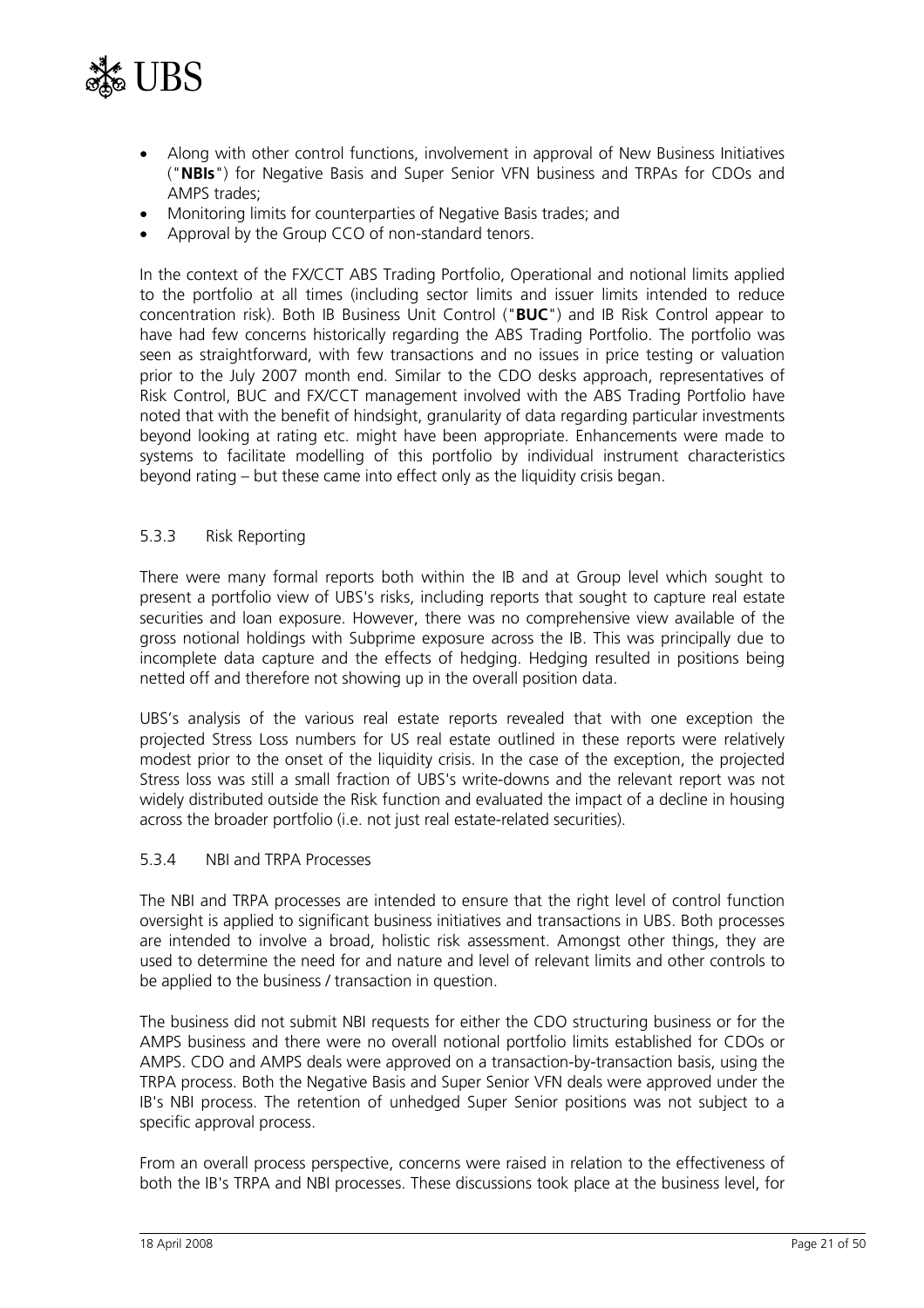

instance, within the IB Fixed Income Executive Committee, the IB MC as well as the IB R&GC. However, the questions concerning these processes during the course of 2006 and the first half of 2007 were not addressed and no significant changes were made in that period to the processes other than to establish a streamlined process for CDOs (authorized in December 2006). Under this process, any risk position taken in anticipation of a CDO transaction that was an otherwise permissible trading position (i.e. within established market risk limits) did not require a TRPA review (although other control functions (such as Accounting Policy and BUC) were provided with information concerning the transaction prior to execution). This streamlining of the process was supported by business and approved by control functions. However, CRC's approval of the hedge counterparty providing the protection was required in every case.

The creation of the FX/CCT ABS Trading Portfolio was approved in the IB's NBI process in December 2002. The portfolio did not change significantly since inception. In 2003, an NBI was approved to add non-USD denominated ABS and, in 2007, approval was given (again via an NBI) to start to trade the ABX index.

#### **5.4 Risk Control – Finance**

Under UBS's policy, traders are responsible for determining the fair value of their positions on a daily basis. Independent verification of the desks' valuation marks determined for the positions is performed by BUC, an organisational unit within the IB Finance function. BUC (and IB Accounting Policy) were also involved in the review of relevant NBI and TRPA requests (including the TRPA proposals for each CDO and AMPS trade).

Both the Group and the IB maintain valuation policies. These policies are derived from applicable accounting standards and provide a framework supporting the principal accounting and valuation determinations such as P&L recognition, whether and how to apply fair value accounting to positions, and consideration of, and basis for, fair value adiustments.

For many Subprime positions, the valuation methodology was mark-to-market. In the absence of quoted prices reference was made to equivalent securities (based on both primary and secondary issues).

At the start of September 2007, UBS determined to adopt a "Fundamental Model" approach to valuing certain positions. This approach was based on published research by UBS's Fixed Income Research Group. The Fundamental Model adopted an approach to valuing Subprime securities based on the cash flows expected from the mortgages underlying the RMBS and the remittance data on delinquencies on that cash flow and was subsequently refined in response to market developments and wider market practice.

In the relevant time periods, BUC operated a programme of formal monthly / quarterly valuation reporting which rolled up from desk to BG level. These covered a range of matters, including independent price verification results, valuation adjustments, inventory ageing, and changes in model certification status. BUC shared its work with the relevant business areas and on a quarterly basis its work was reviewed at the Group Risk, Finance and Treasury Meeting, involving senior IB and Group Finance, Risk and Treasury personnel.

BUC evaluated whether Day 1 P&L could be recognised on trades. When model inputs were believed to be unobservable, BUC would conduct a stress test, shocking the parameters to a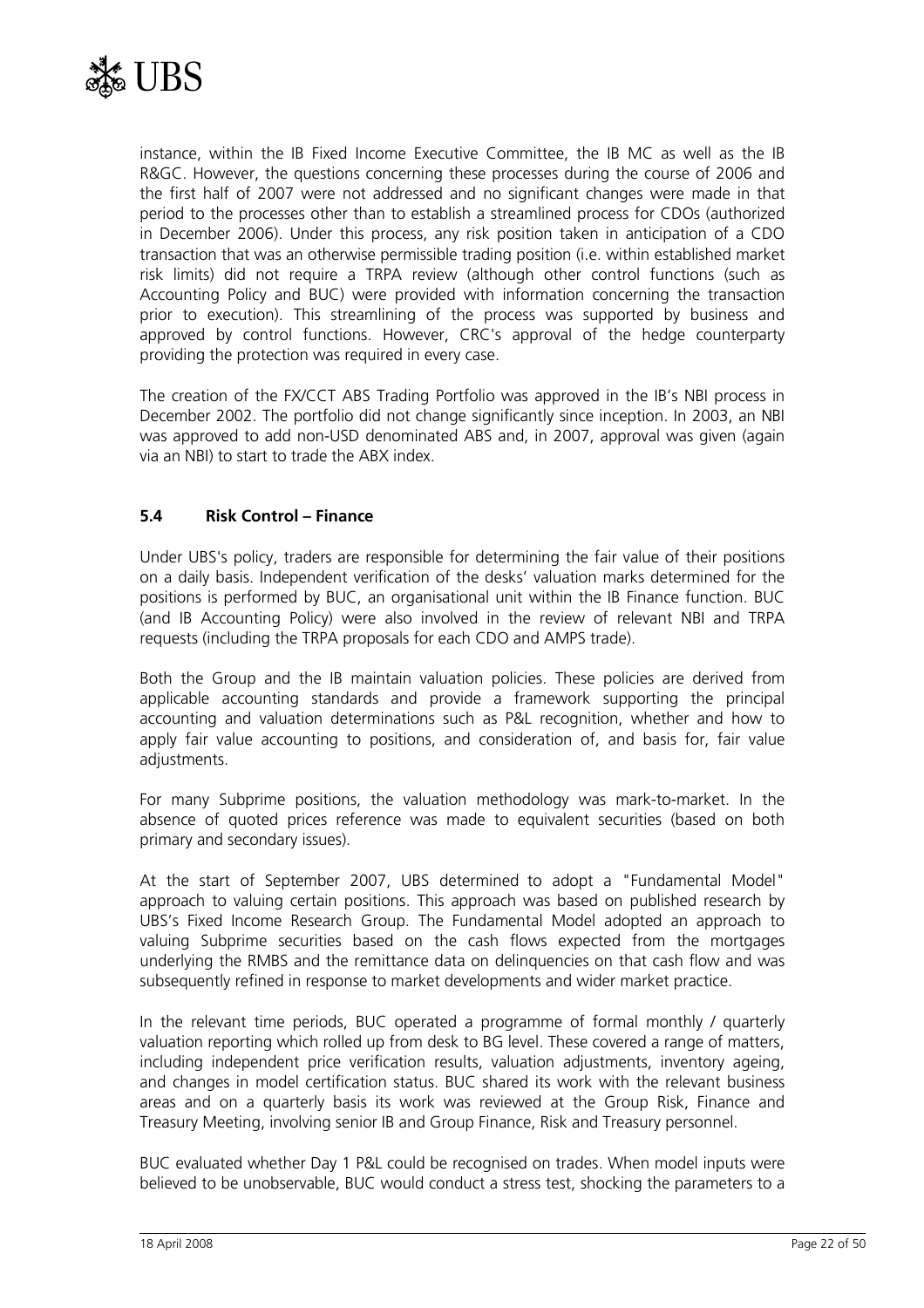

99.5% confidence level. If this gave rise to movements of no more than 10%, it was deemed that such unobservable inputs were not material. If BUC experienced delays in conducting such sensitivity checks, then for that period any Day 1 P&L would be deferred. While in many cases confirmation of Day 1 P&L treatment was given within circa 1 month from execution, in several instances this determination was delayed. BUC explained that such delays have occurred for a number of reasons, including data issues and priorities changing in light of market developments.

All Super Senior positions were determined by BUC to be Day 1 P&L eligible at the time of acquisition by UBS. Additionally, both cash and derivative Super Senior positions were, at the time they were acquired by UBS, deemed to be held for trading, and marked to market. At the time they were acquired by UBS, all Super Senior positions were deemed to be Level 2 Assets. Following re-assessment in Q4 2007, all Super Senior positions are currently categorized as Level 3 Assets. No liquidity reserves were applied to Super Senior positions, although there were increases in retained inventory and potential limitations on sales to counterparties holding a credit rating of AA or better. This treatment was consistent with accounting standards and UBS policy.

The diminished market liquidity and transparency reported in February and March 2007 resulted in a substantial reduction in the coverage of independent price testing of Subprime securities, and BUC reported this fact to the Audit Committee in April 2007, together with its assessment of the principal valuation issues for UBS's mortgage securities. About this time, GIA noted that there was no policy in place with respect to either minimal independent price testing coverage or an escalation procedure for substantial positions that could not be independently tested.

Consistent with its accounting policy and standards, UBS did not take mark-to-market losses on warehouse positions if it was believed that the probability of securitizations was 90% or better. The question of whether to take mark-to-market losses on the CDO Warehouse securities was escalated by BUC / IB Finance to Group Accounting Policy in early April 2007 and the treatment was confirmed, as the trading desk confirmed that there was at least a 90% probability that the CDO securitizations would be completed. A securitization was priced in April with realized P&L seen as broadly in line.

In its 8 August 2007 presentation to the Audit Committee ("**AC**"), BUC set out the extent of untested positions for IB and in so doing described the retained Super Seniors (for example Negative Basis trades and AMPS trades) as net flat risk or low risk for valuation purposes, based on the views of the desk. BUC also stated in a footnote that a review had been initiated in Q2 2007 to test this view, but progress had been impeded by static data and mapping issues.

#### **5.5 Risk Control – Group Internal Audit**

GIA pursues its activities under a Charter for UBS Internal Audit, with the Head of GIA reporting to the Chairman of the BoD. GIA operates a clearly defined and consistently applied risk assessment and planning process – conducting a formal annual risk assessment in the second half of each year to determine plans for the following year. This risk assessment is conducted at both a macro and micro level. Based on the risk assessment process, an operational audit plan is prepared and submitted to the ChO for approval. GIA communicates planned audit objectives to the BoD and GEB and provide this information to the EBK and UBS's external auditor. GIA generally conducts over 250 reviews per year.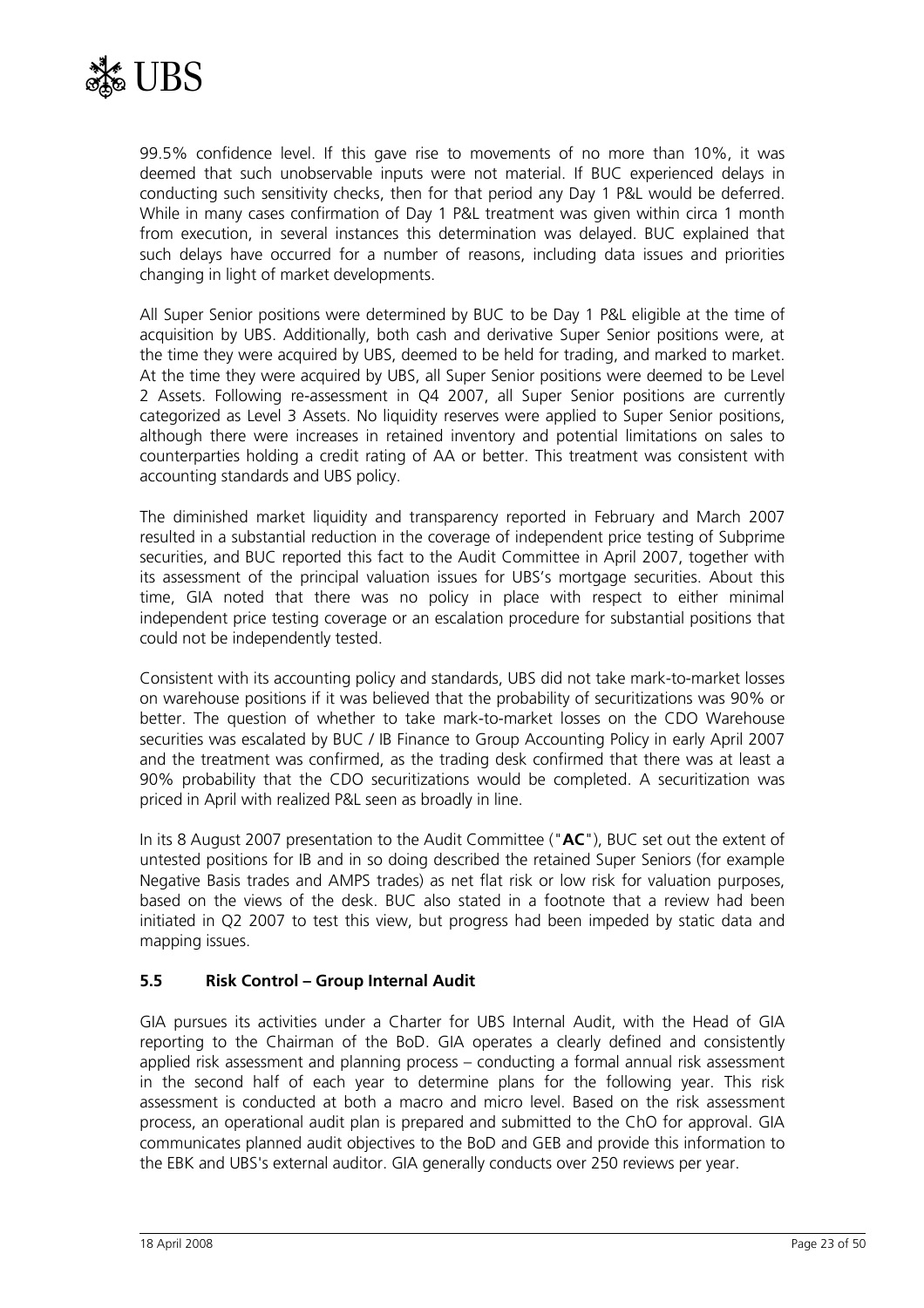

UBS believes that GIA's risk assessment work was comprehensive, included coverage of the various businesses with Subprime exposure, and that proposed relevant audit work was carried out in the period in line with agreed audit objectives. As part of this process, in 2006, GIA undertook eight reviews that are relevant to the subject matter of this Shareholder Report. Five were issued with "Satisfactory" ratings, two were issued with "Qualified" ratings (Rates, Derivatives, BUC and Model Development and Deployment controls), and one was an "Unrated" project review. The findings of eight reviews were issued in 2007, of which five were issued with "Satisfactory" ratings and three were issued with "Qualified" ratings (High Yield & Investment Grade Structured Credit Trading, New Business and TRPA processes and Sales and Trading Supervisory Procedures). The reports with "Qualified" ratings were submitted, in line with UBS internal procedures, to the ChO, relevant members of the GEB and Senior Management of the relevant BG. In each of their reviews, GIA identified and raised opportunities for improving processes and controls. Actions were agreed with relevant management and resolution was monitored by GIA in line with established processes.

#### **5.6 Risk Control – External Audit**

E&Y presented their 2006 Long Form Report at the 25 April 2007 Audit Committee meeting. E&Y noted that, apart from DRCM, there were no major issues relevant to the matters covered in this Shareholder Report.

At the same meeting, E&Y presented its results of their Q1 2007 review. This presentation, amongst other things, set out a summary of trading losses, challenges on various valuation issues and concluded that nothing had come to their attention to indicate that fair values at 31 March 2007 were inappropriate.

In early January 2007, E&Y produced a report based on their in-depth examination of the UBS Group Risk Reporting Process. The audit was performed in 2 phases: in phase 1, E&Y reviewed the organization, processes and controls at group level to ensure that risk information received from the BGs were promptly, completely and accurately reported in the Group Reporting. In phase 2, E&Y selected Leveraged Finance business and reviewed the credit risk reports of the business to ensure that adequate organization, processes and controls have been put in place to ensure that risks are promptly, accurately and completely reported in the Group Risk Reporting. Based on this work, in relation to Market and Credit Risk E&Y concluded that "the Group risk reporting processes were adequate to ensure that the key risks reported by the Business Groups were adequately included in the Group Risk Reporting", and that "the Group Risk Reporting processes were not complex in their execution and were performed by experienced professionals." In connection with its review of the UBS Group Risk Reporting process, which did not entail an audit of the underlying information coming from the business group to senior management, E&Y also noted that they did not encounter facts that would indicate that significant risks were not being reported in a prompt, complete and accurate manner to Group Senior Management.

#### **5.7 Other Risk Control Aspects**

UBS did not identify any whistle blowing cases that related to allegations of erroneous valuation or issues in any risk control functions that were relevant to the Subprime businesses. Prior to Q3 2007, there were no relevant category 1 or category 2 items reported via UBS's Sarbanes Oxley certification process or relevant issues of similar significance raised through the UBS Operational Risk framework.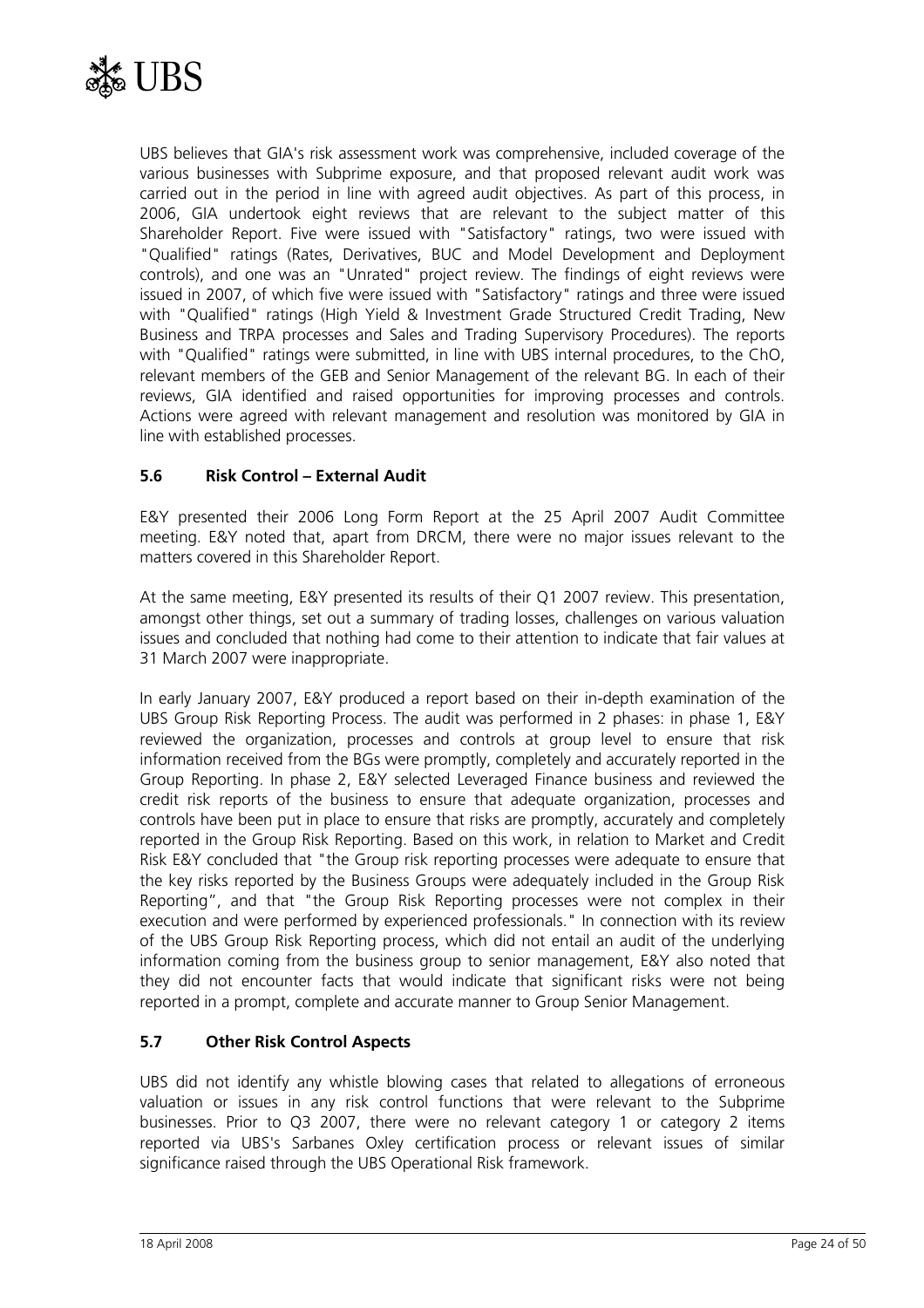

#### **5.8 UBS Funding Framework and Balance Sheet Considerations**

#### 5.8.1 Basis of Funding Arrangements

The governance framework for UBS's overall funding arrangements in effect during the period under review is long established and was approved by the GEB at the end of 2004.

Under this framework, Group Treasury is responsible for the management of UBS Group's financial resources and financial infrastructure and group level governance of treasury processes and transactions and the corresponding risk management. There is no specific policy governing balance sheet management and control in further detail, either at the UBS Group or the IB level. Also within this framework, IB's FX/CCT business managed day to day liquidity as required for the overall centralised funding framework and undertook operational management of the Group's cash and collateral; funded all cash positions of the UBS Group; planned liquidity and funding in day to day business; redistributed funds between BG and business units and was responsible for funds transfer pricing; maintained Central Bank facilities and collateral pledging; and maintained a portfolio of liquid assets that served as a liquidity buffer in a crisis scenario (including the ABS Trading Portfolio described at section 4.3 above).

The UBS Global Policy on Funds Transfer Pricing Methodology defines the conditions under which secured and unsecured cash is transferred between the BG. Under this Policy, FX/CCT is obliged to quote continuously an internal transfer price (bid / offer) for all transactions and for any maturity up to 10 years.

#### 5.8.2 Internal Funding Terms

UBS, in pricing internal funding for the businesses, passed on its advantage in accessing funding in the market and the efficiencies provided by its centralised treasury and liquidity management process. This model resulted in significant funding being available to the businesses with prices within the ordinary external market spread (i.e. internal bid prices were always higher than the relevant London Inter-Bank Bid Rate (LIBID) and internal offer prices were always lower than relevant London Inter-Bank Offered Rate (LIBOR)).

Two further points should be noted on the funds pricing arrangements:

- The framework historically operated without any formal matching between the tenor of the funds provided to the relevant business and the nature or liquidity of the assets acquired; and
- Whilst assets that constituted eligible collateral e.g. for REPO purposes were financed on a secured basis, the internal funding model was asymmetric in nature. The business received better pricing if assets were eligible collateral (i.e. if secured funding was available) but did not suffer higher costs of funding if the assets held were not eligible collateral.

At all relevant times prior to the onset of the liquidity crunch, the businesses with Subprime exposure in the IB had access to funding on this basis.

The application of the funding framework to DRCM was the subject of substantial discussion prior to establishment of DRCM. It was ultimately agreed that UBS would provide USD 100 bn net balance sheet funding at UBS cost of funding (i.e. pricing as described above). Additionally however, the DRCM funding commitment was subject to a number of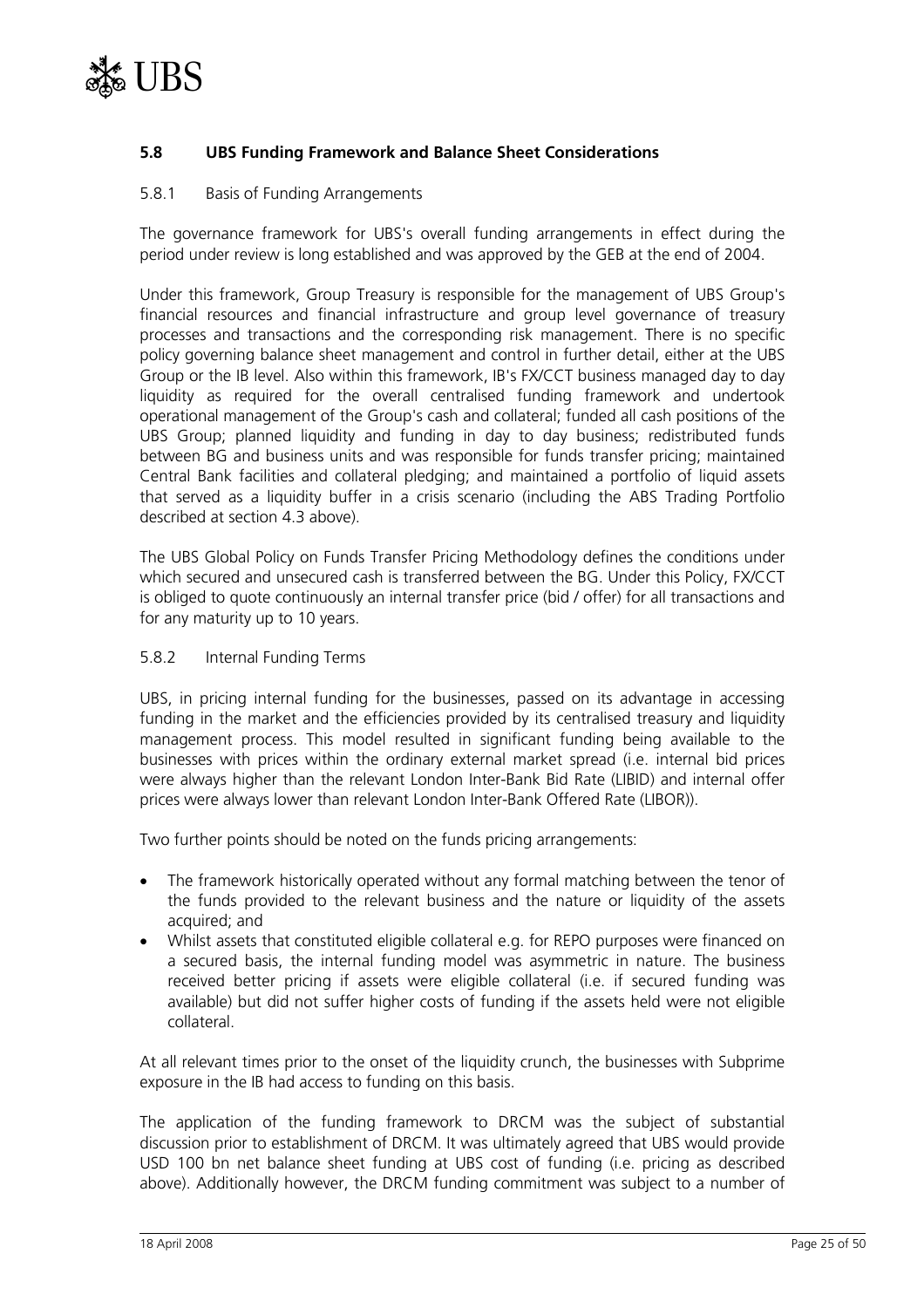

other terms including that 80% of the USD 100 bn should be secured via pledge and that DRCM manage the tenor of their funding and report utilization against agreed guidelines. As noted above, there were no such guidelines or requirements applicable to the IB businesses.

#### 5.8.3 Development of UBS's Balance Sheet and Risk Weighted Assets

UBS regularly conducted comprehensive analyses of its balance sheet development (with detailed monthly and quarterly reporting to GEB and GRSC). Amongst other things, this reporting concerned the ongoing and continued growth in the overall balance sheet and RWA growth over time. The UBS balance sheet (total assets) grew by approximately 17% in both 2005 and 2006, and IB's share of the total balance sheet was always over 80%. That growth rate continued in the first half of 2007 and RWA grew at a commensurate rate throughout the period.

These developments were subject to Group Senior Management review and discussion. In late 2006, Group Treasury noted substantial balance sheet growth, that top quality collateral was reducing and that asset growth over the past 12 to 18 months was involving a build up in less liquid assets being funded mainly by unsecured liabilities with a lesser term. It was also noted that the high level of tradable assets included, amongst other things, the build out of the IB's ABS and MBS positions. At the time, it was suggested that imposing simple volume limits on balance sheet usage was not appropriate but it was agreed that additional analysis would be done. In this respect it should be noted that substantial Subprime Losses arose from activities that were either not reflected in the balance sheet at all or where balance sheet consumption was not significant. For example, whilst Super Senior and Negative Basis trades led to the holding of debt securities classified as trading assets carried at fair value, Super Senior VFNs were (at least initially) unfunded and required balance sheet usage only to the extent of their replacement value, which was, initially, zero.

The requested analysis was presented by Group Treasury to the GRSC in March 2007. At the time, Group Treasury discussed whether the cash capital position could turn negative and, amongst other measures, proposed a haircut funding model (with the result that liquid assets be funded by short term funding, whereas illiquid assets are funded by term money), a hard limit on IB illiquid assets and a freeze on IB's balance sheet. Whilst the haircut funding model was agreed, the proposed limits were not agreed by the then Group and IB CEOs. The Group Treasurer was asked to explore other options.

The ChO was updated on funding and liquidity issues in April 2007, at which time the ChO expressed concerns as to these issues. The then-Group CEO advised that he wanted to see how effective short term measures were before considering a general freeze in June / July. The ChO confirmed that it wished to be updated again in July / August, at which time they said it would consider illiquid asset caps in the IB.

In Q2 2007, the IB balance sheet continued to grow to a level of approximately CHF 2,500 bn (though the growth rate was slowing). At the same time, however the cash capital position deteriorated even as work continued between Group Treasury and the IB to decide how best to implement the haircut funding model that had been approved in March.

Shortly thereafter, the liquidity crisis in the wider market began. Actions taken in response resulted in: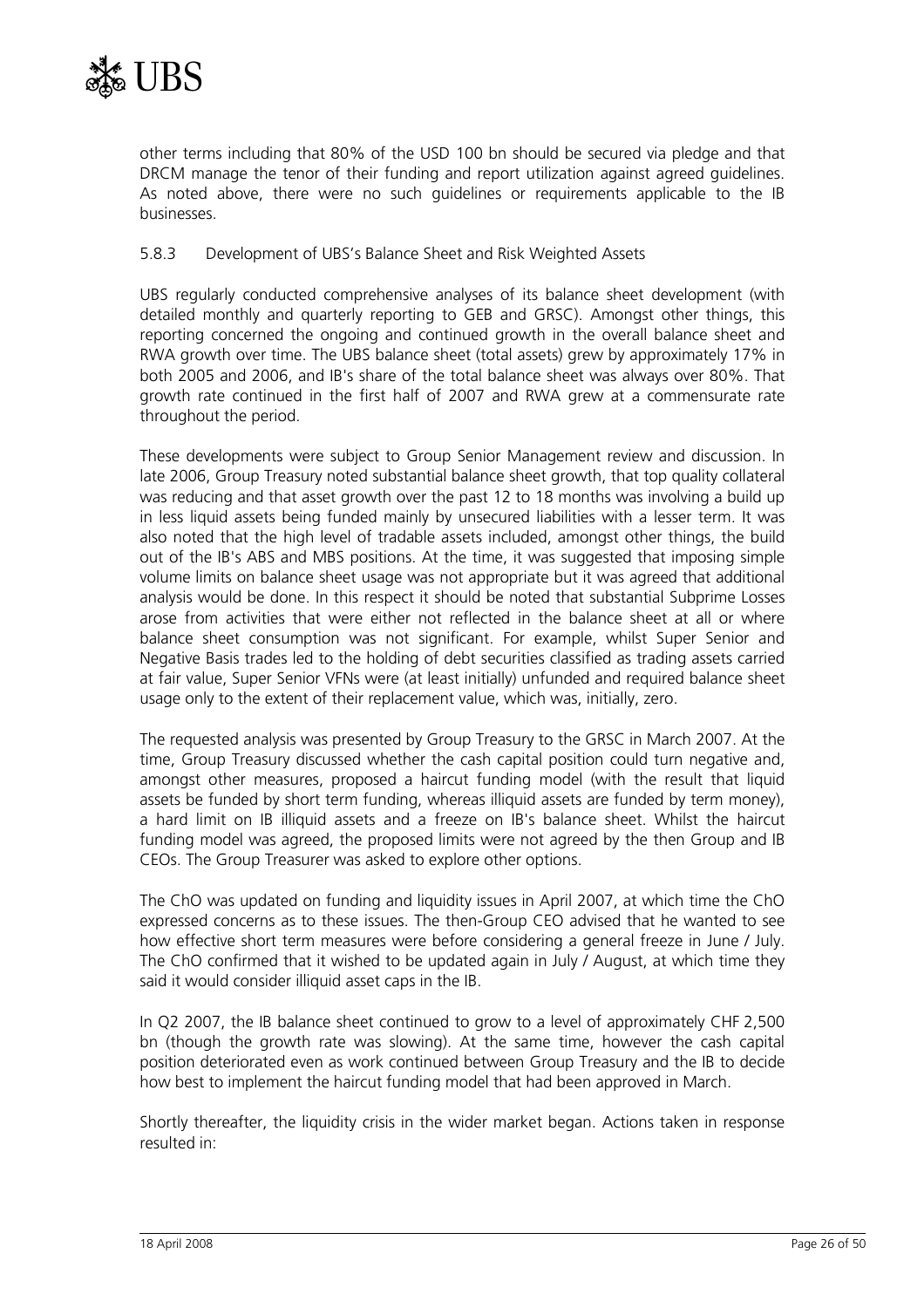

- Imposition of hard balance sheet and RWA targets on the IB (necessitating asset reduction by the IB – with a focus on reducing illiquid assets);
- Implementation of the already approved haircut funding model;
- Implementation of a revised internal transfer price curve for the IB (increasing the relevant internal price for funds to the greater of UBS cost of funds and the adjusted average of a peer benchmark); and
- The creation of a segregated liquidity buffer.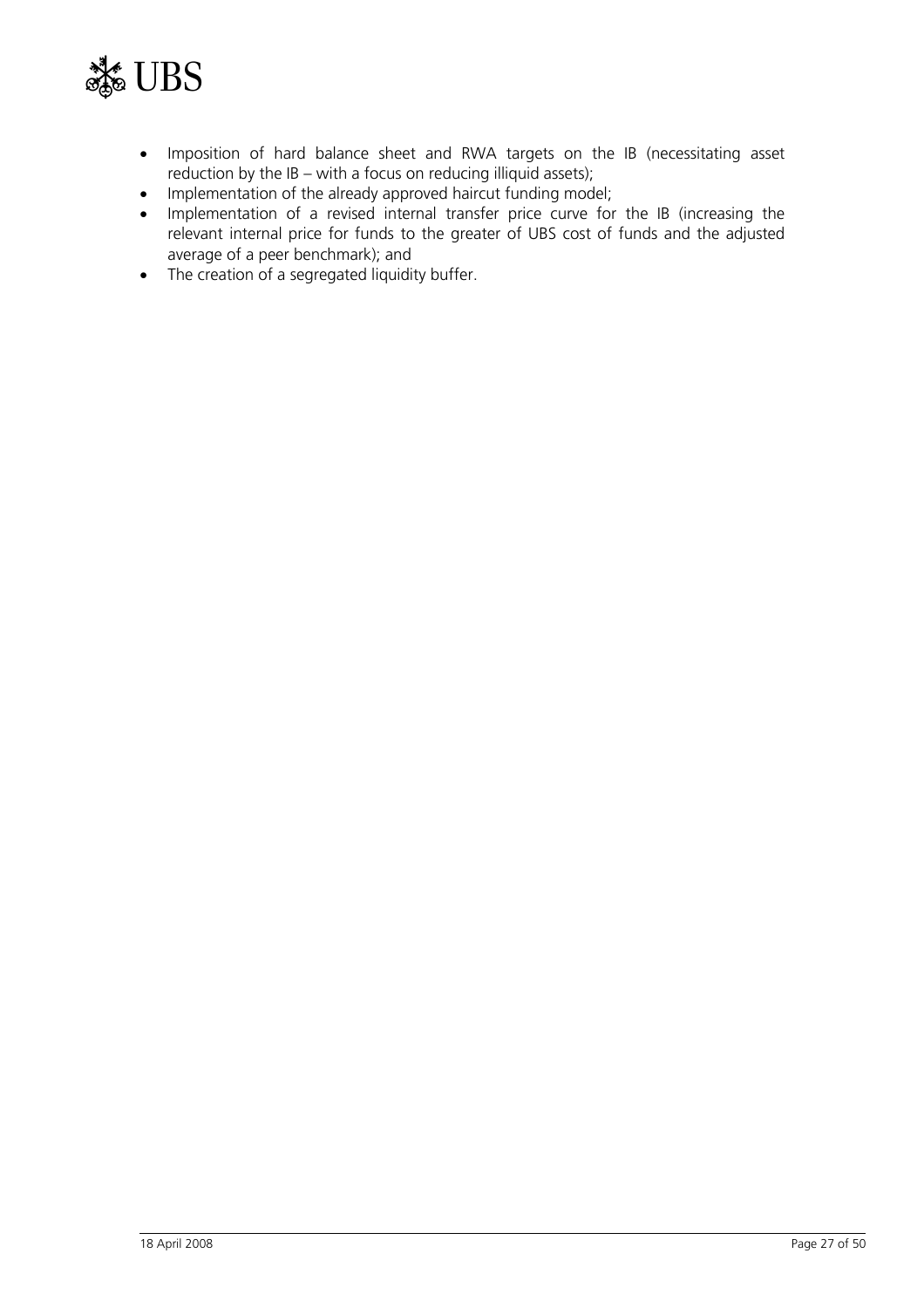

# 6. Key Findings Relating to the Causes of the Losses

#### **6.1 Implementation of Agreed UBS Growth Strategy**

The overriding and consistent UBS strategy in the period was that of a global firm concentrating on three global core businesses – wealth management, asset management and investment banking and securities trading – as well as retail and corporate banking in Switzerland. One of the key strategic objectives was the integrated business model with a "one firm" approach which is designed to facilitate client referrals and the exchange of products and distribution services between businesses and as a result contributed to revenue flows.

During the period under review the UBS Group pursued a growth strategy, driven by organic growth and acquisitions. Within that overarching strategy, there were a number of substrategies / initiatives, including:

- Build-out of the IB's Fixed Income business: The Fixed Income growth strategy was presented to the GEB in March 2006. The GEB, while generally supportive, stressed that the increase in highly structured illiquid commitments that could result from this growth plan would need to be carefully analyzed and tightly controlled and an appropriate balance between incremental revenue and VaR / Stress Loss increase would need to be achieved to avoid undue dilution of return on risk performance.
- Expansion of UBS's alternative asset management business (i.e. including the establishment of DRCM): DRCM was established in line with agreed UBS Group strategic objectives, *inter alia*, to create a new alternative investment management business to meet client needs. The IB PFCA and CRE businesses were identified as attractive candidates (clients had expressed a desire to co-invest in the IB PFCA strategies).

Whilst UBS's review did not identify a fundamental flaw in relation to its objectives, in hindsight UBS believes that implementation of these particular growth initiatives as well as the level of challenge by Group and IB Senior Management on these initiatives was a contributing factor to the build up of UBS's Subprime positions which subsequently incurred losses.

UBS's retrospective review focused on root causes of these losses with the view toward improving UBS's processes. This Shareholder Report will first discuss the most significant causes or contributing factors specific to the Subprime Losses incurred by the individual businesses described in the preceding sections. Finally, UBS will present the most significant causes or contributing factors to the Subprime Losses that UBS believes are structural and thus relevant to more than one business or the UBS Group overall.

#### **6.2 Causes Specific to the Individual Businesses**

UBS's determination of the causes discussed below (and those discussed throughout this Shareholder Report and in the information reported to the EBK) is based on its retrospective review of relevant events and has been arrived at with the benefit of hindsight.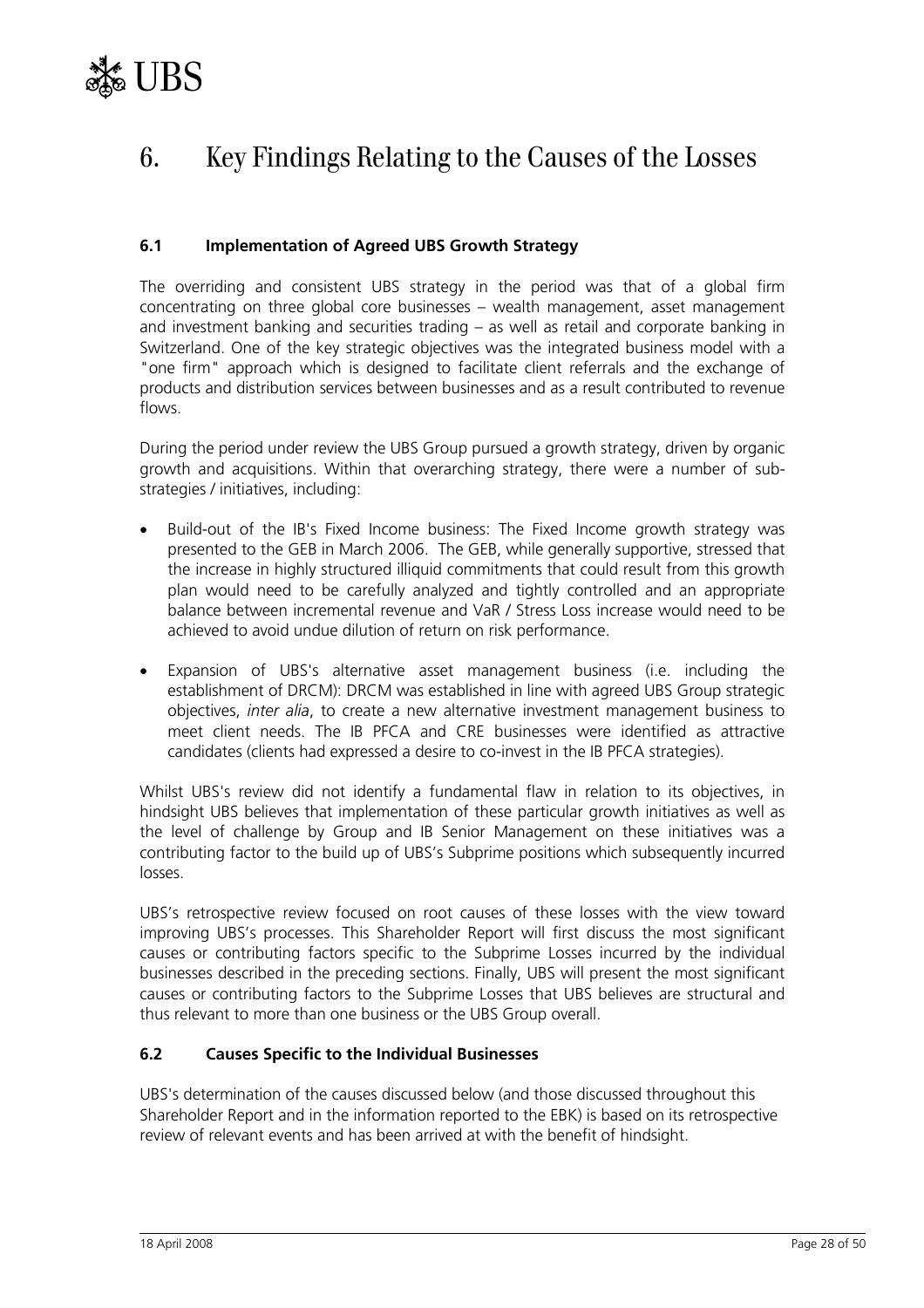

#### 6.2.1 CDO Warehouse – Causes of Loss

- Fragmented approval structure: The CDO business model involved structuring a CDO for a manager and retaining as much as 60% of the capital structure on UBS's own books. The deal size would frequently be in excess of USD 1 bn. In other parts of the IB (or elsewhere in UBS) a commitment of that size would be subject to intensive management scrutiny, either in the form of a "Commitment Committee" or other express IB Senior Management approval. Membership of most Commitment Committees would normally comprise senior control function representatives, and frequently management representatives with a strong alignment to UBS's overall franchise. In relation to the CDO business, a fragmented approval process applied, rather than a commitment committee. On several occasions, requests for TRPA and Credit Risk approval of CDS with the CDO were presented to certain of the relevant authorities only after the warehouse was ramped, i.e., the majority of assets backing and to be sold to the CDO had already been acquired. A rejection at such point in time would have entailed expensive unwinding of the CDO Warehouse and deal (and was therefore unlikely). It appears that all requests for approval were granted. Further, CDOs were not subjected to commitment scrutiny prior to the agreement with a collateral manager, as would be the case with analogous commitments elsewhere in the bank, for example in IB's Debt Capital Markets business. Although there is no indication that the existence of the warehouse was determinative of the ultimate approval to go forward with the CDOs, it is possible that earlier consideration of whether the CDOs should have been undertaken might have led to a more robust analysis of the advisability of the transaction as a whole.
- Potential structuring / trading conflict: The CDO origination team and the CDO desk that purchased the Super Senior positions that were retained on UBS's books operated within the same reporting lines. UBS believes that this could have given rise to misincentives regarding investment strategy. While this potential was discussed at the GRSC in the first quarter 2007, no action was taken as the GRSC was assured that these potential conflicts were managed by having sufficient separation and senior oversight of the business.
- Absence of risk management: In Q2 2007, the CDO desk was giving a relatively pessimistic outlook in relation to certain aspects of the Subprime market generally in response to questions from Group and IB Senior Management about UBS's Subprime exposures. Notwithstanding this assessment, the MBS CDO business acquired further substantial Mezz RMBS holdings and the CDO desk prepared a paper to support the significant limit increase requests. The increase was ultimately not pursued.
- Lack of operational / notional limits: Throughout 2006 and until Q3 2007, there were no aggregate notional limits on the sum of the CDO warehouse pipeline and retained CDO pipeline positions – although warehouse collateral was identified as one of the main sources of market risk in reviews of the CDO Warehouse conducted by the IB MRC function in Q4 2005 and again in Q3 2006.
- Incomplete risk control methodologies: MRC placed considerable reliance upon VaR and Stress limits to control the risk of this business. The warehouse positions were subject to the overall Mortgage US VaR limit, and each Warehouse required approval by MRC and other control functions through the TRPA process. However, MRC did not implement additional risk methodologies or aggregate notional limits, even when losses were made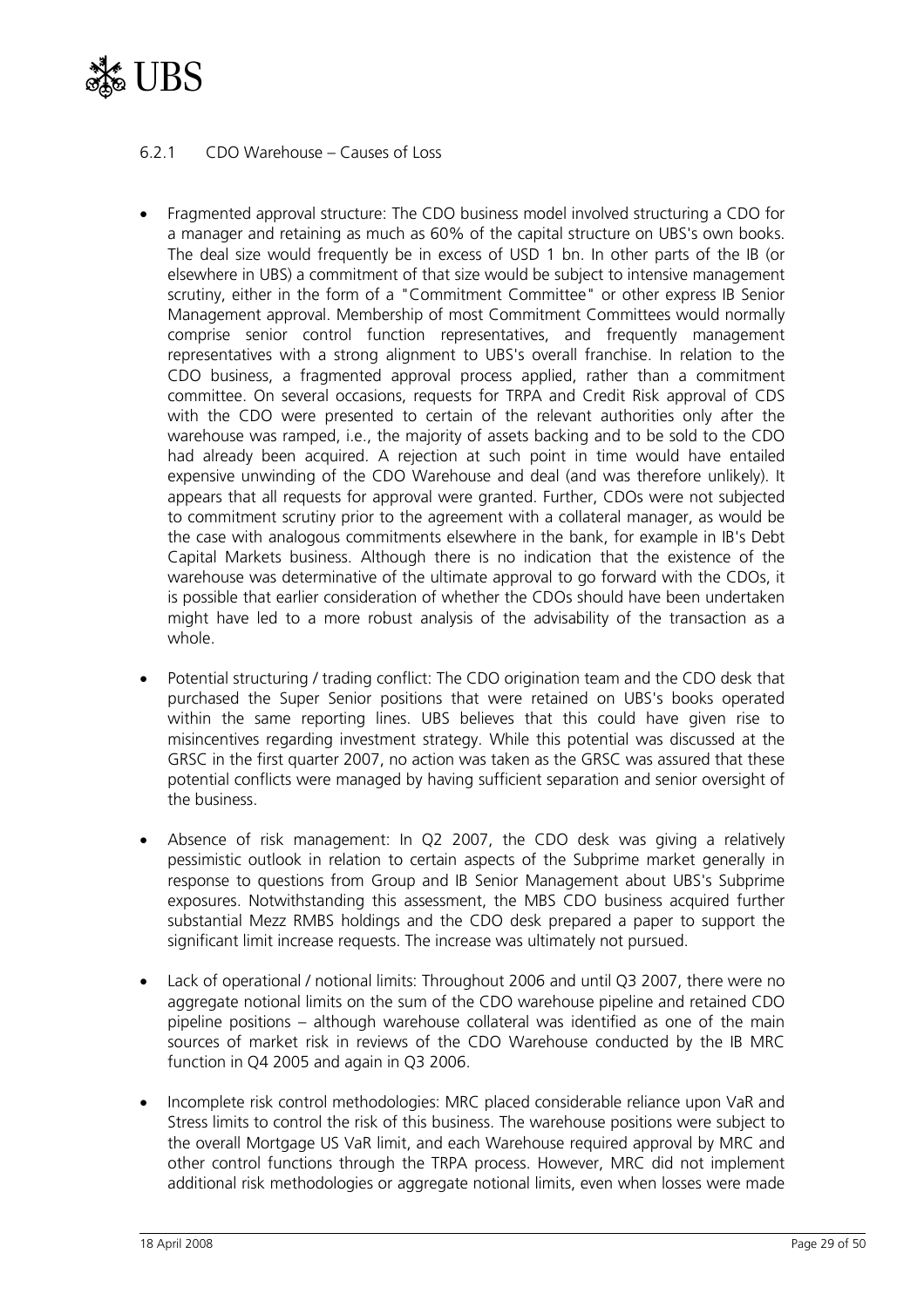

in Q1 and Q2 2007 on retained securities in the CDO Warehouse (securities or tranches left over from previous securitizations). In addition, MRC supported a change in stress methodology in April 2007, which had the effect of enabling greater volumes of securities to be warehoused within existing overall stress limits.

• Funding framework: The UBS funding framework (for further details on this see section 5.8) facilitated relatively high levels of CDO warehouse activity, as the securities in the warehouse provided positive carry (until 2007, when market conditions generated increasingly large losses).

#### 6.2.2 CDO Super Senior Positions – Causes of Loss

- NegBasis Super Seniors: The NegBasis Super Senior positions were fully hedged with highly rated (generally AAA-rated) counterparties (generally monoline insurance companies). There appears to have been no breakdown in CRC's setting and monitoring of counterparty limits. The losses sustained on these positions as at 31 December 2007 were the result of the significant widening of margins to monoline exposures in anticipation of the expected severe downgrades, and the financial difficulties encountered by one particular counterparty.
- 6.2.3 AMPS and Unhedged Super Seniors
- AMPS model: The AMPS model was certified by IB Quantitative Risk Control ("**QRC**"), but with the benefit of hindsight appears not to have been subject to sufficiently robust stress testing. Further, the CDO desk did not carry out sufficient fundamental analysis as market conditions deteriorated, or conduct 'look-through' analysis to re-assess potential issues in the AMPS structure or the underlying CDO structure. The cost of hedging through a NegBasis trade was approximately 11 bp, whereas the cost of hedging through an AMPS trade was approximately  $5 - 6$  bp. The reasons for the differential pricing of hedging strategies that from a risk metrics perspective were deemed equivalent appears not to have been closely scrutinised at desk or other levels.
- Funding framework: Several of the Super Senior positions (either retained from UBS CDO securitizations, or purchased from third parties) had thin positive carry of approximately 20 bp, i.e., the costs of funding the Super Senior positions were lower than the (expected) yield on these positions. More demanding internal transfer pricing requirements could have made several cash positions unattractive due to negative carry, which may have resulted in closer scrutiny of the overall carry strategy. It should be noted, however, that the unfunded Super Senior VFN positions would not have been constrained in the same way by more onerous funding requirements, as they required no initial funding, and only their mark-to-market (not nominal) values showed on the balance sheet (in RWA figures).
- Lack of monitoring / visibility: Once hedged, either through NegBasis or AMPS trades, the Super Senior positions were VaR and Stress Testing neutral (i.e., because they were treated as fully hedged, the Super Senior positions were netted to zero and therefore did not utilize VaR and Stress limits). The CDO desk considered a Super Senior hedged with 2% or more of AMPS protection to be fully hedged. In several MRC reports, the long and short positions were netted, and the inventory of Super Seniors was not shown, or was unclear. For AMPS trades, the zero VaR assumption subsequently proved to be incorrect as only a portion of the exposure was hedged as described in section 4.2.3, although it was believed at the time that such protection was sufficient. A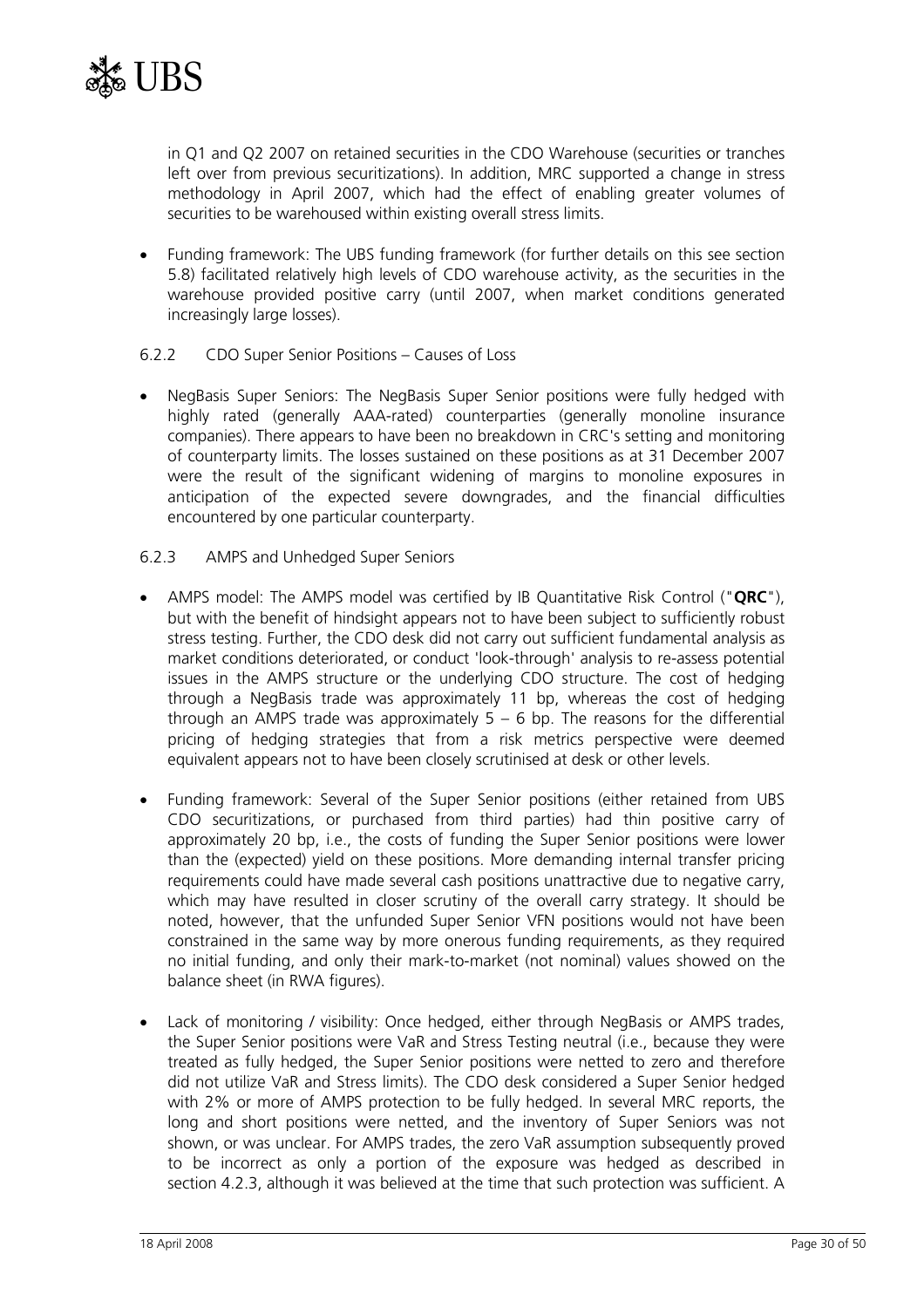

consequence of this treatment was a lack of visibility to, and challenge of these positions by, Group and IB Senior Management.

- Lack of notional limits until O3 2007: NegBasis trades were subject to notional limits, and underlying CDO trades were approved through the TRPA process. However, MRC did not set a notional limit for AMPS Super Seniors, or for the overall holdings of Super Seniors until Q3 2007.
- Absence of specific approval process for unhedged positions: Other than the general TRPA process for CDOs, there was no approval process or particular restriction on retaining or purchasing unhedged Super Senior positions (including unhedged positions acquired in anticipation of execution of AMPS hedges). The CDO desk did not submit an NBI request for the AMPS business, although in total eleven AMPS trades were executed.
- Incomplete capture of risk attributes by risk control: The risk reports for this business reported notionals (but after netting) and credit deltas. The presentation of the risk on a credit delta basis overlooked the fact that there was only 2-4% (sometimes more) protection on Mezzanine RMBS. MRC did not seek to expand the monitoring framework to capture other dimensions of the risk, such as gamma (i.e., the absolute change in the delta of an option when the price of the underlying asset moves).

#### 6.2.4 Dillon Read Capital Management

The principal causes of loss in the respective DRCM trading strategies are identified below.

- RLN Failure to mitigate fully the impact of a tail event: The RLN losses arose in the context of unprecedented liquidity conditions seen in August 2007. At circa 7% of the notional value of the global RLN program, which had been profitable since its launch in 1999, these losses are probably most appropriately viewed as the program experiencing a tail event.
- ABS / MBS Relative Value Trading losses: Insufficient accounting for the risk of divergent movements between previously correlated asset classes or instruments ("basis risk"): From Q2 2006, the relevant desk began purchasing ABS tranches with underlying 2<sup>nd</sup> lien mortgages of higher credit quality. While this was in response to increased credit concerns over Subprime ABS securities, write-downs were required in Q1 2007, and rose ultimately to USD 430 m (prior to transfer to IB). While DRCM's home equity linked trading book had been net short in Subprime exposure since September 2006, short positions in CDS on single ABS, spreadlocks and the ABX were investment grade as opposed to the substantial portion of below investment grade long positions.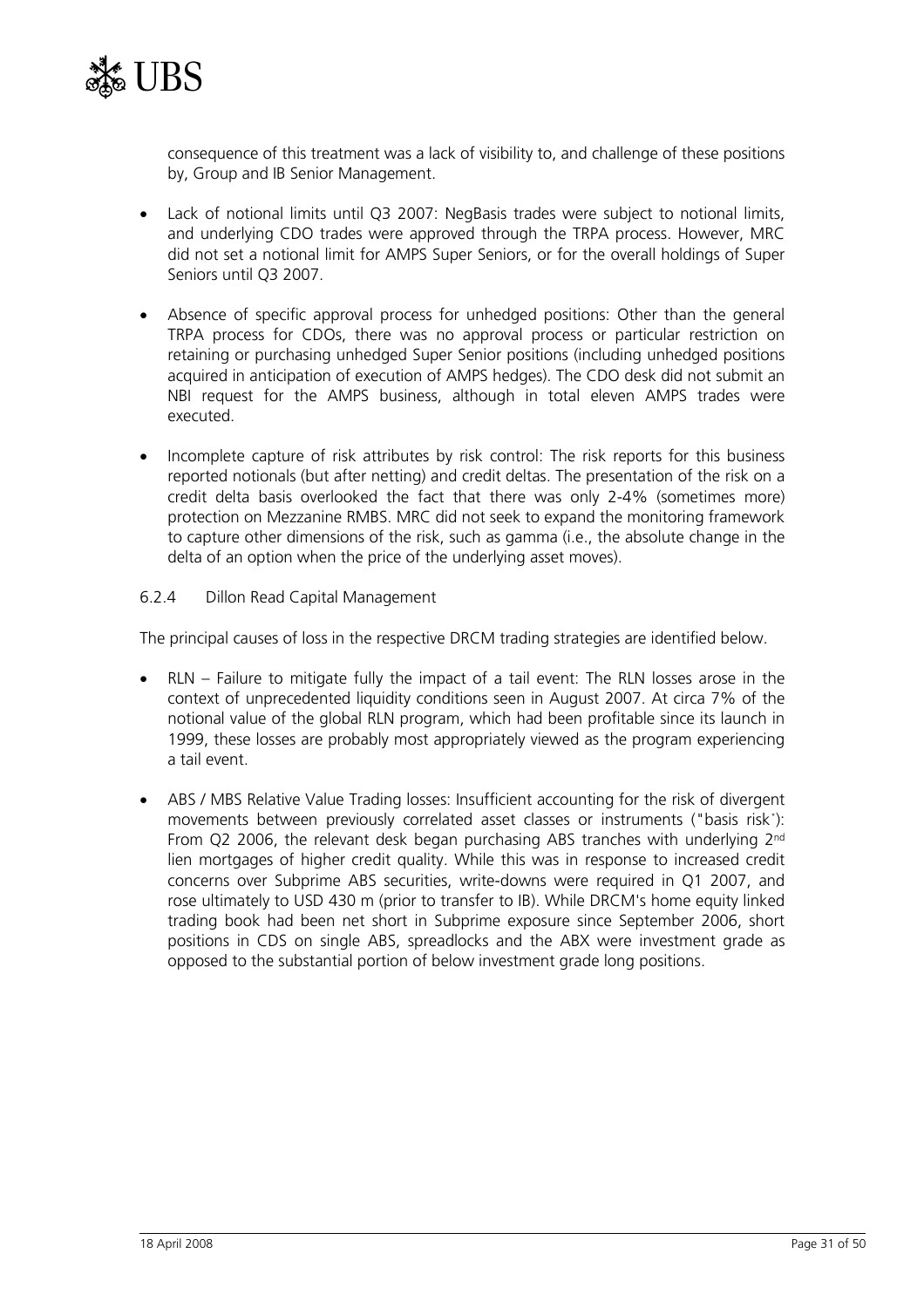

- Insufficient attention to idiosyncratic risk factors (i.e., the risk of price change due to unique circumstances of a specific security, as opposed to the overall market): UBS believes that the ABS / MBS relative value trading losses arose from insufficient attention being paid to fundamental risk factors specific to the Subprime sector within DRCM's home equity-linked trading book (idiosyncratic risks – such as vintage, 1<sup>st</sup> / 2<sup>nd</sup> lien, etc.), and to basis risk errors made in hedging those positions. Risk management, risk control and valuation systems and data appear to have been lacking.
- ABS CDO Trading losses: The losses on this program were, in the context of the market dislocation, relatively limited.
- US Short Term Asset Backed Portfolio losses Funding model and over-reliance on AAA ratings: The UBS funding model allowed carry trades to evolve using excess cheap liquidity. Losses are attributed mainly to over-reliance on the AAA rating of the portfolio securities that in retrospect did not perform in line with the rating.

#### 6.2.5 FX/CCT ABS Trading Portfolio

- Lack of reaction to changing market: The various parties involved with the portfolio were aware of the content of the portfolio and the deterioration in the Subprime markets generally. However, those persons seem to have believed that there would not be an impact on the highly rated ABS in the portfolio. In addition, it seems that further comfort was taken from the continued acceptance of the respective assets as eligible collateral with the relevant Central Banks and the short term nature of the assets. Also, liquidity was generally assumed, even though trading activity in the ABS Trading Portfolio was relatively low.
- UBS's overall funding framework and approach to liquidity management: IB FX/CCT is a profit centre within IB – but was tasked to manage the Group's liquidity reserve. The IB preferred to have a positive carry trade in the portfolio. This was arguably an influencing factor in the decision to replace JGBs with ABS in 2002. There was no decision to forego some level of profit to ensure that the Group's liquidity reserve was fully capable of liquidation in any event and at any time. Rather there seems to have been an historic assumption that the portfolio would fulfil its need if and when required. Additionally, Group Treasury's direct involvement in the ABS Trading (or RVT Portfolio more generally) on a day to day basis seems to have been limited historically due to the long-standing delegation to IB FX/CCT of management of UBS's daily liquidity strategy.
- Incomplete risk control methodologies: There was considerable reliance on AA/AAA ratings and sector and concentration limits which did not take into account the fact that more than 95% of the ABS Trading Portfolio was referencing US underlying assets (i.e., mortgage loans, auto loans, credit card debts etc.).
- Lack of granular data: Neither risk management nor the control functions had readily accessible data upon which to perform fundamental analysis of the securities in the portfolio, for example vintage, 1st or 2nd lien or FICO score.

#### **6.3 Overarching Causes**

These overarching causes, like the causes discussed above and throughout this Shareholder Report and in the information reported to the EBK are based on UBS's retrospective review of relevant events and have been arrived at with the benefit of hindsight.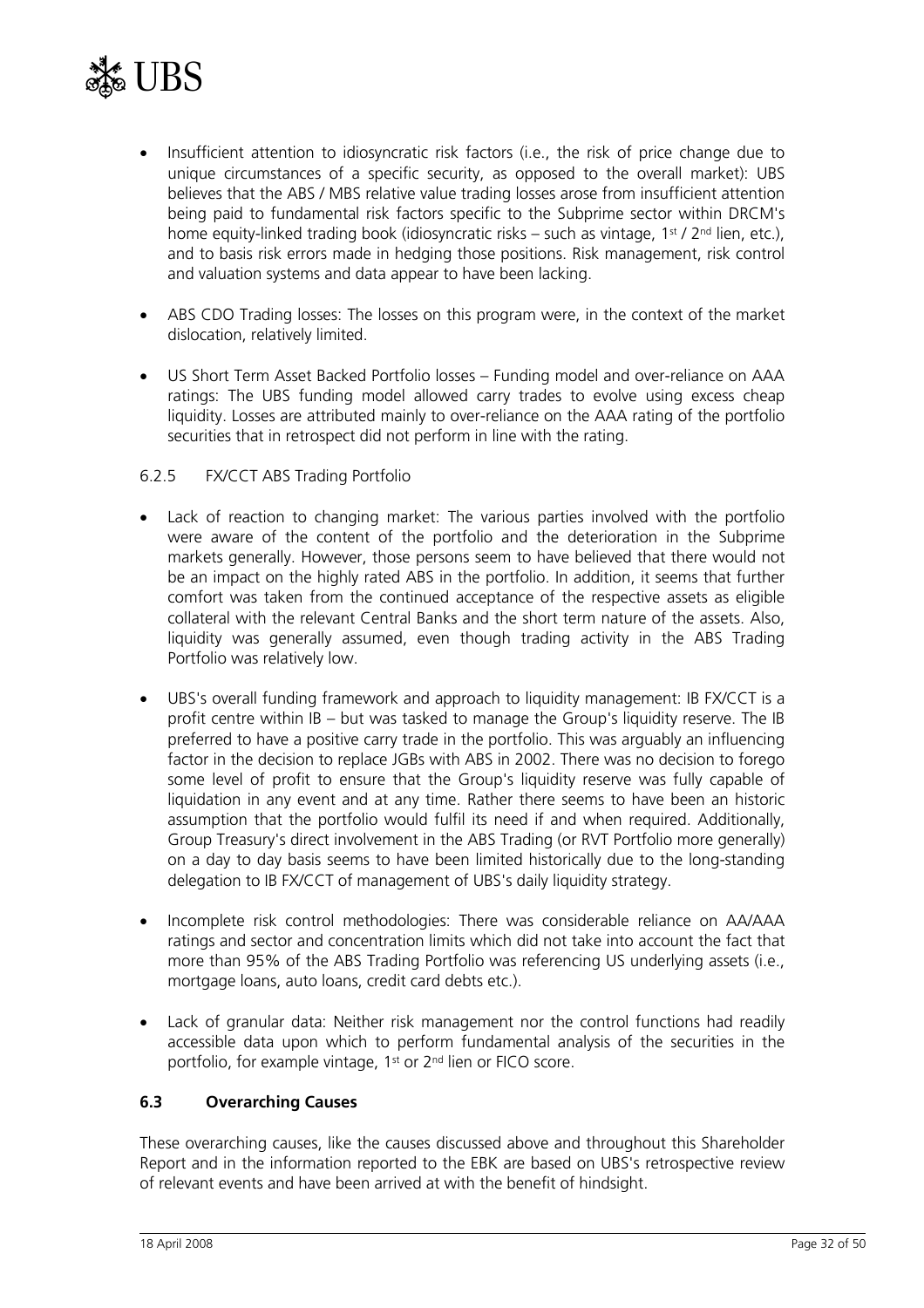

#### 6.3.1 DRCM

DRCM accounted for approximately 16% of the Subprime Losses as at 31 December 2007. The broader relevance of DRCM to this Shareholder Report is as follows:

- Loss of senior Fixed Income risk management expertise in the IB: The creation of DRCM had a significant impact on the IB businesses and leadership, in particular as applied to Fixed Income. At the IB, there was a change in CEO and in Fixed Income leadership, and two key IB businesses (PFCA and CRE) were, from the IB's perspective, lost in the sense that considerable talents had moved from the IB to DRCM and were no longer available for the IB's own growth initiatives in that business field. The leadership changes also had an impact on the level of risk management expertise available at the IB, in particular as the IB's new leadership's acknowledged expertise was in sales and not trading (especially Fixed Income trading).
- Insufficient challenge of the business case and governance approach: The manner in which DRCM was established did not correctly weigh the strength of UBS as an organisation against the perceived importance, interests and demands of a few individuals, and allowed exceptional levels of autonomy within a complex and nonstandard governance model.
- Distraction for Senior Management: Both the formation and dissolution of DRCM were highly distractive for Senior Management. This arose in two key ways. Firstly, DRCM's formation required the focus of IB Senior Management and therefore reduced their ability to attend to the ambitious growth plans of Fixed Income. Secondly, DRCM's dissolution absorbed considerable time of both Group and IB Senior Management at a critical point in the deterioration of the Subprime sector.
- Added growth pressure for IB Fixed Income: DRCM was not viewed as an outsourcing of IB's Fixed Income capability. Rather, the IB intended to grow its own Fixed Income business, notwithstanding the loss of PFCA, a major component in the creation of DRCM. This in turn added to the pressure to grow IB Fixed Income.
- DRCM's use of the IB's control framework and infrastructure platform: IB operational and logistics support and control oversight functions had to cover both the retained (and growing) IB Fixed Income business as well as the DRCM business (which was essentially a new business venture being built from scratch). Additionally, the ongoing discussions around establishment and implementation of the DRCM business and the complex issues it raised (e.g. a separate risk framework for the OIF and CFC) required substantial attention from members of IB, Global AM and Group Senior Management on an ongoing basis. Implementation of DRCM demanded substantially more resource commitment at all levels than was initially expected. These burdens played a role in reducing the ability of the control and logistics functions to investigate and respond to the exposures in the IB.
- Lack of full capitalization on the DRCM loss experience: It appears that although the DRCM losses were often in asset classes that were rated lower than Subprime positions in the IB, the closure of DRCM could have been a basis for a more comprehensive review and assessment of all Subprime positions in the IB, and for a review of UBS's risk assessment processes in connection with the same. While reviews for similar exposures within IB were initiated as a result of the DRCM losses, those reviews did not succeed in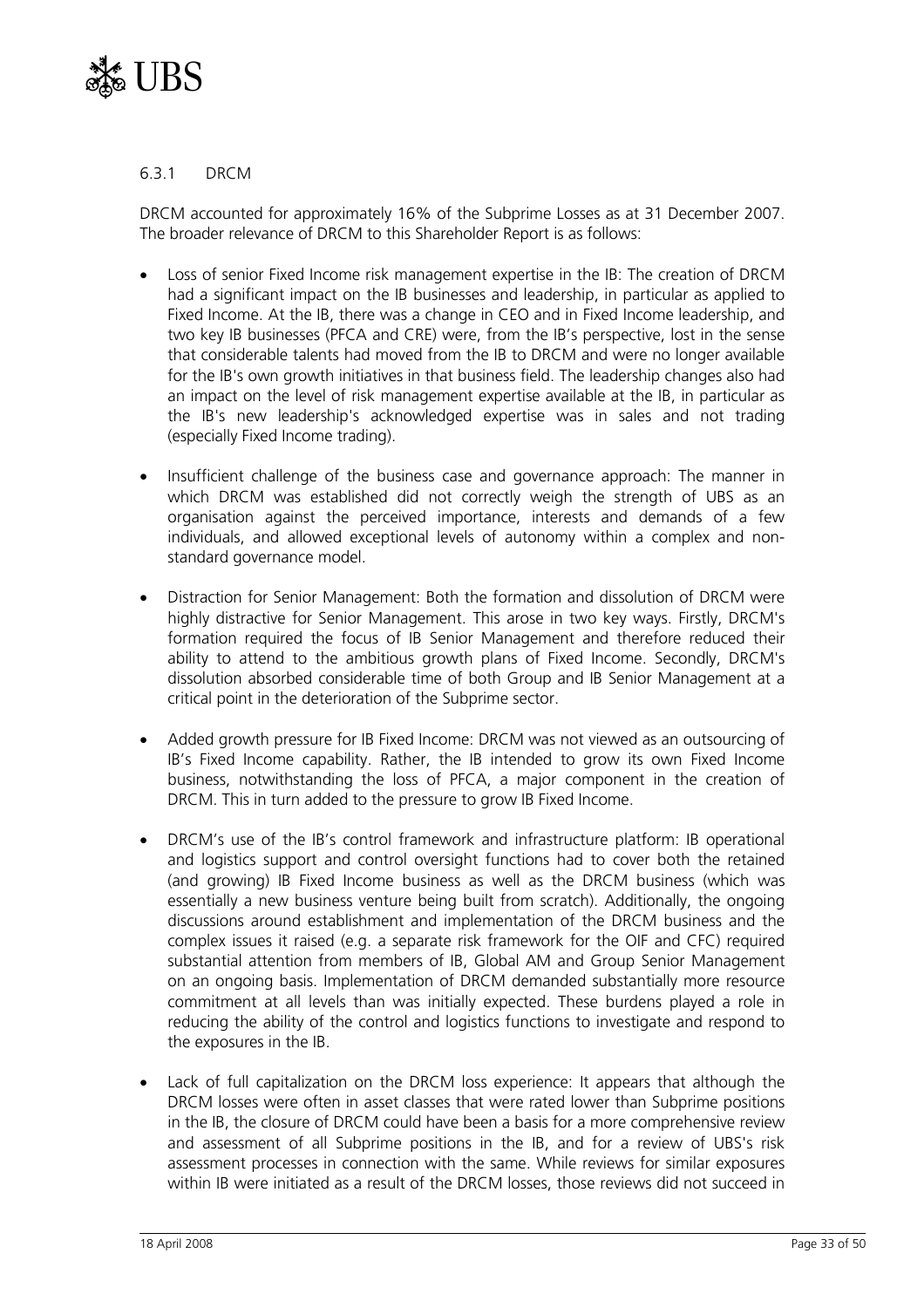

identifying the latent issues within, among other positions, the IB's substantial portfolio of retained CDO Super Senior tranches.

#### 6.3.2 Fixed Income

- Growth orientation: The IB was focused on the maximization of revenue. There appears to have been a lack of challenge on the risk and reward to business area plans within the IB at a senior level. UBS's review suggests an asymmetric focus in IB Senior Management meetings on revenue and P&L, especially when compared to discussions of risk issues. Business-peer challenge was not a routine practice in those meetings.
- Lack of challenge within the IB to IB Fixed Income strategy: The review benchmarking UBS with peers that had been commissioned from an outside consultant, and the subsequent development and presentation of an ambitious Fixed Income growth strategy to the IB Management Committee and the GEB, were intent on closing perceived gaps to competitors, but apparently were not sufficiently challenged internally. In particular it seemed to be assumed that there were no infrastructure constraints that might affect implementation, that requisite skills existed or could be hired, or that there was no balance sheet utilization limit or other natural market barriers.
- Lack of recognition for required growth in supporting resources: There does not appear to have been investment in the type of control resources and infrastructure commensurate with the significant increases in volumes, revenues, and complexity of the Fixed Income strategic objectives. The systems infrastructure was not capable of capturing the complexities associated with some of the more complex Fixed Income products.
- Limited substantive off-cycle strategic re-assessment within the IB: Notwithstanding quarterly meetings held by IB Management, there does not appear to have taken place a significant (re)assessment (or resulting change) in IB strategy outside the routine annual process over the relevant period. This seems to contrast with peer investment banks who conducted reviews more frequently.
- Inappropriate risk metrics used in strategic planning and assessment: IB business planning relied on VaR, which appears as the key risk parameter in the planning process. When the market dislocation unfolded, it became apparent that this risk measure methodology had not appropriately captured the risk inherent in the businesses having Subprime exposures.
- Lack of hard limits on RWA / balance sheet usage: Coupled with the funding framework, this meant the IB was not incentivised in an appropriate way to assess and prioritise between businesses from a resource allocation perspective when setting strategy.

The discussion above focuses on IB. However, these points also reflect or raise questions about the wider strategy setting process for UBS Group as a whole.

#### 6.3.3 Governance

UBS believes that the overall design of the UBS governance framework is appropriate and with clear allocation of responsibilities. As with the questions on strategy noted above, our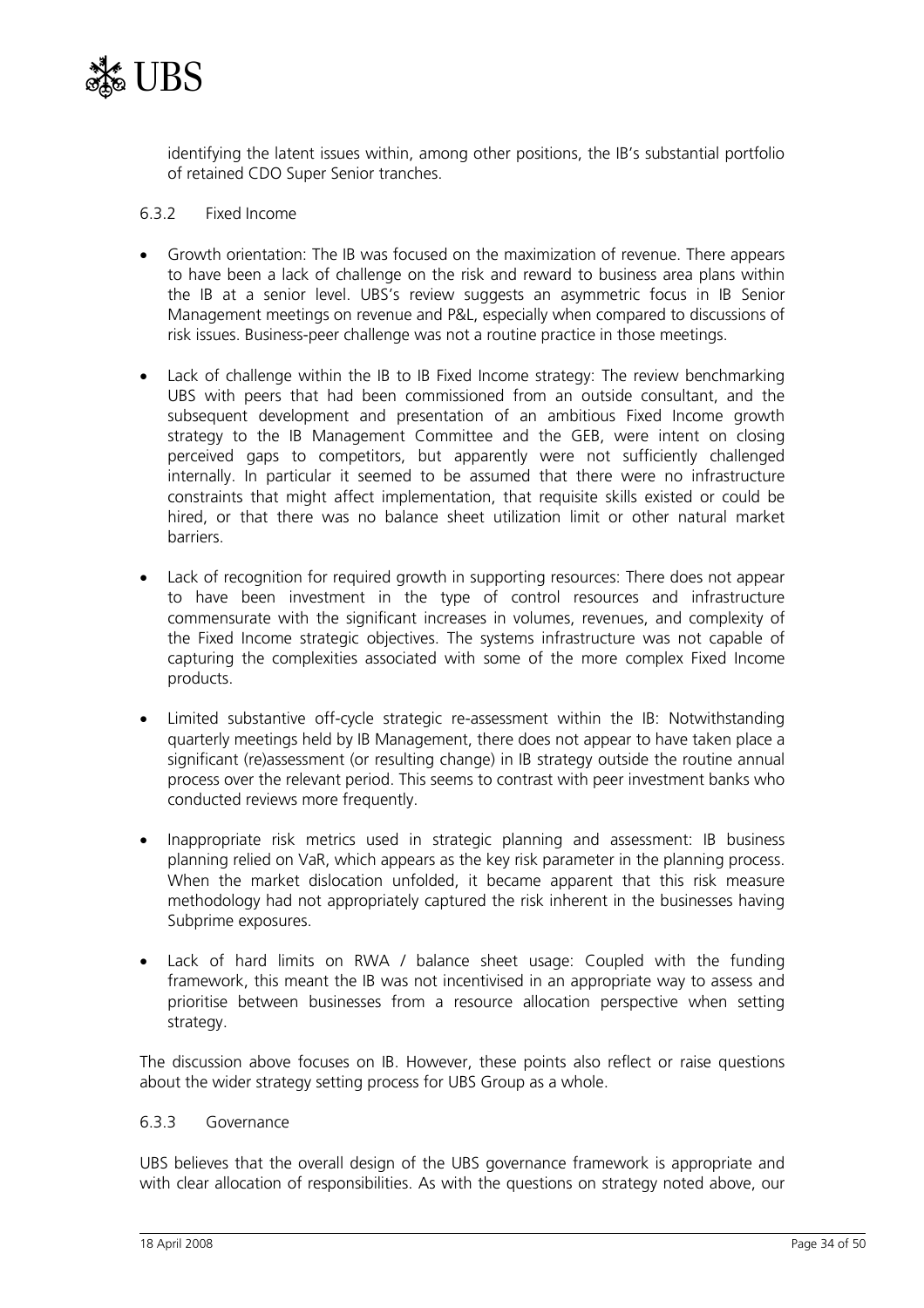

review of the minutes of the relevant committees on the BoD, GEB and IB level lead us to the conclusion that the overriding issues relate principally to implementation and effectiveness.

#### *6.3.3.1 Group Governance*

In September 2006, Group Senior Management expressed general concerns about the US housing market within the GRSC. Further, from the time the first losses in DRCM became apparent in Q1 2007, the GRSC was alert to the issues associated with Subprime investments generally and keen to understand UBS's exposure to these markets. However, IB Senior Management only appreciated the severity of the problem in late July 2007. Consequently, only on 6 August 2007, when the relevant IB management made a presentation to the ChO, were the ChO and the CEO of UBS given a comprehensive picture of the exposures of UBS relating to their CDO Super Senior positions. UBS has identified a number of factors that appear to have detracted from the effectiveness of Group Senior Management's response to the Subprime situation.

- Failure to demand a holistic risk assessment: Whilst the Group Senior Management was alert to general issues concerning the deteriorating US housing market, they did not demand a holistic presentation of UBS's exposure to securities referencing US real estate assets before July 2007, even though such an assessment may have been warranted earlier in view of the size of UBS's real estate assets. Whilst attempts were made to understand the risks in the Subprime segment before that time, Risk Control and business management described substantial notional exposures in AAA-rated securities, limited exposures to lower rated instruments and low Stress Loss on the portfolio. Similarly, IB Senior Management assured Group Senior Management that the risks in the IB were well managed. It appears that the IB management did at no stage conduct a robust independent assessment of its overall Subprime exposures. Consequently, Group Senior Management relied on assurances of others rather than obtaining all of the facts and analytically reviewing the situation.
- Failure to manage the agenda: Prior to Q3 2007, discussions in relation to Subprime exposures were frequently one item in what were often extensive agendas of Group management committees. The review of these exposures was in contrast with the attention that Group Senior Management gave, for instance, to leveraged finance transactions which were subject to extensive debate and challenge with clear direction in relation to the Group's overall risk appetite. When the potential Subprime related issues were being discussed, on the other hand, the presentations made to Group Senior Management did not generate sufficiently well defined actions with hard deadlines and follow up.
- Lack of succession planning: On establishment of DRCM, leadership succession at the IB was identified on a reactive basis, rather than as a part of a wider and long standing succession planning arrangement.

#### *6.3.3.2 Investment Bank Governance*

The IB had many committees that had the mandate to review and discuss issues relevant to the businesses with exposure to the Subprime market. The overriding IB governance issue seems principally to be one of lack of effectiveness of these key committees. UBS believes that the most important factors that contributed to this are: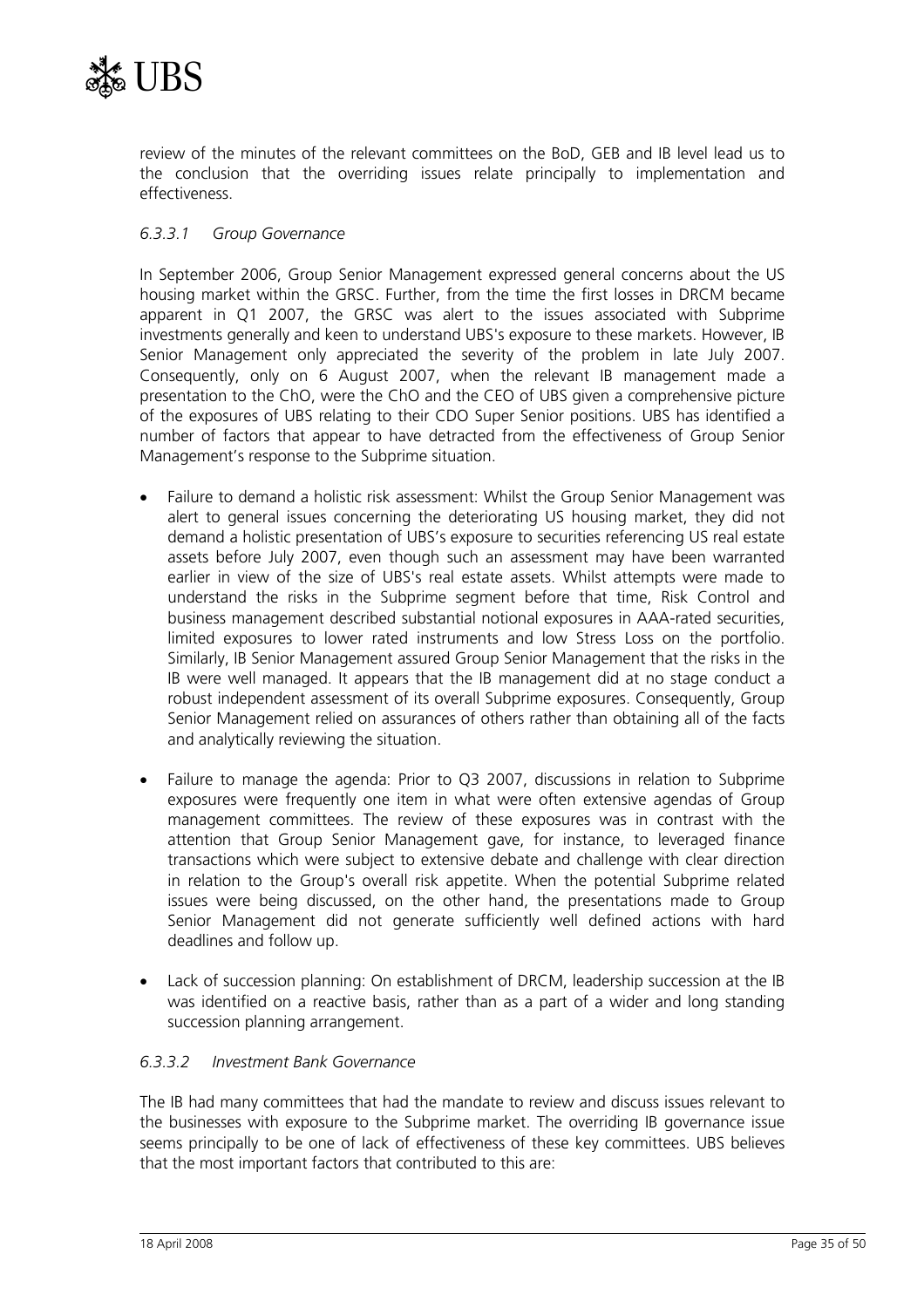

- Failure to demand a holistic risk assessment: It appears that the focus of the IB was revenue growth and filling the gap to competitors. This contrasts with the level of debate at the same time within relevant Group governance committees such as the GRSC.
- Failure to own the business: Members of the IB Senior Management apparently did not sufficiently challenge each other in relation to the development of their various businesses. The Fixed Income strategy does not appear to have been subject to critical challenge, for instance in view of the substantial investments in systems, people and financial resources that the growth plans entailed.

#### 6.3.4 Funding Framework and Balance Sheet / RWA Management and Control

In retrospect, it appears that the UBS funding framework and related approach to balance sheet management were significant contributors to the creation of UBS's Subprime exposure generally for the following reasons:

#### *6.3.4.1 Funding Framework*

- Low cost of funding: Given the internal funding rates in the UBS Funds Pricing Policy as it existed at the relevant times, UBS's businesses generally were able to fund themselves internally at prices that were better than those available in the market.
- Lack of differentiation between liquid and illiquid assets / term funding: The internal funding framework as it operated pursuant to the Funds Pricing Policy did not create sufficient incentives for the businesses to match funding or to distinguish liquid and illiquid assets. Effectively, the full benefit of UBS's ability to obtain funding at a relatively low cost in the market was passed through to the business, without any adjustment to reflect the nature of the relevant business activity.
- Limited business sensitivity to funding issues: Coupled with the lack of hard limits on Balance Sheet usage / RWA, it appears that the funding framework created an environment in which significant levels of funding were available to the business generally. The Funds Pricing Policy made trades more profitable than they would otherwise have been as even investments in instruments generating small yields still were profitable. This incentivised carry trades generally across the IB.
- Resistance to change the funding framework: Whilst there was discussion in 2005 and the first half of 2006 on controls about the nature and tenor of funding for DRCM, no similar approach was considered for application to the IB (or more widely) until late 2006 / early 2007 when discussions at the Group Senior Management level culminated in the (in principle) approval of a haircut funding model by the GRSC in March 2007 and approval of a revised internal transfer price curve (implemented in November 2007).

A number of IB businesses (including those generating Subprime Losses) grew in 2006 by creating portfolios with relatively low returns on assets. In hindsight, UBS believes that the implementation of a more stringent funding model for the IB could have resulted in different investment decisions by the IB. However, such a funding model was seen by IB Senior Management as potentially impacting their growth plans.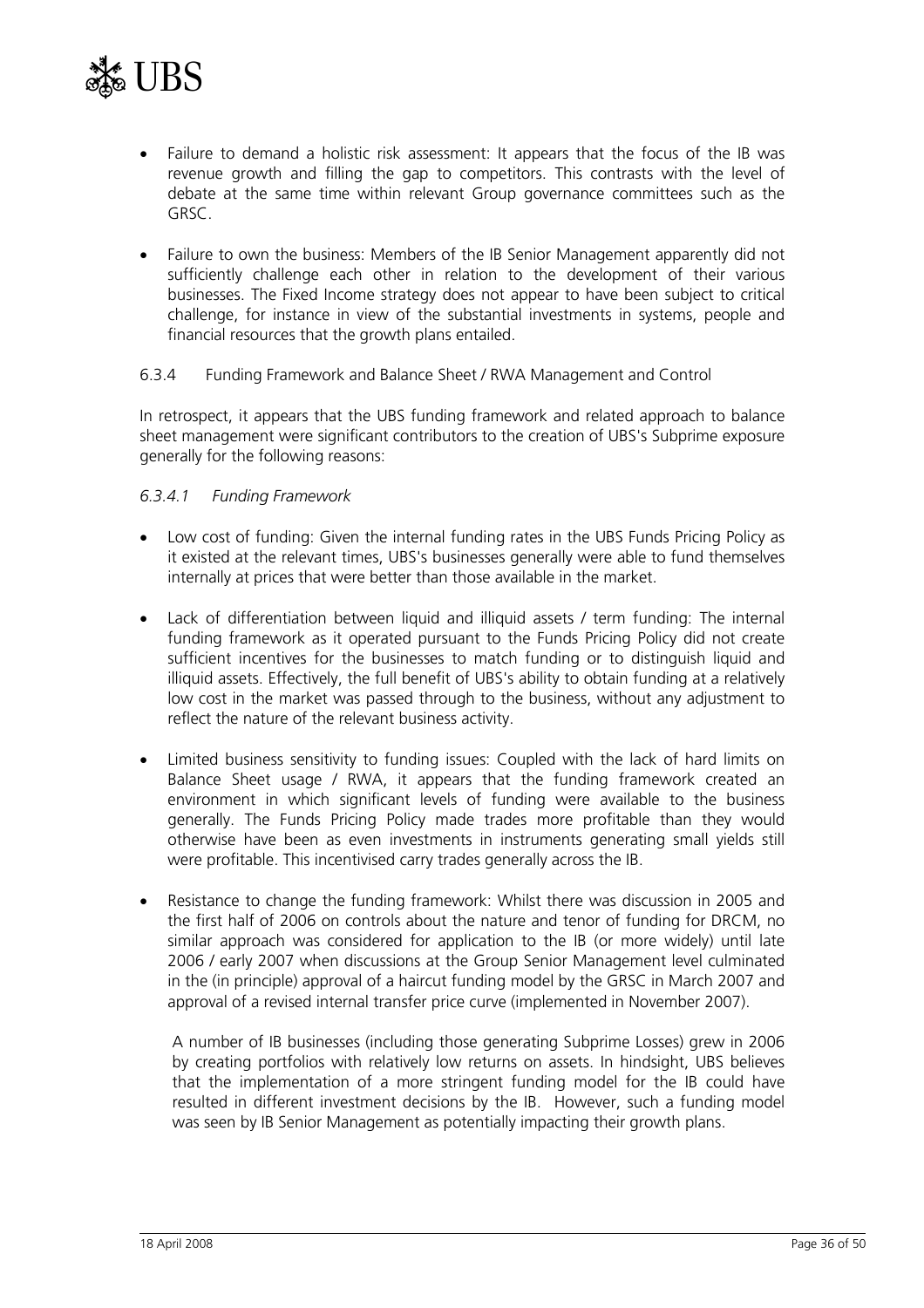

#### *6.3.4.2 Balance Sheet / RWA Management and Control – Findings*

- Lack of principles on Balance Sheet / RWA management and control: Whilst there is a long-established policy framework around treasury, funding and liquidity related matters, which complemented UBS's wider governance framework, there has not historically been an equally clearly articulated statement of UBS's key principles for balance sheet and RWA management and control.
- Ex-post review versus pre-agreed limits: There was regular, frequent and detailed reporting on balance sheet and other related developments, however, this was after the event. A proposal in early 2007 from Group Treasury to impose hard limits on IB balance sheet usage and illiquid asset positions to halt further growth was not agreed by the then Group and IB CEOs.
- Resistance to hard limits: The balance sheet size was not considered a limiting metric. Whilst there was regular reporting by Group Treasury on balance sheet development, there was no formal Asset & Liability Committee ("**ALCO**") to take decisions on balance sheet allocation until establishment of the IB ALCO in January 2007. This issue became more pronounced when liquidity deteriorated. In Q3 and Q4 2007, hard balance sheet limits and RWA targets for the IB were agreed and fixed (including for 2008). However such top down setting of hard limits did not take place previously.
- Business prioritisation: It appears that within IB the emphasis was on delivering growth, with the size of the balance sheet a second order issue. There was some communication within IB Senior Management to limit balance sheet growth, and also some concern expressed at Group level. However, there was continued growth in the IB balance sheet and RWA in Q1 and Q2 2007.

#### 6.3.5 Risk Management

UBS has identified the following contributory causes in relation to risk management by the relevant businesses generally, including:

- Gaps in risk management expertise / experience at the IB Senior Business Management level: The successors of the departing top managers in IB appointed in July 2005 had strong sales and client attributes, but it appears that neither had strong risk management backgrounds. A senior risk manager in Fixed Income was not hired, even though this had been planned in 2006.
- Failure to respond to wider industry concerns: At the level of relevant business management, there appears not to have been sufficient discussion of or actions upon concerns surrounding Subprime as an asset class until Q3 2007, even though UBS's research team issued research reports on this area. This seems to have arisen largely from the belief that deterioration in the Subprime market would not impact AAA assets. For example, in March 2007, the Rates business gave a relatively pessimistic assessment of certain aspects of the Subprime market to Group Senior Management. However, over this period, CDO Warehouse activity continued and the CDO desk proposed increases in limits.
- Absence of Front-desk limit structure: Relevant IB business management do not appear to have imposed a framework of additional limits on the business under review beyond those set by risk control functions. Whilst it is noted that a threshold limit was imposed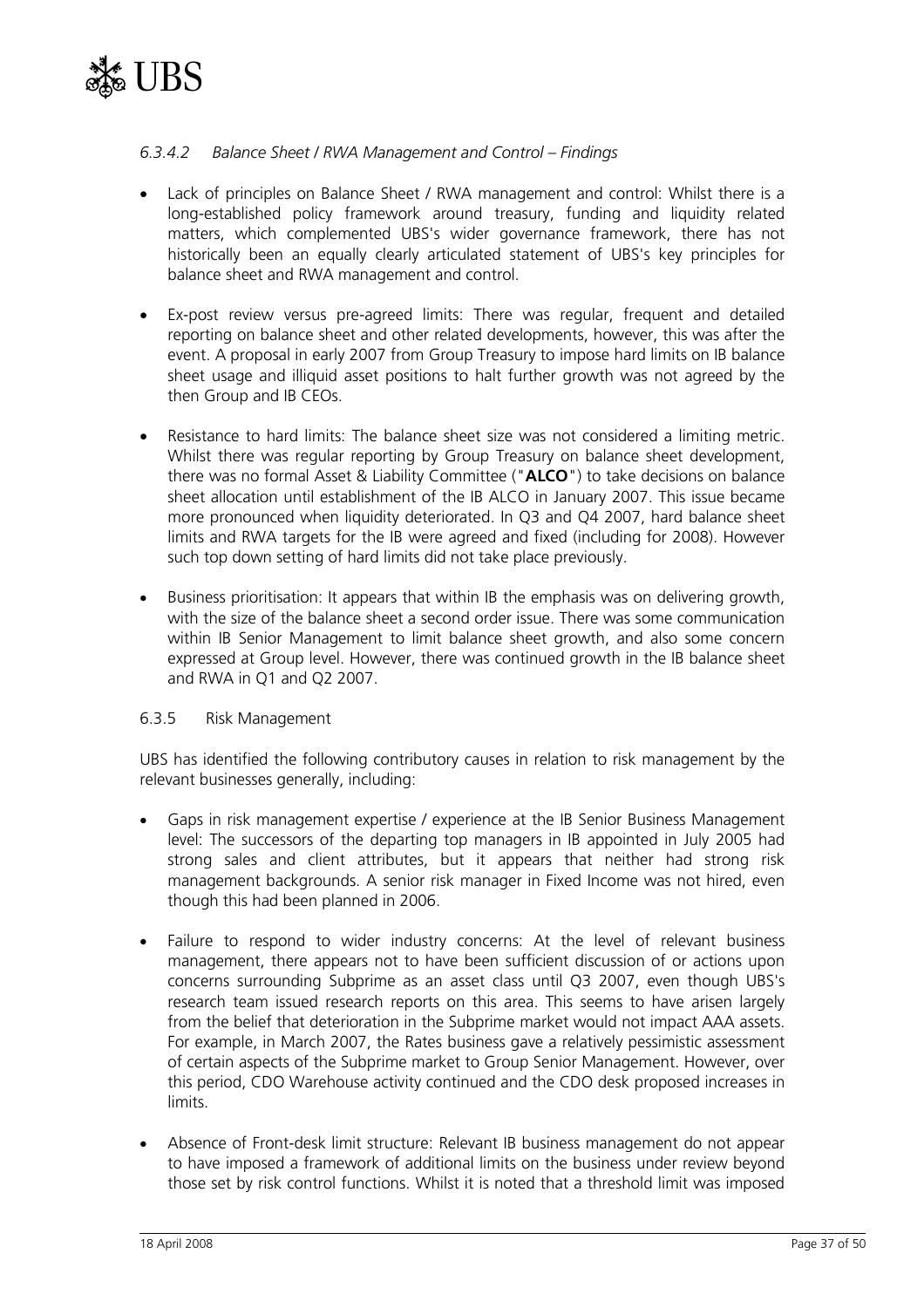

on Negative Basis trades, and that the NBIs for Negative Basis and Super Senior VFN entailed notional limits, the limits that bounded this business' activities appear to have largely been confined to those set by MRC or the requirement for transaction approval through TRPA. There is no indication that IB Senior Management seriously challenged the efficacy of pursuing this business in the face of increasing concern about the US housing market and specifically the Subprime sector.

• Lack of fundamental analysis, or to "look through" structures: In several of the relevant businesses, the CDO desk did not conduct significant fundamental analysis of underlying Subprime until Q3 2007.

#### 6.3.6 Risk Control

The vast majority of positions that caused the Subprime Losses were monitored under and subject to the limit structure of the Market Risk framework. The exception was the MOSG business, which was part of DRCM. That business was subject to the Credit Risk framework. Apart from that, CRC's participation in the businesses exposed to the Subprime market was limited to the approval of transactions. CRC was one of the participants in the TRPA process and approved the long tenor CDS as part of the CDO business. CRC also monitored exposures to monoline insurers.

Managing risk is first and foremost the responsibility of the business. Consequently, many of the points that follow apply equally to the business. UBS's analysis identified a number of factors within the Risk Control functions, specifically within Market Risk, that suggest that the overall Risk Control framework was insufficiently robust. Those factors are outlined below.

#### *6.3.6.1 Measurement and Monitoring Tools:*

- Time series reliance: The historical time series used to drive VaR and Stress are based on five years of data, whereby the data was sourced from a period of relatively positive growth. Regular work being performed during the relevant period focussed on confirming the efficacy of existing scenarios based on broad based economic developments and historical events. When updates to methodologies were presented to Group and IB Senior Management, hindsight suggests that these updates did not attribute adequate weight to the significant growth in the US housing market and especially the Subprime market. The Market Risk function did not develop scenarios that were based on more fundamental attributes of the US housing market.
- Lack of Housing Market Risk Factor Loss limits: In a similar vein, it appears that no attempt was made to develop an RFL structure that captured more meaningful attributes related to the US housing market generally, such as defaults, loan to value ratios or other similar attributes to statistically shock the existing portfolio.
- Over-reliance on VaR and Stress: MRC relied on VaR and Stress numbers, even though delinquency rates were increasing and origination standards were falling in the US mortgage market. It continued to do so throughout the build-up of significant positions in Subprime assets that were only partially hedged. Presentations of MRC representatives to UBS's senior governance bodies did not provide adequate granularity of Subprime positions UBS held in its various businesses. No warnings were given to Group Senior Management about the limitations of the presented numbers or the need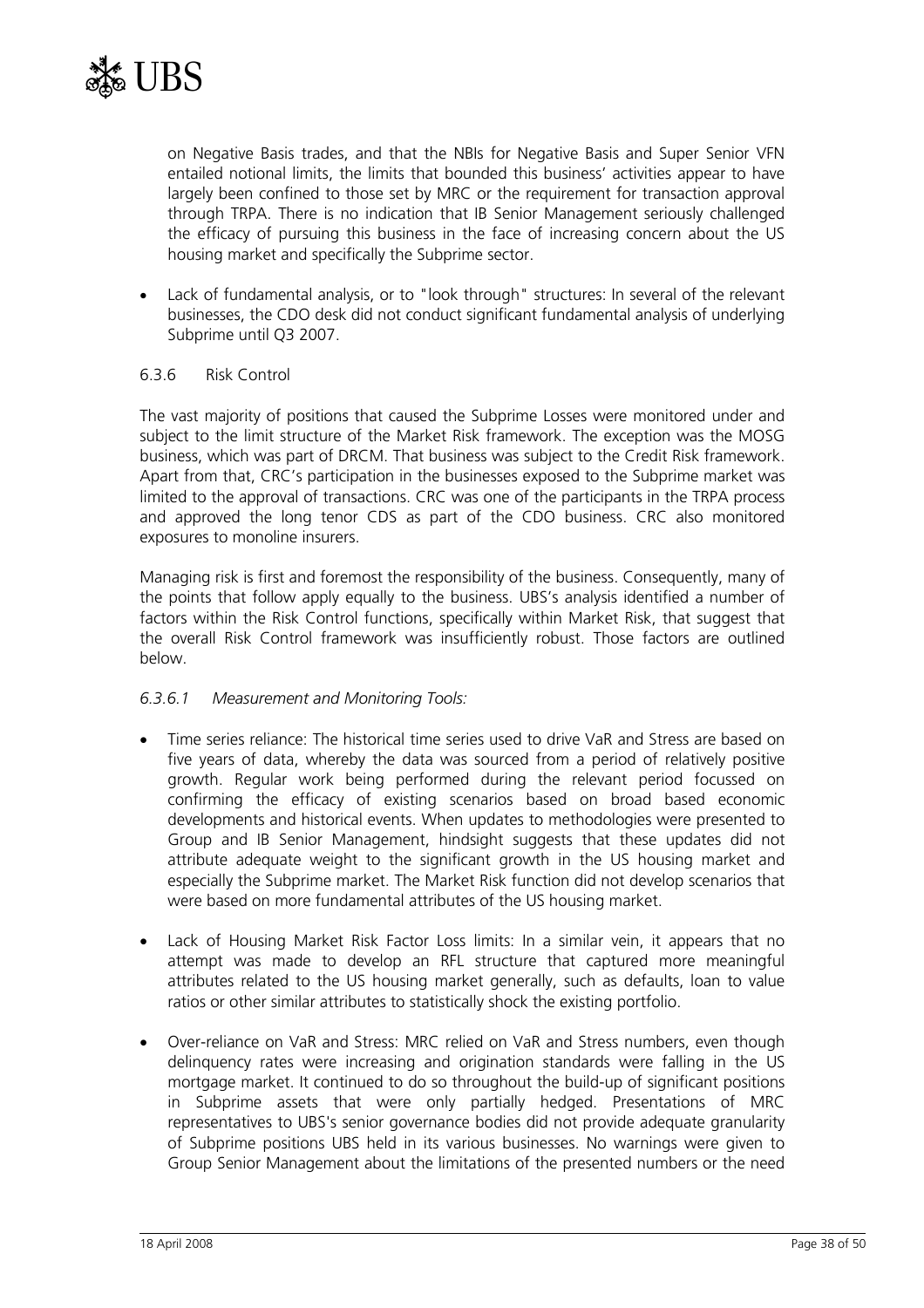

to look at the broader contextual framework and the findings were not challenged with perseverance.

- Over-reliance on ratings: MRC relied on the AAA rating of certain Subprime positions, although the CDOs were built from lower rated tranches of RMBS. This appears to have been common across the industry. There is no indication that MRC sought to review the quality of existing portfolios as questions were being raised in relation to the Subprime sector more generally. A comprehensive analysis of the portfolios may have indicated that the positions would not necessarily perform consistent with their ratings.
- Lack of recognition of idiosyncratic risk: Whilst an analytical review conducted by GIA identified certain risks in the Subprime trading books, senior risk control did not appear to take those issues into account when concluding that positions were hedged.
- Lack of comprehensive Subprime risk assessment: Senior risk control did not seek to undertake a comprehensive risk assessment of UBS's Subprime exposure, including understanding gross notional and hedge coverage. Efforts were made to capture the Subprime holdings by mid-February 2007, however materials did not effectively include the Super Senior and Negative Basis positions.

#### *6.3.6.2 Limit Framework*

- Lack of comprehensive limit framework: VaR and Stress were intended as portfolio risk measures and monitoring tools. These were to be supplemented with Risk Factor and Operational Limits. MRC did not develop a comprehensive limit framework to ensure that the Subprime portfolio would be contained within limits that matched Group Senior Management's concern about exposures in this asset class.
- Lack of response / speed of reaction: Although the limitations of VaR and Stress Loss were known, MRC do not appear to have prioritised closing gaps in the existing framework.

#### *6.3.6.3 Reporting*

- Complex and incomplete risk reporting: Market and Credit Risk developed a significant reporting suite. In the Market Risk area the reporting seems to be intensive. A number of attempts were made to present Subprime or housing related exposures. The reports did not, however, communicate an effective message for a number of reasons, in particular because the reports were overly complex, presented outdated data or were not made available to the right audience. The extensive catalogue of risk reports runs against a simple presentation of the risks that needed to be managed and identification of the actions that needed to be taken. Risks were siloed within the risk functions, without presenting a holistic picture of the risk situation of a particular business.
- Lack of substantive assessment: MRC did not routinely put numbers into the broader economic context or the fundamentals of the market when presenting to Senior Management.

#### *6.3.6.4 Healthy Scepticism*

• Independence: Fundamental analysis of the Subprime market seems to have been generally based on the business' view and less on MRC's independent assessment. In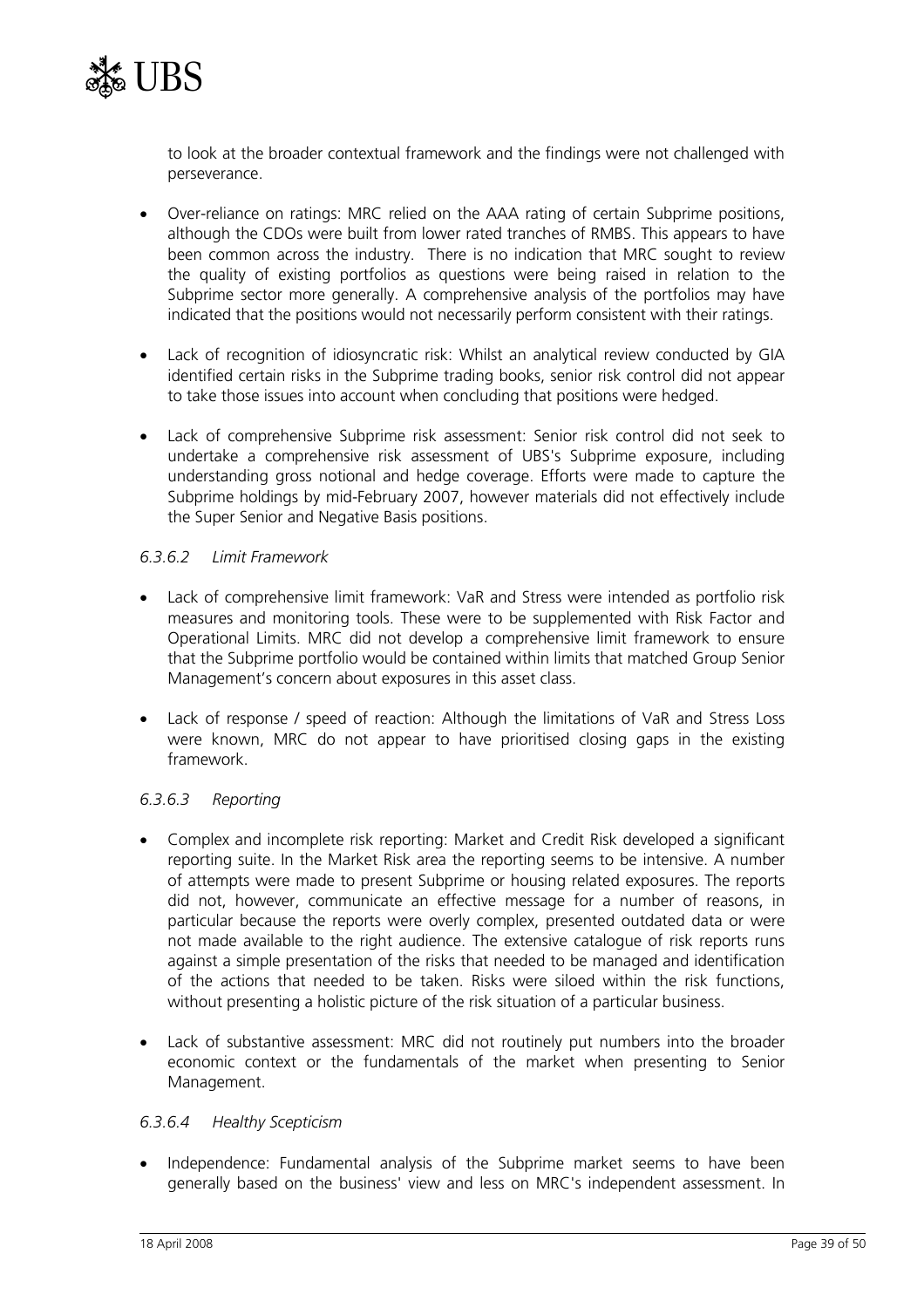

particular, there is no indication that MRC was seeking views from other sources than business. MRC provided support to the business that requested to receive more favourable treatment in relation to the application of the Stress Loss methodology to the CDO warehouse. While this may have been an opportunity to rethink the rationale for the business model as a whole, MRC accepted these proposals from the business and thus enabled it to grow further. Further, risk systems and infrastructure were not improved because of a willingness by the risk function to support growth.

- Lack of challenge to business: MRC appears not to have substantively challenged the CDO desk when significant limit increases for the RMBS warehouse were requested initially in late 2006, and then again in Q2 2007, when the Subprime CDO business was undergoing significant growth.
- Assumed liquidity: The Super Senior notes were always treated as trading book (i.e., the book for assets intended for resale in the short term), notwithstanding the fact that there does not appear to have been a liquid secondary market and that the business tended to retain the Super Senior tranche. This is supported by MRC's own analysis according to which reliance was placed on a home equity time series created from new issue rather than secondary market data. The liquidity assumption by MRC and Finance was based on new issues in a rapidly expanding market. Treatment under the "banking book" would have significantly changed the economics of the CDO desk business as this would have increased the required regulatory capital charges. Further, liquidity risk associated with having concentrated positions in an asset class (albeit AAA rated) does not appear to have been actively challenged.

#### *6.3.6.5 Testing the Business Model*

• Lack of holistic assessment: It does not appear that MRC thoroughly investigated the CDO business model. In particular, given the state of the Subprime market at that time, the CDO desk's request for limit increases in Q2 2007 to further support growth of the CDO business (which was ultimately not approved) might have given rise to a more fundamental re-evaluation of risks inherent in the CDO business.

#### *6.3.6.6 Infrastructure Investment*

• Inadequate systems: The existing risk management, finance and risk control systems were not sufficiently robust with respect to risk monitoring in relation to complex products. This led to an inability to obtain a portfolio view in certain products. These infrastructure issues had been raised but no substantial actions appear to have been taken to address concerns. Infrastructure limitations became even more problematic with the business growth into more complex, higher margin products.

#### *6.3.6.7 Silos*

• Lack of strategic coordination: The risk functions (Market, Credit and Finance) operate as independent units, brought together to assess individual transactions. It does not appear that these functions sought systematically to operate in a strategically connected manner.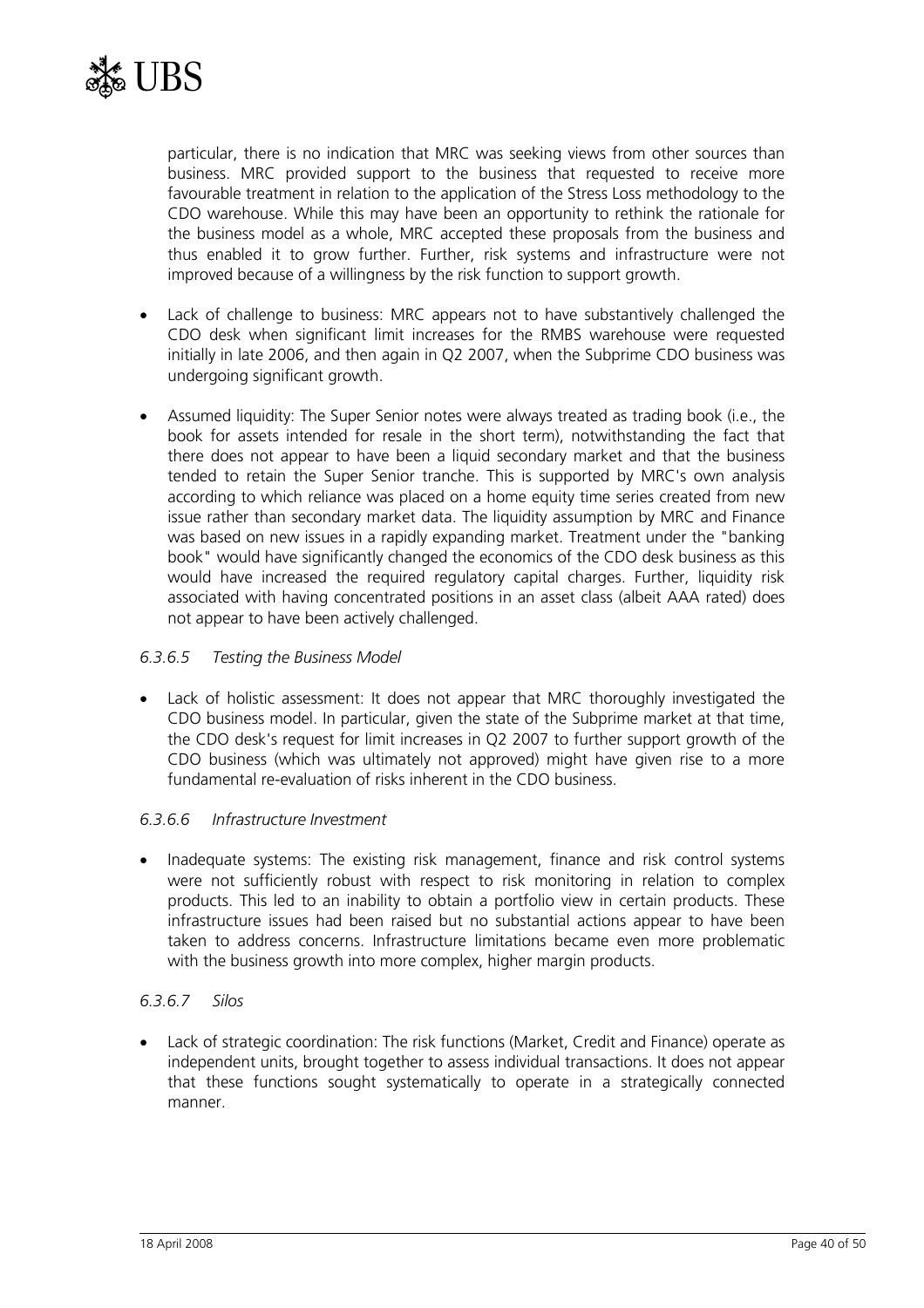

#### *6.3.6.8 NBI / TRPA Processes*

- Shortcomings in approach: There was no NBI process for the CDO structuring business or for the AMPS business. AMPS trades were subject to repeated TRPA approvals – with the effect that whilst trade-by-trade approvals were obtained, substantively the depth and breadth of assessment was probably not at the same level that would have been applied if an NBI case had been submitted. Additionally, TRPAs for CDOs appear often to have been presented to the control functions for approval only at a relatively late stage, when the majority of the assets backing and to be transferred to the CDO special purpose vehicle had already been warehoused and the consequences of declining the proposal would have entailed costly unwinding of the warehouse.
- Focus on speed: The NBI and TRPA processes were also seen by some IB business areas, including Fixed Income, as bureaucratic and slow. The IB's NBI and TRPA processes were subject to a number of reviews and recommendations for improvement, over a period of several months – but the emphasis was generally on speeding up approvals as opposed to ensuring that the process achieved the goal of delivering substantive and holistic risk assessment of the proposals presented.

#### 6.3.7 Finance Oversight

The basis of accounting for, and the valuations applied to, securities and synthetic positions was significant to the economic performance of the businesses with Subprime exposure and to the financial incentives for the staff involved in these businesses. In particular it was important to the timing and levels of profit recorded by the ABS / MBS and CDO desks in the Rates area that their strategies (for example the AMPS trades) were eligible for Day 1 P&L treatment. BUC operated as an independent control unit in confirming the determinations made by the ABS / MBS and CDO desks. UBS considered the approach to valuations and reporting taken by BUC in relation to the positions over the period and identified the following as a factor in UBS's lack of an effective response to the market dislocation:

• Inability to accurately assess valuation risk on a timely basis: A number of key indicators in relation to valuation issues over structured Fixed Income products were identified and reported in the period prior to Q3 2007. These included a reduced ability to source external prices to verify trader marks and general increases in the value of untested positions. Due to limitations in data, BUC were not in a position to challenge on a timely basis the assertion for valuation purposes of the flat or low risk nature of the retained Super Senior positions. BUC reported (as have other independent internal control units) that there were examples where significant manual intervention and reconciliation was required to assess the relevant risk nature, or where data was fragmented or insufficiently granular. These conditions existed for some time and represented latent and significant risks that were not reported by BUC as being of the highest priority until Q3 2007, after the impact of the Subprime crisis had become apparent.

#### 6.3.8 Compensation

UBS has identified the following contributory factors related to compensation and incentives:

• Structural incentives to implement carry trades: The UBS compensation and incentivisation structure did not effectively differentiate between the creation of alpha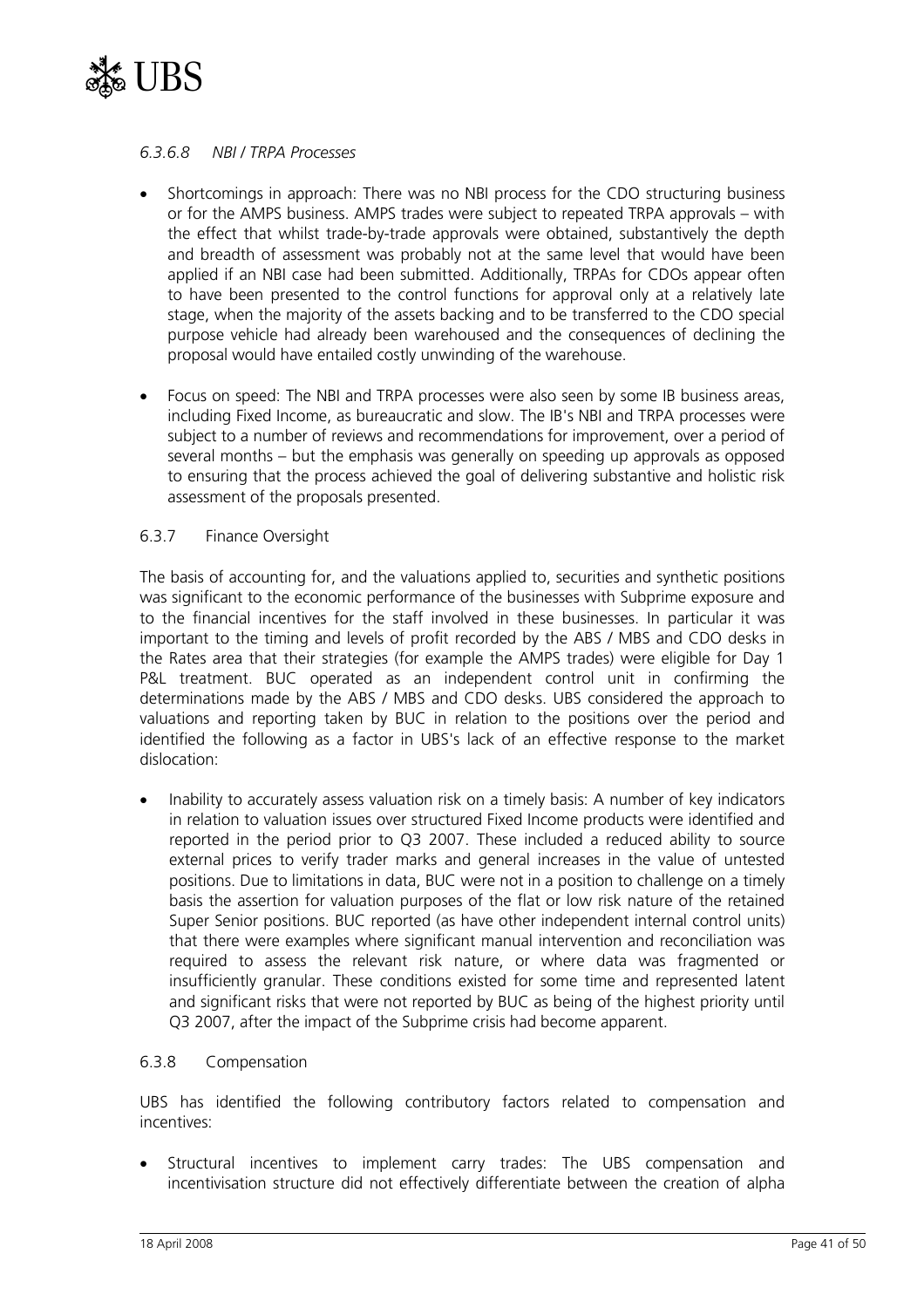

(i.e., return in excess of a defined expectation) versus the creation of return based on a low cost of funding. In other words, employee incentivisation arrangements did not differentiate between return generated by skill in creating additional returns versus returns made from exploiting UBS's comparatively low cost of funding in what were essentially carry trades. There are no findings that special arrangements were made for employees in the businesses holding Subprime positions. However, the relatively high yield attributable to Subprime made this asset class an attractive long position for carry trades. Further, the UBS funding framework amplified the incentives to pursue compensation through profitable carry trades. For example, several Super Senior trades had relatively thin overall positive carry.

- Asymmetric risk / reward compensation: The compensation structure generally made little recognition of risk issues or adjustment for risk / other qualitative indicators (e.g. for Group Internal Audit ratings, operational risk indicators, compliance issues, etc.). For example, there were incentives for the CDO structuring desk to pursue concentrations in Mezzanine CDOs, which had a significantly higher fee structure (approximately 125-150 bp) than High-Grade CDOs (approximately 30-50 bp). Similarly, the CDO desk had an incentive to pursue AMPS trades, as they provided, compared to NegBasis trades, a less expensive (and therefore higher return) form of hedging. Also, Day1 P&L treatment of many of the transactions meant that employee remuneration (including bonuses) was not directly impacted by the longer term development of positions created. The reluctance to allow variations between financial reporting and management accounting made it less likely that options to vary the revenue attributed to traders for compensation purposes would be considered.
- Insufficient incentives to protect the UBS franchise long-term: Under UBS's principles for compensation, deferred equity forms a component of compensation that generally increases with seniority. Although incentivisation of employees broadly builds in increasing levels of deferred equity for increasingly senior people, it remains the case that bonus payments for successful and senior IB Fixed Income traders, including those in the businesses holding Subprime positions were significant. Essentially, bonuses were measured against gross revenue after personnel costs, with no formal account taken of the quality or sustainability of those earnings.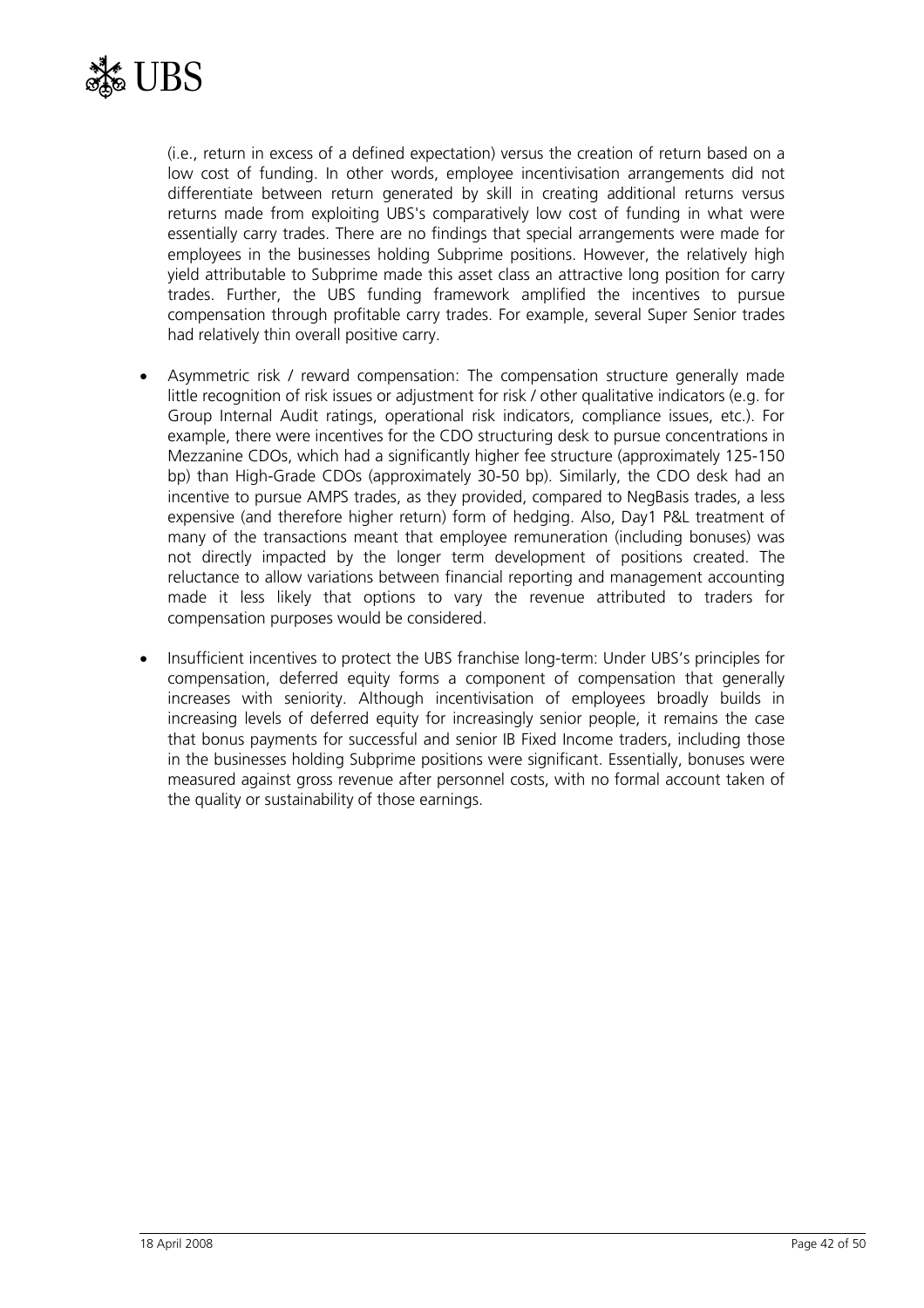

### **Appendix 1: Letter from KPMG Ltd**



KPMG Ltd Badenerstrasse 172 CH-R004 Zurich

P.O. Box CH-8026 Zurich Telephone +41 44 249 31 31 Fax +41 44 249 23 19 Internet www.kpmg.ch

**URS AG** Attention: Dr. Peter Kurer P.O.B 8098 Zürich

Zurich, 18 April 2008

Dear Sirs

We have performed the procedure enumerated below solely to assist UBS AG ("UBS") in evaluating its "Shareholder Report on UBS's Write-Downs" (referred to hereafter as the "Shareholder Report") dated 18 April 2008 which is a summary of the report it has provided to the Swiss Federal Banking Commission ("EBK") dated 4 April 2008 (referred to hereafter as the "Report to the EBK").

UBS management is responsible for the preparation of the Shareholder Report and the Report to the EBK. UBS management have represented the Report to the EBK is based upon specific inquiries received from the EBK.

The sufficiency of the procedure is solely the responsibility of UBS. Consequently, we make no representation regarding the sufficiency of the procedure described below either for the purpose for which this letter has been requested or for any other purpose.

We have obtained the Shareholder Report, as well as the Report to the EBK (consisting of a factual report, appendices, and an executive summary) and performed the following procedure:

We have read the Shareholder Report and the Report to the EBK and determined, in our professional judgment, the Shareholder Report contains a reasonable summary of the information that UBS included in their Report to the EBK.

We were not engaged to, and did not, conduct an examination, the objective of which would be the expression of an opinion on the accompanying Shareholder Report. Accordingly, we do not express such an opinion. We have not performed any procedures to determine the completeness and accuracy of the Report to the EBK, and therefore the Shareholder Report, nor of any of the figures contained therein. Further, we have not considered the appropriateness of any judgments or interpretations that are inherent within these reports. Had we performed additional procedures, other matters might have come to our attention that would have been reported to you.

Our letter has been prepared for UBS management. Should any other party choose to rely on this letter they do so at their own risk. KPMG Ltd will accordingly accept no responsibility or liability in respect of it to persons other than the addressee of this letter.

Page 1 of 2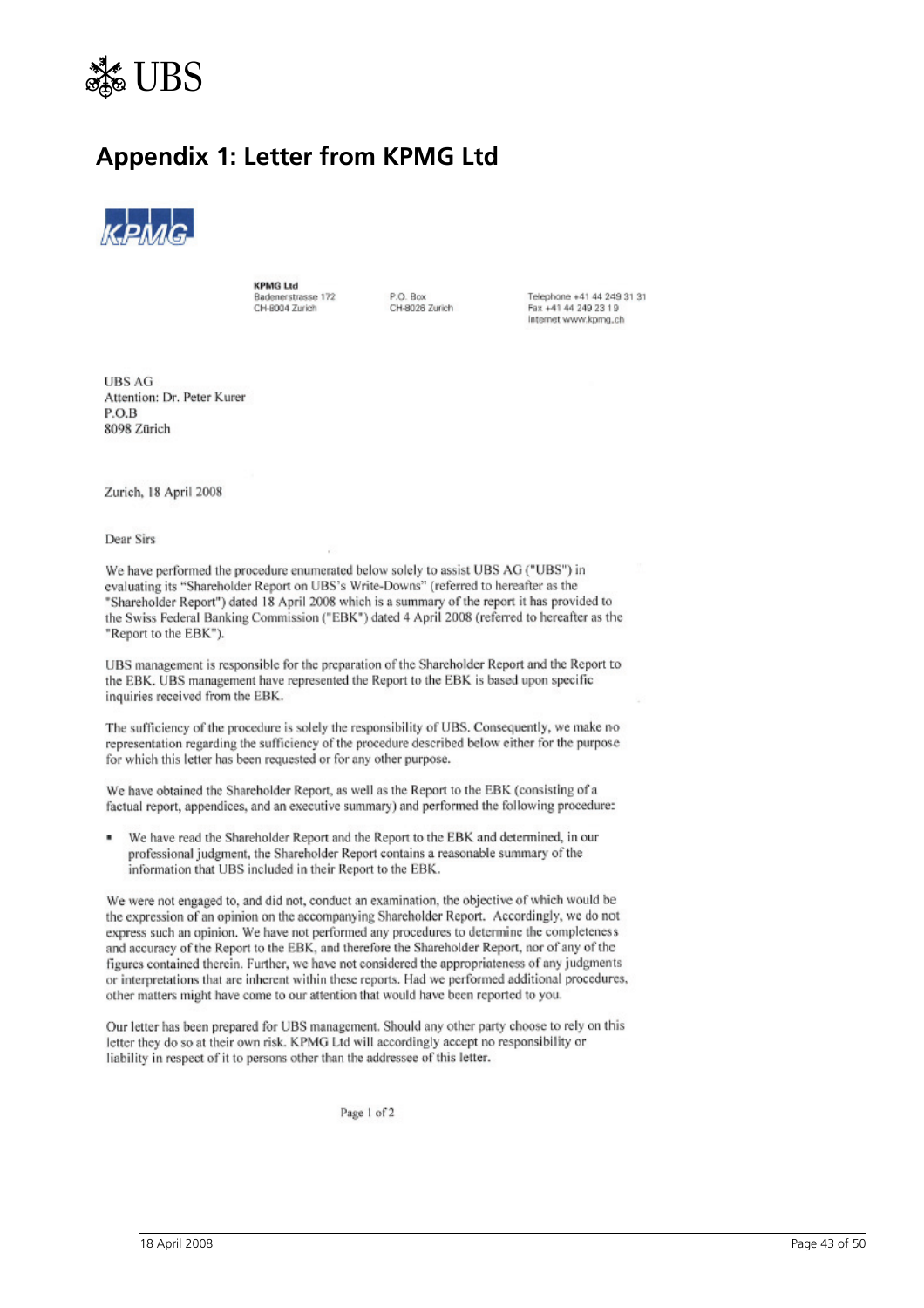



Our work is based upon information available as of the date of this letter and does not extend past the date of this letter.

Very truly yours,

KPMG Ltd

 $\leq$ 

Stuart Robertson Partner

 $L_{\rm L}$ a.

Alex Geissbühler Partner

Page 2 of 2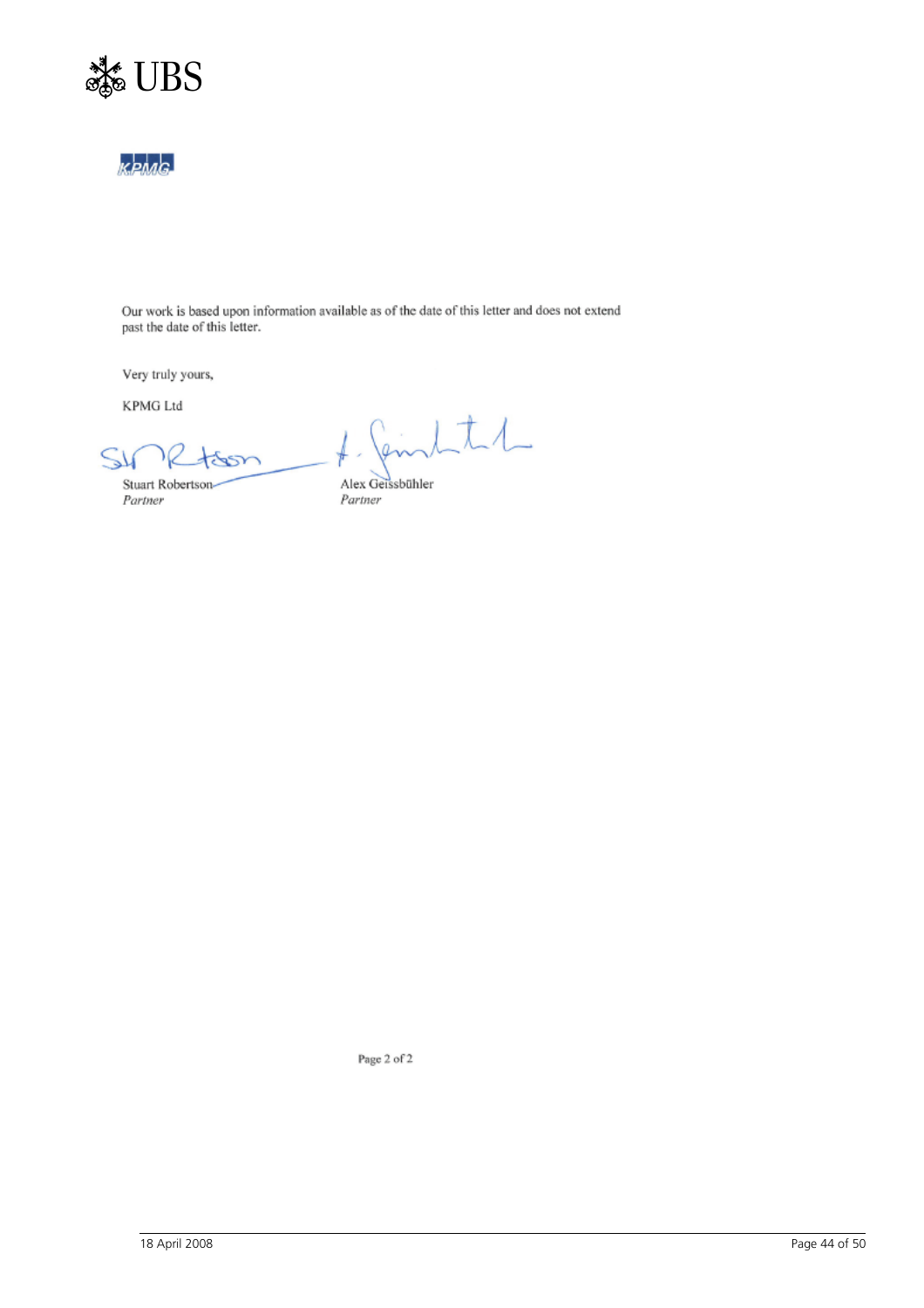

# **Appendix 2: List of Abbreviations and Glossary**

| <b>ABS</b>                          | Asset backed security; a debt security the value of which is derived from a pool of assets, or that is<br>collateralized by the cash flows from a pool of assets. An ABS may be backed by loans, leases or other<br>receivables. A security backed by mortgages (commercial or residential) is known as a Mortgage Backed<br>Security or MBS.                                                                                                                                                                                                                                                                                                                                                                                                                                                                                      |
|-------------------------------------|------------------------------------------------------------------------------------------------------------------------------------------------------------------------------------------------------------------------------------------------------------------------------------------------------------------------------------------------------------------------------------------------------------------------------------------------------------------------------------------------------------------------------------------------------------------------------------------------------------------------------------------------------------------------------------------------------------------------------------------------------------------------------------------------------------------------------------|
| <b>ABS Relative</b><br><b>Value</b> | DRCM's Asset Backed Securities Relative Value trading strategy                                                                                                                                                                                                                                                                                                                                                                                                                                                                                                                                                                                                                                                                                                                                                                     |
| <b>ABS CDO</b><br><b>Trading</b>    | DRCM's ABS Collateralized Debt Obligation trading strategy                                                                                                                                                                                                                                                                                                                                                                                                                                                                                                                                                                                                                                                                                                                                                                         |
| <b>ABX</b>                          | The ABS Home Equity Synthetic Index (ABX.HE) as calculated by MarkIt                                                                                                                                                                                                                                                                                                                                                                                                                                                                                                                                                                                                                                                                                                                                                               |
| AC                                  | <b>Audit Committee</b>                                                                                                                                                                                                                                                                                                                                                                                                                                                                                                                                                                                                                                                                                                                                                                                                             |
| Alt-A                               | Alt-A loans are considered less risky than Subprime mortgages, but usually have lower credit quality than<br>"prime" loans. Alt-A loans were originally designed for borrowers with clean credit records, but with<br>other issues that often meant they provided fewer documents or even no documents showing what they<br>earned. These loans were attractive to investors in mortgage-backed securities because they offered<br>higher yields than traditional "prime" home loans, but were underpinned by the cleaner credit records of<br>the borrowers.                                                                                                                                                                                                                                                                      |
| <b>AMPS</b>                         | AMPS (abbreviation for Amplified Mortgage Portfolio trades) provide a platform for hedging the credit<br>spread exposure from UBS holdings in long synthetic and cash assets. Typical trades would be that UBS<br>buys protection on a specified percentage of market value losses in a specified reference pool of ABS<br>assets (CMBS, CDO, CLO) or to buy protection between two predetermined levels. Structurally, AMPS are<br>a synthetic ABS portfolio trade where investors take a leveraged exposure to a diversified pool of ABS.<br>Investors take either the first market value loss on this pool or market losses between two predetermined<br>levels. In return they receive a coupon of LIBOR + spread, where the spread depends on the quality of the<br>underlying portfolio and level of market loss protection. |
| <b>APAC</b>                         | Asia Pacific region                                                                                                                                                                                                                                                                                                                                                                                                                                                                                                                                                                                                                                                                                                                                                                                                                |
| <b>ARMs</b>                         | Adjustable rate mortgage products                                                                                                                                                                                                                                                                                                                                                                                                                                                                                                                                                                                                                                                                                                                                                                                                  |
| <b>Basis Risk</b>                   | Basis risk is the risk associated with hedging one position with an opposite position using instruments that<br>are not perfectly correlated. For example, on the basis of past statistical information the prices of two<br>instruments may be expected to move broadly in line with each other and they may therefore be<br>considered to provide a hedge for each other. Any divergence in price movements between the two -<br>including day to day divergences from the average - will result in gains or losses.                                                                                                                                                                                                                                                                                                             |
| ΒG                                  | <b>Business Group(s)</b>                                                                                                                                                                                                                                                                                                                                                                                                                                                                                                                                                                                                                                                                                                                                                                                                           |
| bn                                  | Billion(s)                                                                                                                                                                                                                                                                                                                                                                                                                                                                                                                                                                                                                                                                                                                                                                                                                         |
| <b>BoD or Board</b>                 | The board of directors of UBS, as comprised at the relevant time.                                                                                                                                                                                                                                                                                                                                                                                                                                                                                                                                                                                                                                                                                                                                                                  |
| bp                                  | Basis point(s) – one hundredth of a percent                                                                                                                                                                                                                                                                                                                                                                                                                                                                                                                                                                                                                                                                                                                                                                                        |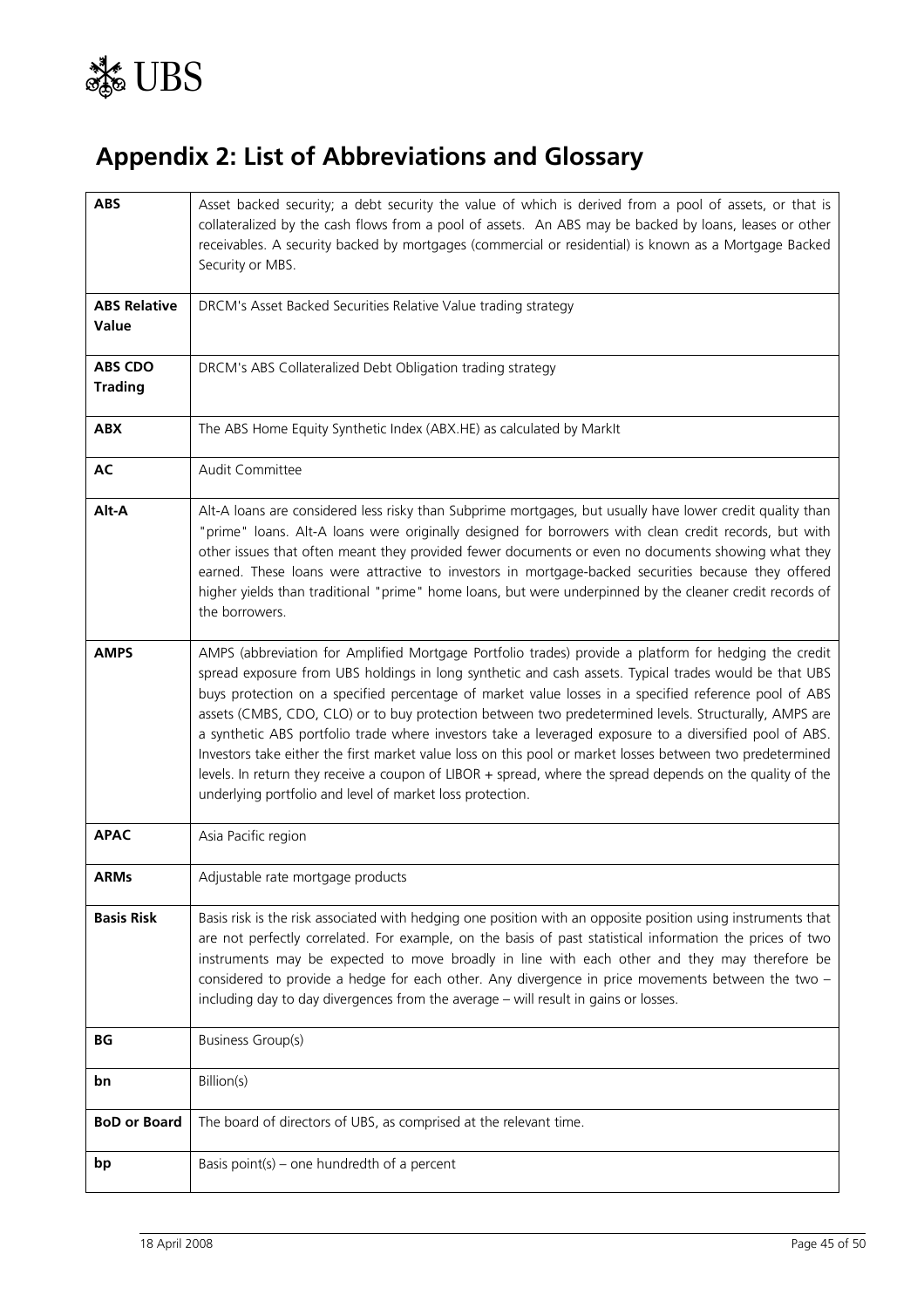

| <b>BUC</b>    | Business Unit Control, part of the IB Finance function                                                                                                                                                                                                                                                                                                                                                                                                                                                                                                                                                                                                                               |
|---------------|--------------------------------------------------------------------------------------------------------------------------------------------------------------------------------------------------------------------------------------------------------------------------------------------------------------------------------------------------------------------------------------------------------------------------------------------------------------------------------------------------------------------------------------------------------------------------------------------------------------------------------------------------------------------------------------|
| <b>CDO</b>    | Collateralized debt obligation; a structured credit product which is a more complex form of Asset Backed<br>Security (ABS). CDOs are backed by a portfolio of fixed-income assets. e.g. a pool of bonds, loans and<br>other assets, but not all assets are necessarily of the same type (which distinguishes CDOs from other<br>types of ABS). CDOs are structured to offer investors different degrees of risk and correspondingly<br>different levels of income depending on which tranche they invest in. These tranches carry different<br>credit ratings and are grouped into: senior tranches (rated AAA, AA), mezzanine tranches (A to BB), and<br>equity tranches (unrated). |
| <b>CDS</b>    | Credit default swap                                                                                                                                                                                                                                                                                                                                                                                                                                                                                                                                                                                                                                                                  |
| <b>CEO</b>    | Chief Executive Officer                                                                                                                                                                                                                                                                                                                                                                                                                                                                                                                                                                                                                                                              |
| <b>CFC</b>    | The DRCM Controlled Finance Companies                                                                                                                                                                                                                                                                                                                                                                                                                                                                                                                                                                                                                                                |
| <b>CFI</b>    | Credit Fixed Income                                                                                                                                                                                                                                                                                                                                                                                                                                                                                                                                                                                                                                                                  |
| <b>CHF</b>    | Swiss Franc(s)                                                                                                                                                                                                                                                                                                                                                                                                                                                                                                                                                                                                                                                                       |
| ChO           | Chairman's Office                                                                                                                                                                                                                                                                                                                                                                                                                                                                                                                                                                                                                                                                    |
| <b>CMBS</b>   | Commercial Mortgage Backed Security                                                                                                                                                                                                                                                                                                                                                                                                                                                                                                                                                                                                                                                  |
| <b>CMO</b>    | Collateralized Mortgage Obligation                                                                                                                                                                                                                                                                                                                                                                                                                                                                                                                                                                                                                                                   |
| <b>CRC</b>    | Credit Risk Control                                                                                                                                                                                                                                                                                                                                                                                                                                                                                                                                                                                                                                                                  |
| <b>CRE</b>    | Commercial Real Estate                                                                                                                                                                                                                                                                                                                                                                                                                                                                                                                                                                                                                                                               |
| <b>DRCM</b>   | Dillon Read Capital Management                                                                                                                                                                                                                                                                                                                                                                                                                                                                                                                                                                                                                                                       |
| EaR           | Earnings-at-Risk; EaR is an assessment of the potential loss inherent in our business in the current<br>economic cycle, across all business lines, and from all sources, including primary risks, operational risks<br>and business risks. It is measured against a severe, low probability, but nevertheless plausible constellation<br>of events over a one year time horizon.                                                                                                                                                                                                                                                                                                     |
| E&Y           | Ernst & Young AG, UBS's external auditors                                                                                                                                                                                                                                                                                                                                                                                                                                                                                                                                                                                                                                            |
| EBK           | The Eidgenössische Bankenkommission or Swiss Federal Banking Commission                                                                                                                                                                                                                                                                                                                                                                                                                                                                                                                                                                                                              |
| <b>EWM</b>    | GWM&BB's European Wealth Management business                                                                                                                                                                                                                                                                                                                                                                                                                                                                                                                                                                                                                                         |
| <b>FICC</b>   | The IB's Fixed Income Currencies and Commodities business                                                                                                                                                                                                                                                                                                                                                                                                                                                                                                                                                                                                                            |
| <b>FICO</b>   | A FICO score is a credit score developed by Fair Isaac & Co. Credit scoring is a method of determining the<br>likelihood that credit users will pay their bills.                                                                                                                                                                                                                                                                                                                                                                                                                                                                                                                     |
| <b>FIRC</b>   | The IB Fixed Income, Rates and Currencies business                                                                                                                                                                                                                                                                                                                                                                                                                                                                                                                                                                                                                                   |
| <b>FX/CCT</b> | The IB's Foreign Exchange / Cash Collateral Trading business, now referred to as the IB's Money Markets,                                                                                                                                                                                                                                                                                                                                                                                                                                                                                                                                                                             |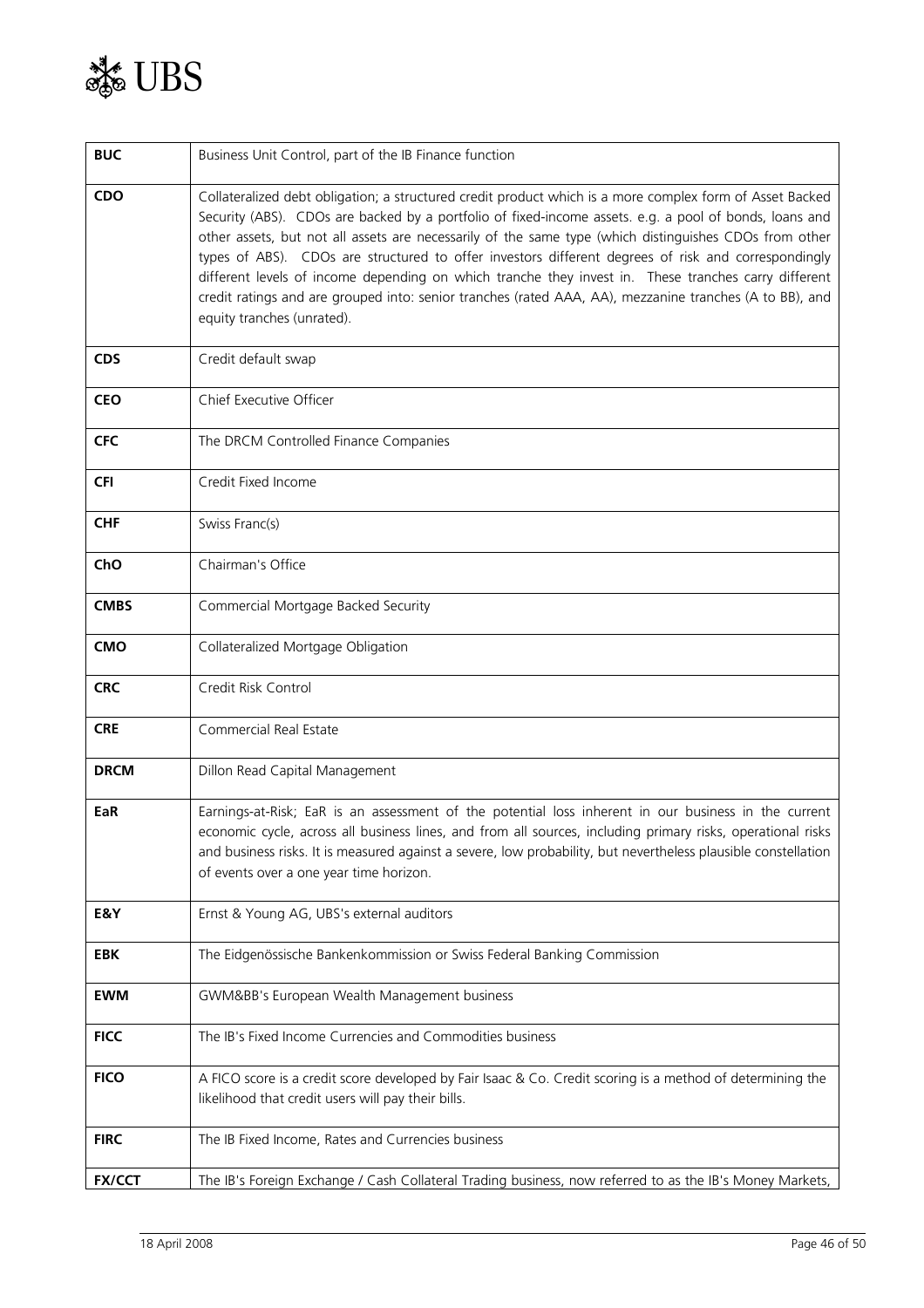

|                                          | Currencies and Commodities business ("MCC"), which is in turn part of the IB's Fixed Income Currencies<br>and Commodities ("FICC") business.                                                                                                                                                                                                                                                                                                                                                                                                                                                      |
|------------------------------------------|---------------------------------------------------------------------------------------------------------------------------------------------------------------------------------------------------------------------------------------------------------------------------------------------------------------------------------------------------------------------------------------------------------------------------------------------------------------------------------------------------------------------------------------------------------------------------------------------------|
|                                          |                                                                                                                                                                                                                                                                                                                                                                                                                                                                                                                                                                                                   |
| <b>GEB</b>                               | The Group Executive Board of UBS, as comprised at the relevant time                                                                                                                                                                                                                                                                                                                                                                                                                                                                                                                               |
| <b>GHMR</b>                              | Group Head of Market Risk                                                                                                                                                                                                                                                                                                                                                                                                                                                                                                                                                                         |
| <b>GIA</b>                               | Group Internal Audit                                                                                                                                                                                                                                                                                                                                                                                                                                                                                                                                                                              |
| <b>Global AM</b>                         | UBS Global Asset Management, a business group of UBS                                                                                                                                                                                                                                                                                                                                                                                                                                                                                                                                              |
| <b>GRSC</b>                              | The GEB Risk Sub-Committee, as comprised at the relevant time                                                                                                                                                                                                                                                                                                                                                                                                                                                                                                                                     |
| <b>Group CCO</b>                         | The Group Chief Credit Officer at the relevant time                                                                                                                                                                                                                                                                                                                                                                                                                                                                                                                                               |
| <b>Group CFO</b>                         | The Group Chief Financial Officer at the relevant time                                                                                                                                                                                                                                                                                                                                                                                                                                                                                                                                            |
| <b>Group CRO</b>                         | The Group Chief Risk Officer at the relevant time                                                                                                                                                                                                                                                                                                                                                                                                                                                                                                                                                 |
| <b>Group Senior</b><br><b>Management</b> | The members of the GEB and GRSC, at the relevant time                                                                                                                                                                                                                                                                                                                                                                                                                                                                                                                                             |
| GWM&BB                                   | UBS Global Wealth Management & Business Banking, a business group of UBS                                                                                                                                                                                                                                                                                                                                                                                                                                                                                                                          |
| Hedge                                    | A position taken to offset potential changes in value of another position. The effectiveness of a hedge<br>depends on the correlation between the factors from which the values of the two positions are derived -<br>the greater the correlation, the more effective the hedge and the less basis risk is introduced. For<br>example, an exposure to an auto manufacturer might be hedged by buying credit protection on that<br>manufacturer (low basis risk) or on another auto manufacturer (higher basis risk), or on a manufacturer in<br>a different sector (potentially high basis risk). |
| IB                                       | UBS Investment Bank, a business group of UBS                                                                                                                                                                                                                                                                                                                                                                                                                                                                                                                                                      |
| <b>IB ALCO</b>                           | The IB Asset & Liability Committee                                                                                                                                                                                                                                                                                                                                                                                                                                                                                                                                                                |
| <b>IB CRO</b>                            | The IB Chief Risk Officer at the relevant time                                                                                                                                                                                                                                                                                                                                                                                                                                                                                                                                                    |
| <b>IB MC</b>                             | The IB Management Committee (superseded by the IB Executive Committee ("IB EC") in Q3 2007)                                                                                                                                                                                                                                                                                                                                                                                                                                                                                                       |
| <b>IB R&amp;GC</b>                       | The IB Risk & Governance Committee                                                                                                                                                                                                                                                                                                                                                                                                                                                                                                                                                                |
| <b>IB Senior</b><br>Management           | The members of the IB MC and IB EC, at the relevant time                                                                                                                                                                                                                                                                                                                                                                                                                                                                                                                                          |
| <b>ISDA</b>                              | International Swap and Derivatives Association                                                                                                                                                                                                                                                                                                                                                                                                                                                                                                                                                    |
| <b>JGB</b>                               | Japanese Government Bonds                                                                                                                                                                                                                                                                                                                                                                                                                                                                                                                                                                         |
| <b>KPMG</b>                              | KPMG Ltd, Zurich                                                                                                                                                                                                                                                                                                                                                                                                                                                                                                                                                                                  |
| Level 2                                  | Level 2 Assets are valued based on a valuation technique, which uses market observable inputs, where                                                                                                                                                                                                                                                                                                                                                                                                                                                                                              |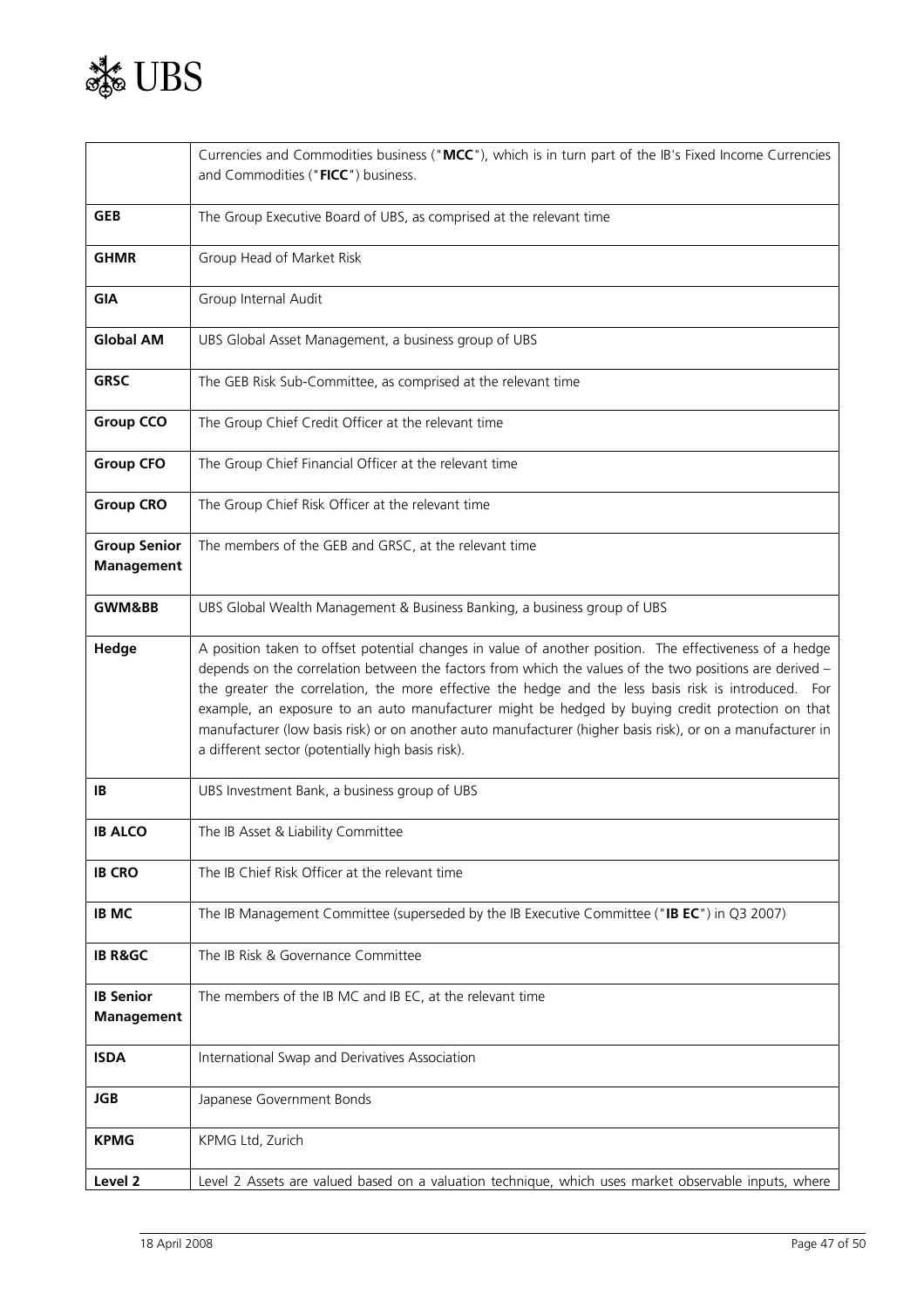

| <b>Assets</b>                                              | available, derived from similar assets in similar and active markets, from recent transaction prices for<br>comparable items or from other observable market data.                                                                                                                                                                                                                                                                                                                                                                                                                                                                                                                                                                 |
|------------------------------------------------------------|------------------------------------------------------------------------------------------------------------------------------------------------------------------------------------------------------------------------------------------------------------------------------------------------------------------------------------------------------------------------------------------------------------------------------------------------------------------------------------------------------------------------------------------------------------------------------------------------------------------------------------------------------------------------------------------------------------------------------------|
| Level 3<br><b>Assets</b>                                   | Level 3 Assets are valued based on modeled / non-observable inputs, not corroborated by market data.                                                                                                                                                                                                                                                                                                                                                                                                                                                                                                                                                                                                                               |
| Limit                                                      | A quantitative control on the amount of exposure that risk managers can take. The limit can be expressed<br>as a volume (total nominal or market value), or a potential loss given specified changes in (an) underlying<br>market variable(s).                                                                                                                                                                                                                                                                                                                                                                                                                                                                                     |
| Long<br>position                                           | The status of owning or holding more of a given security or commodity than one has contracted to<br>deliver in the future.                                                                                                                                                                                                                                                                                                                                                                                                                                                                                                                                                                                                         |
| m                                                          | million(s)                                                                                                                                                                                                                                                                                                                                                                                                                                                                                                                                                                                                                                                                                                                         |
| <b>MBS</b>                                                 | Mortgage Backed Securities; a security similar to an asset-backed security, where the underlying assets<br>are loans to owners of residential or commercial real estate secured with a mortgage over the property.                                                                                                                                                                                                                                                                                                                                                                                                                                                                                                                 |
| <b>Market Risk</b>                                         | The risk of financial loss resulting from adverse changes in market variables, including general market risk<br>factors such as interest rates, exchange rates, equity indices, commodity prices and credit spreads, and<br>factors specific to individual names affecting the values of their securities and other obligations in<br>tradable form, and derivatives linked to those names ("single name exposures").                                                                                                                                                                                                                                                                                                              |
| Mezz /<br>Mezzanine /<br><b>Mezz ABS</b>                   | A hybrid of debt and equity financing. Mezzanine ABS is typically used to finance the expansion of<br>existing companies, and it is basically debt capital that gives the lender the rights to convert to an<br>ownership or equity interest in the company if the loan is not paid back in time and in full. It is generally<br>subordinated to debt provided by senior lenders such as banks and venture capital companies. Since<br>mezzanine financing is usually provided to the borrower very quickly with little due diligence on the part<br>of the lender and little or no collateral on the part of the borrower, this type of financing is aggressively<br>priced with the lender seeking a return in the 20-30% range. |
| <b>MOSG</b>                                                | The IB's Mortgage Origination Service Group, transferred to DRCM in June 2006                                                                                                                                                                                                                                                                                                                                                                                                                                                                                                                                                                                                                                                      |
| <b>MRC</b>                                                 | Market Risk Control                                                                                                                                                                                                                                                                                                                                                                                                                                                                                                                                                                                                                                                                                                                |
| <b>NBI</b>                                                 | New Business Initiative (as defined in relevant UBS Group and Business Group policies)                                                                                                                                                                                                                                                                                                                                                                                                                                                                                                                                                                                                                                             |
| <b>NegBasis /</b><br><b>Negative</b><br><b>Basis Trade</b> | A negative basis trade is a transaction in which UBS holds a highly rated (generally Super Senior AAA)<br>structural financial asset hedged with a credit default swap on the exact same asset out to full legal<br>maturity. The long position is typically an interest in the most senior tranche of a UBS issued CDO, where<br>the underlying collateral consists of bonds or other securities, such as CMBS, RMBS securities. The<br>protection seller is typically a monoline insurer.                                                                                                                                                                                                                                        |
| <b>NIM</b>                                                 | Net Interest Margin certificates                                                                                                                                                                                                                                                                                                                                                                                                                                                                                                                                                                                                                                                                                                   |
| OIF                                                        | The DRCM Outside Investor Funds                                                                                                                                                                                                                                                                                                                                                                                                                                                                                                                                                                                                                                                                                                    |
| P&L                                                        | Profit and Loss                                                                                                                                                                                                                                                                                                                                                                                                                                                                                                                                                                                                                                                                                                                    |
| <b>PFCA</b>                                                | The IB's Principal Finance Credit Arbitrage business, transferred to DRCM in June 2006                                                                                                                                                                                                                                                                                                                                                                                                                                                                                                                                                                                                                                             |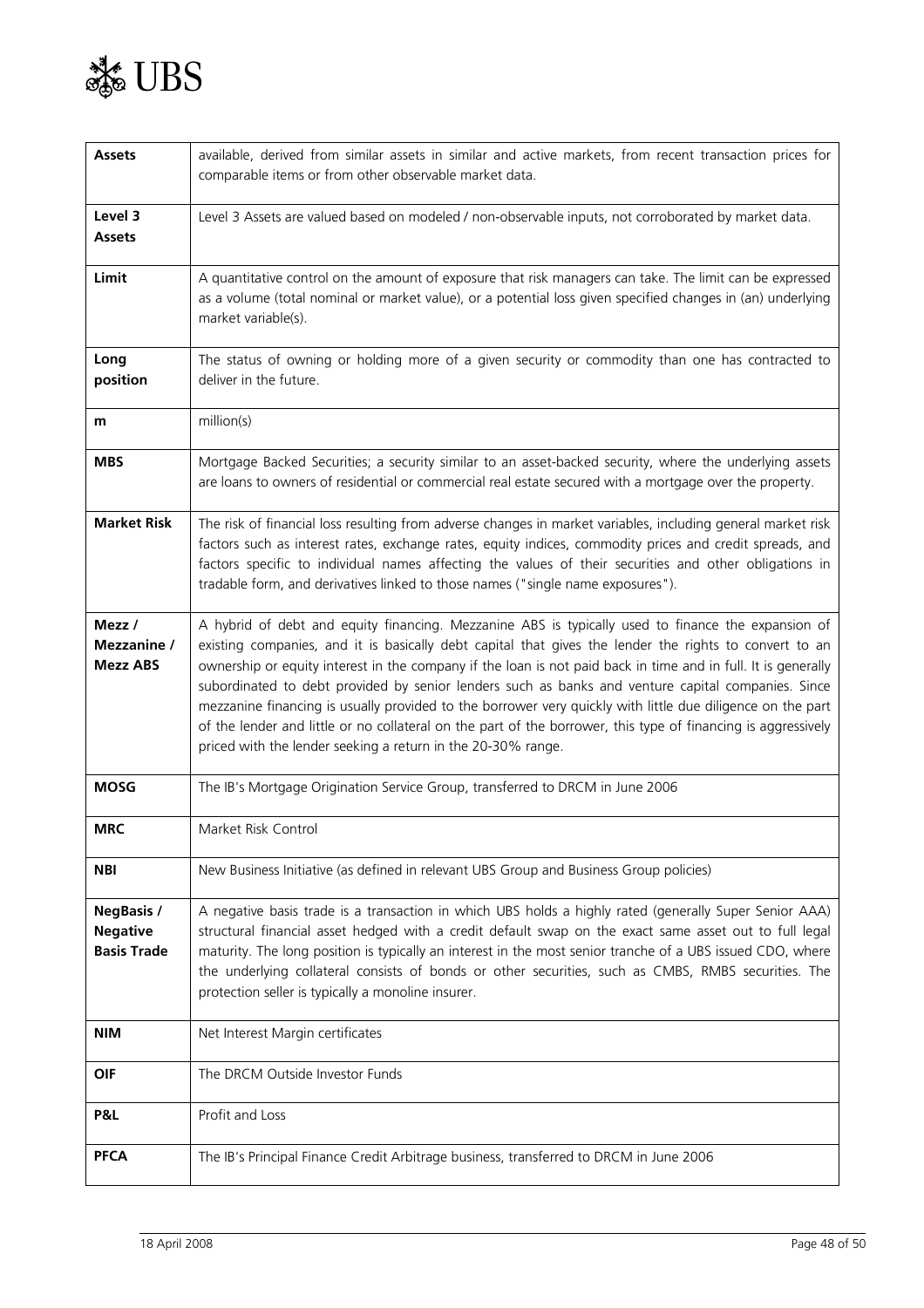

| Q                                | Quarter                                                                                                                                                                                                                                                                                                                                                                                                                                                        |
|----------------------------------|----------------------------------------------------------------------------------------------------------------------------------------------------------------------------------------------------------------------------------------------------------------------------------------------------------------------------------------------------------------------------------------------------------------------------------------------------------------|
| QRC                              | Quantitative Risk Control                                                                                                                                                                                                                                                                                                                                                                                                                                      |
| Rating                           | Classification by a specialized agency of the credit quality of a corporation, bank, state or special purpose<br>vehicle, or of securities issued by them, essentially expressing probability of default. Financial institutions<br>typically assign their own internal ratings for the assessment of credit risk.                                                                                                                                             |
| <b>REPO</b>                      | Agreement whereby commercial banks temporarily borrow liquidity from the central bank. Under a<br>repurchase agreement, the Central Bank will buy a specific quantity of securities for a set period and<br>subsequently sell them back to the bank it bought them from.                                                                                                                                                                                       |
| <b>RFL</b>                       | Risk Factor Loss; RFL limits provide a structure to control concentrations of exposure across the IB.                                                                                                                                                                                                                                                                                                                                                          |
| <b>RLN</b>                       | Reference Linked Note                                                                                                                                                                                                                                                                                                                                                                                                                                          |
| <b>RMBS</b>                      | Residential mortgage backed security                                                                                                                                                                                                                                                                                                                                                                                                                           |
| <b>RVT Portfolio</b>             | the Relative Value Trading Portfolio managed by IB FX/CCT                                                                                                                                                                                                                                                                                                                                                                                                      |
| <b>RWA</b>                       | Risk Weighted Assets                                                                                                                                                                                                                                                                                                                                                                                                                                           |
| <b>Shareholder</b><br>Report     | This report as made available at http://www.ubs.com.                                                                                                                                                                                                                                                                                                                                                                                                           |
| <b>Short</b>                     | In securities trading, a short position is one which has not yet been closed by the purchase of an opposite<br>position.                                                                                                                                                                                                                                                                                                                                       |
| <b>SPG</b>                       | The IB Securitized Products Group, part of the IB Fixed Income business.                                                                                                                                                                                                                                                                                                                                                                                       |
| <b>Spreadlock</b>                | A spreadlock is an agreement that fixes the spread between the forward price of a financial asset and its<br>underlying yield.                                                                                                                                                                                                                                                                                                                                 |
| <b>Stress Loss</b>               | Stress Loss is a measure of the potential loss arising from extreme but plausible scenarios used to assess<br>how a portfolio might fare during a period of extreme events in financial markets.                                                                                                                                                                                                                                                               |
| <b>Subprime</b>                  | A Subprime borrower is one who has a high debt-to-income ratio, an impaired or minimal credit history,<br>or other characteristics that are correlated with a high probability of default relative to borrowers with<br>good credit history. It is generally accepted that a FICO score less than 620 is considered Subprime. In<br>addition to having lower FICO scores, Subprime borrowers typically have a loan-to-value ratio ("LTV") in<br>excess of 80%. |
| <b>Subprime</b><br><b>Losses</b> | The net losses of USD 18.7 bn in relation to US residential mortgage sector exposures reported by UBS for<br>the year ended 31 December 2007                                                                                                                                                                                                                                                                                                                   |
| <b>Super Senior</b>              | The highest AAA-rated tranche of a CDO. As relevant to this Report, they may be considered in three<br>categories:<br>Super Seniors hedged at inception through Negative Basis Trades;<br>$\bullet$<br>Super Seniors hedged at inception through AMPS trades; and<br>Super Seniors unhedged at inception.                                                                                                                                                      |